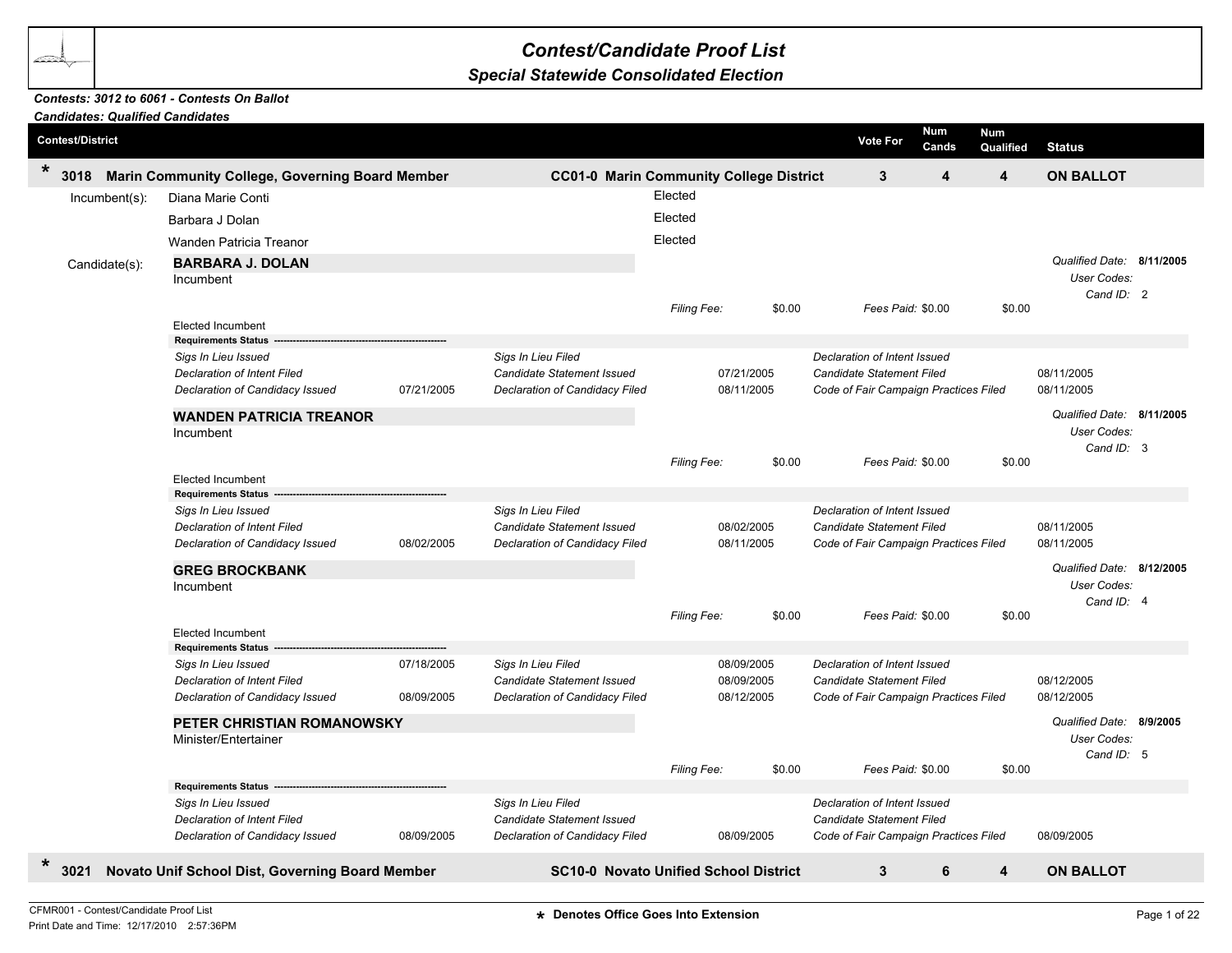| <b>Contest/District</b> |                                                      |            |                                                 |             |            |        | <b>Vote For</b>                       | Num<br>Cands      | <b>Num</b><br>Qualified | <b>Status</b>                           |  |
|-------------------------|------------------------------------------------------|------------|-------------------------------------------------|-------------|------------|--------|---------------------------------------|-------------------|-------------------------|-----------------------------------------|--|
| *<br>3021               | Novato Unif School Dist, Governing Board Member      |            | <b>SC10-0 Novato Unified School District</b>    |             |            |        | 3                                     | 6                 | 4                       | <b>ON BALLOT</b>                        |  |
| Incumbent(s):           | Shelly L Scott                                       |            |                                                 | Elected     |            |        |                                       |                   |                         |                                         |  |
|                         | Maria Luisa Aguila                                   |            |                                                 | Elected     |            |        |                                       |                   |                         |                                         |  |
|                         |                                                      |            |                                                 |             |            |        |                                       |                   |                         |                                         |  |
|                         | Derek Paul Knell                                     |            |                                                 | Elected     |            |        |                                       |                   |                         |                                         |  |
| Candidate(s):           | <b>DEREK KNELL</b>                                   |            |                                                 |             |            |        |                                       |                   |                         | Qualified Date: 8/12/2005               |  |
|                         | <b>Local Business Owner</b>                          |            |                                                 |             |            |        |                                       |                   |                         | User Codes:                             |  |
|                         |                                                      |            |                                                 | Filing Fee: |            | \$0.00 |                                       | Fees Paid: \$0.00 | \$0.00                  | Cand ID: 1                              |  |
|                         | <b>Elected Incumbent</b>                             |            |                                                 |             |            |        |                                       |                   |                         |                                         |  |
|                         | <b>Requirements Status</b>                           |            |                                                 |             |            |        |                                       |                   |                         |                                         |  |
|                         | Sigs In Lieu Issued                                  |            | Sigs In Lieu Filed                              |             |            |        | Declaration of Intent Issued          |                   |                         |                                         |  |
|                         | <b>Declaration of Intent Filed</b>                   |            | Candidate Statement Issued                      |             | 07/18/2005 |        | <b>Candidate Statement Filed</b>      |                   |                         | 08/12/2005                              |  |
|                         | Declaration of Candidacy Issued                      | 07/18/2005 | Declaration of Candidacy Filed                  |             | 08/12/2005 |        | Code of Fair Campaign Practices Filed |                   |                         | 08/12/2005                              |  |
|                         | <b>JENNIFER TREPPA</b>                               |            |                                                 |             |            |        |                                       |                   |                         | Qualified Date: 8/17/2005               |  |
|                         | Parent/Instructional Aide                            |            |                                                 |             |            |        |                                       |                   |                         | User Codes:                             |  |
|                         |                                                      |            |                                                 |             |            |        |                                       |                   |                         | Cand ID: 2                              |  |
|                         |                                                      |            |                                                 | Filing Fee: |            | \$0.00 |                                       | Fees Paid: \$0.00 | \$0.00                  |                                         |  |
|                         | <b>Elected Incumbent</b>                             |            |                                                 |             |            |        |                                       |                   |                         |                                         |  |
|                         | <b>Requirements Status</b>                           |            |                                                 |             |            |        |                                       |                   |                         |                                         |  |
|                         | Sigs In Lieu Issued                                  |            | Sigs In Lieu Filed                              |             |            |        | Declaration of Intent Issued          |                   |                         |                                         |  |
|                         | <b>Declaration of Intent Filed</b>                   |            | Candidate Statement Issued                      |             | 07/19/2005 |        | <b>Candidate Statement Filed</b>      |                   |                         | 08/17/2005                              |  |
|                         | Declaration of Candidacy Issued                      | 07/19/2005 | Declaration of Candidacy Filed                  |             | 08/17/2005 |        | Code of Fair Campaign Practices Filed |                   |                         |                                         |  |
|                         | <b>WILLIAM F. KING</b>                               |            |                                                 |             |            |        |                                       |                   |                         | Qualified Date: 8/12/2005               |  |
|                         | Incumbent                                            |            |                                                 |             |            |        |                                       |                   |                         | User Codes:                             |  |
|                         |                                                      |            |                                                 |             |            | \$0.00 |                                       |                   |                         | Cand ID: 3                              |  |
|                         | <b>Requirements Status</b>                           |            |                                                 | Filing Fee: |            |        |                                       | Fees Paid: \$0.00 | \$0.00                  |                                         |  |
|                         | Sigs In Lieu Issued                                  |            | Sigs In Lieu Filed                              |             |            |        | Declaration of Intent Issued          |                   |                         |                                         |  |
|                         | <b>Declaration of Intent Filed</b>                   |            | Candidate Statement Issued                      |             | 07/21/2005 |        | Candidate Statement Filed             |                   |                         | 08/12/2005                              |  |
|                         | Declaration of Candidacy Issued                      | 07/21/2005 | Declaration of Candidacy Filed                  |             | 08/12/2005 |        | Code of Fair Campaign Practices Filed |                   |                         | 08/12/2005                              |  |
|                         |                                                      |            |                                                 |             |            |        |                                       |                   |                         |                                         |  |
|                         | <b>LESLIE PETERSON SCHWARZE</b>                      |            |                                                 |             |            |        |                                       |                   |                         | Qualified Date: 8/5/2005<br>User Codes: |  |
|                         | Incumbent                                            |            |                                                 |             |            |        |                                       |                   |                         | Cand ID: 4                              |  |
|                         |                                                      |            |                                                 | Filing Fee: |            | \$0.00 |                                       | Fees Paid: \$0.00 | \$0.00                  |                                         |  |
|                         | <b>Elected Incumbent</b>                             |            |                                                 |             |            |        |                                       |                   |                         |                                         |  |
|                         | <b>Requirements Status</b>                           |            |                                                 |             |            |        |                                       |                   |                         |                                         |  |
|                         | Sigs In Lieu Issued                                  |            | Sigs In Lieu Filed                              |             |            |        | Declaration of Intent Issued          |                   |                         |                                         |  |
|                         | Declaration of Intent Filed                          |            | Candidate Statement Issued                      |             | 07/29/2005 |        | Candidate Statement Filed             |                   |                         | 08/05/2005                              |  |
|                         | Declaration of Candidacy Issued                      | 07/29/2005 | Declaration of Candidacy Filed                  |             | 08/05/2005 |        | Code of Fair Campaign Practices Filed |                   |                         | 08/05/2005                              |  |
| *                       | 3024 Shoreline Unif Sch Dist, Governing Bd Mem, Ta 1 |            | <b>SC18-0 Shoreline Unified School District</b> |             |            |        | $\overline{2}$                        | 6                 | 5                       | <b>ON BALLOT</b>                        |  |
| $Incumbent(s)$ :        | Timothy John Kehoe                                   |            |                                                 | Elected     |            |        |                                       |                   |                         |                                         |  |
|                         | James George Lino                                    |            |                                                 | Elected     |            |        |                                       |                   |                         |                                         |  |
|                         |                                                      |            |                                                 |             |            |        |                                       |                   |                         | Qualified Date: 8/12/2005               |  |
| Candidate(s):           | <b>CHRISTIAN BRAMSWIG</b>                            |            |                                                 |             |            |        |                                       |                   |                         | User Codes:                             |  |
|                         | No Ballot Designation                                |            |                                                 |             |            |        |                                       |                   |                         | Cand ID: 1                              |  |
|                         |                                                      |            |                                                 | Filing Fee: |            | \$0.00 |                                       | Fees Paid: \$0.00 | \$0.00                  |                                         |  |
|                         |                                                      |            |                                                 |             |            |        |                                       |                   |                         |                                         |  |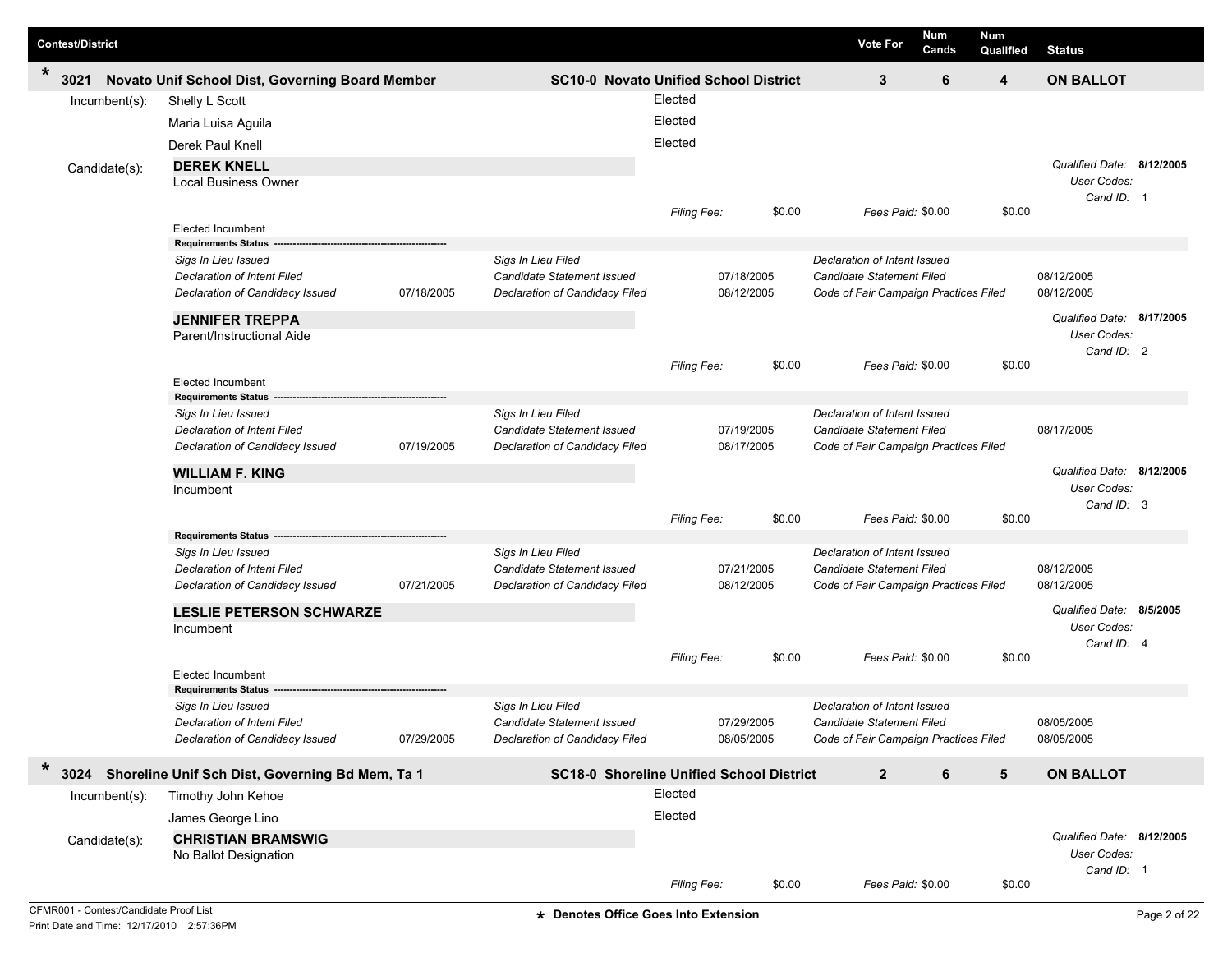|               | Non-Partisan SCHOOL SHORELINE UNIFIED SCHOOL DISTRICT Governing Board Member, Trustee Area No. 1                           |            |                                                                                    |                          |        |                                                                                                           |   |        |                                                        |  |
|---------------|----------------------------------------------------------------------------------------------------------------------------|------------|------------------------------------------------------------------------------------|--------------------------|--------|-----------------------------------------------------------------------------------------------------------|---|--------|--------------------------------------------------------|--|
| 3024          | Shoreline Unif Sch Dist, Governing Bd Mem, Ta 1                                                                            |            |                                                                                    |                          |        | $\mathbf{2}$                                                                                              | 6 | 5      | <b>ON BALLOT</b>                                       |  |
|               | <b>Requirements Status</b><br>Sigs In Lieu Issued<br><b>Declaration of Intent Filed</b><br>Declaration of Candidacy Issued | 07/29/2005 | Sigs In Lieu Filed<br>Candidate Statement Issued<br>Declaration of Candidacy Filed | 07/29/2005<br>08/12/2005 |        | Declaration of Intent Issued<br><b>Candidate Statement Filed</b><br>Code of Fair Campaign Practices Filed |   |        | 08/12/2005<br>08/12/2005                               |  |
|               | <b>MADELINE NIETO HOPE</b><br>Educator/Artist                                                                              |            |                                                                                    |                          |        |                                                                                                           |   |        | Qualified Date: 8/12/2005<br>User Codes:<br>Cand ID: 2 |  |
|               | <b>Elected Incumbent</b><br><b>Requirements Status</b>                                                                     |            |                                                                                    | Filing Fee:              | \$0.00 | Fees Paid: \$0.00                                                                                         |   | \$0.00 |                                                        |  |
|               | Sigs In Lieu Issued<br><b>Declaration of Intent Filed</b><br>Declaration of Candidacy Issued                               | 07/29/2005 | Sigs In Lieu Filed<br>Candidate Statement Issued<br>Declaration of Candidacy Filed | 07/29/2005<br>08/12/2005 |        | Declaration of Intent Issued<br>Candidate Statement Filed<br>Code of Fair Campaign Practices Filed        |   |        | 08/12/2005<br>08/12/2005                               |  |
|               | <b>JEFFERY JAMES KELLOGG</b><br><b>Business Owner</b>                                                                      |            |                                                                                    |                          |        |                                                                                                           |   |        | Qualified Date: 8/17/2005<br>User Codes:               |  |
|               |                                                                                                                            |            |                                                                                    | Filing Fee:              | \$0.00 | Fees Paid: \$0.00                                                                                         |   | \$0.00 | Cand ID: 3                                             |  |
|               | <b>Requirements Status</b><br>Sigs In Lieu Issued<br><b>Declaration of Intent Filed</b><br>Declaration of Candidacy Issued | 08/09/2005 | Sigs In Lieu Filed<br>Candidate Statement Issued<br>Declaration of Candidacy Filed | 08/09/2005<br>08/17/2005 |        | Declaration of Intent Issued<br><b>Candidate Statement Filed</b><br>Code of Fair Campaign Practices Filed |   |        | 08/17/2005<br>08/17/2005                               |  |
|               | <b>PHILLIP JOAQUIN TORRES</b><br>Police Officer                                                                            |            |                                                                                    |                          |        |                                                                                                           |   |        | Qualified Date: 8/10/2005<br>User Codes:<br>Cand ID: 4 |  |
|               | <b>Requirements Status</b>                                                                                                 |            |                                                                                    | Filing Fee:              | \$0.00 | Fees Paid: \$0.00                                                                                         |   | \$0.00 |                                                        |  |
|               | Sigs In Lieu Issued<br><b>Declaration of Intent Filed</b><br>Declaration of Candidacy Issued                               | 08/10/2005 | Sigs In Lieu Filed<br>Candidate Statement Issued<br>Declaration of Candidacy Filed | 08/10/2005<br>08/10/2005 |        | Declaration of Intent Issued<br>Candidate Statement Filed<br>Code of Fair Campaign Practices Filed        |   |        | 08/10/2005<br>08/10/2005                               |  |
|               | <b>TIMOTHY JOHN KEHOE</b><br>Incumbent                                                                                     |            |                                                                                    |                          |        |                                                                                                           |   |        | Qualified Date: 8/12/2005<br>User Codes:<br>Cand ID: 6 |  |
|               | Elected Incumbent<br>Requirements Status --                                                                                |            |                                                                                    | Filing Fee:              | \$0.00 | Fees Paid: \$0.00                                                                                         |   | \$0.00 |                                                        |  |
|               | Sigs In Lieu Issued<br>Declaration of Intent Filed<br>Declaration of Candidacy Issued                                      | 08/11/2005 | Sigs In Lieu Filed<br>Candidate Statement Issued<br>Declaration of Candidacy Filed | 08/11/2005               |        | Declaration of Intent Issued<br>Candidate Statement Filed<br>Code of Fair Campaign Practices Filed        |   |        | 08/11/2005                                             |  |
| 3036          | Dixie School District, Governing Board Member                                                                              |            | <b>SC01-0 Dixie School District</b>                                                |                          |        | 3                                                                                                         | 5 | 4      | <b>ON BALLOT</b>                                       |  |
| Incumbent(s): | <b>Bradley D Honsberger</b>                                                                                                |            |                                                                                    | Elected                  |        |                                                                                                           |   |        |                                                        |  |
|               | Mark Anthony Schott                                                                                                        |            |                                                                                    | Elected                  |        |                                                                                                           |   |        |                                                        |  |
|               | <b>Bruce E Abbott</b>                                                                                                      |            |                                                                                    | Elected                  |        |                                                                                                           |   |        |                                                        |  |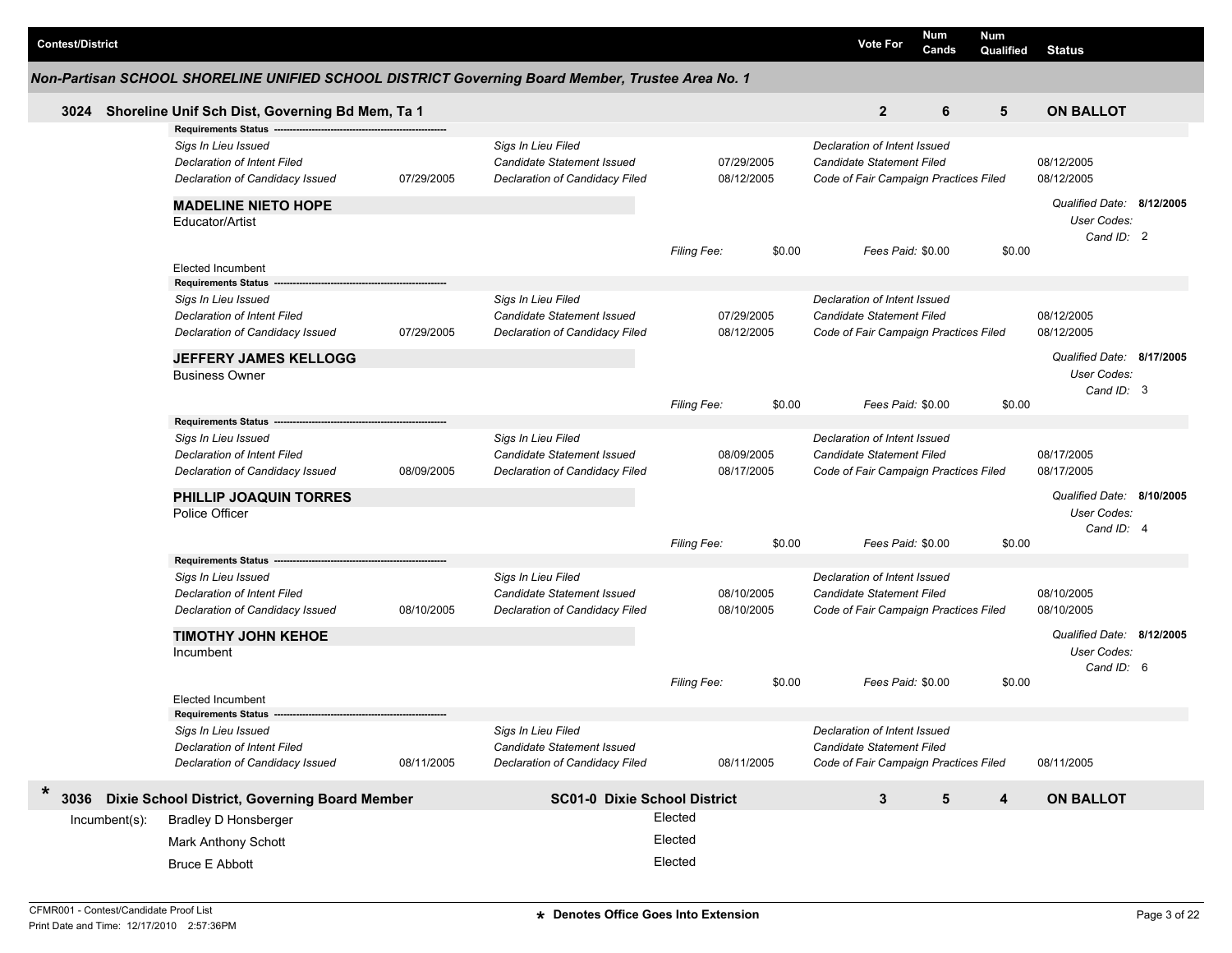| <b>Contest/District</b> |                                                                                                                            |            |                                                                                           |                               |                          | <b>Vote For</b>                                                                                    | <b>Num</b><br>Cands | Num<br>Qualified | <b>Status</b>                                          |  |
|-------------------------|----------------------------------------------------------------------------------------------------------------------------|------------|-------------------------------------------------------------------------------------------|-------------------------------|--------------------------|----------------------------------------------------------------------------------------------------|---------------------|------------------|--------------------------------------------------------|--|
|                         | Non-Partisan SCHOOL DIXIE SCHOOL DISTRICT Governing Board Member                                                           |            |                                                                                           |                               |                          |                                                                                                    |                     |                  |                                                        |  |
|                         | 3036 Dixie School District, Governing Board Member                                                                         |            |                                                                                           |                               |                          | 3                                                                                                  | 5                   | 4                | <b>ON BALLOT</b>                                       |  |
| Candidate(s):           | <b>LINDA L. ARMSTRONG-MORRIN</b><br>Incumbent                                                                              |            |                                                                                           |                               |                          |                                                                                                    |                     |                  | Qualified Date: 8/11/2005<br>User Codes:<br>Cand ID: 1 |  |
|                         | <b>Elected Incumbent</b><br><b>Requirements Status</b>                                                                     |            |                                                                                           | Filing Fee:                   | \$0.00                   | Fees Paid: \$0.00                                                                                  |                     | \$0.00           |                                                        |  |
|                         | Sigs In Lieu Issued<br><b>Declaration of Intent Filed</b><br>Declaration of Candidacy Issued                               | 08/03/2005 | Sigs In Lieu Filed<br>Candidate Statement Issued<br>Declaration of Candidacy Filed        |                               | 08/03/2005<br>08/11/2005 | Declaration of Intent Issued<br>Candidate Statement Filed<br>Code of Fair Campaign Practices Filed |                     |                  | 08/11/2005<br>08/11/2005                               |  |
|                         | <b>BRUCE ABBOTT</b><br><b>Business Owner</b>                                                                               |            |                                                                                           |                               |                          |                                                                                                    |                     |                  | Qualified Date: 8/10/2005<br>User Codes:<br>Cand ID: 2 |  |
|                         | <b>Elected Incumbent</b><br><b>Requirements Status</b>                                                                     |            |                                                                                           | Filing Fee:                   | \$0.00                   | Fees Paid: \$0.00                                                                                  |                     | \$0.00           |                                                        |  |
|                         | Sigs In Lieu Issued<br>Declaration of Intent Filed<br>Declaration of Candidacy Issued                                      | 08/05/2005 | Sigs In Lieu Filed<br>Candidate Statement Issued<br>Declaration of Candidacy Filed        |                               | 08/05/2005<br>08/10/2005 | Declaration of Intent Issued<br>Candidate Statement Filed<br>Code of Fair Campaign Practices Filed |                     |                  | 08/10/2005<br>08/10/2005                               |  |
|                         | <b>MARK A. SCHOTT</b><br><b>Father/Financial Advisor</b>                                                                   |            |                                                                                           |                               |                          |                                                                                                    |                     |                  | Qualified Date: 8/12/2005<br>User Codes:<br>Cand ID: 3 |  |
|                         | <b>Elected Incumbent</b>                                                                                                   |            |                                                                                           | Filing Fee:                   | \$0.00                   |                                                                                                    | Fees Paid: \$0.00   | \$0.00           |                                                        |  |
|                         | <b>Requirements Status</b><br>Sigs In Lieu Issued<br>Declaration of Intent Filed<br>Declaration of Candidacy Issued        | 08/11/2005 | Sigs In Lieu Filed<br>Candidate Statement Issued<br>Declaration of Candidacy Filed        |                               | 08/11/2005<br>08/12/2005 | Declaration of Intent Issued<br>Candidate Statement Filed<br>Code of Fair Campaign Practices Filed |                     |                  | 08/12/2005<br>08/12/2005                               |  |
|                         | <b>FRIEDA ZOLAN WINNICK</b><br>Educator/Paralegal                                                                          |            |                                                                                           |                               |                          |                                                                                                    |                     |                  | Qualified Date: 8/17/2005<br>User Codes:<br>Cand ID: 5 |  |
|                         |                                                                                                                            |            |                                                                                           | Filing Fee:                   | \$0.00                   |                                                                                                    | Fees Paid: \$0.00   | \$0.00           |                                                        |  |
|                         | <b>Requirements Status</b><br>Sigs In Lieu Issued<br><b>Declaration of Intent Filed</b><br>Declaration of Candidacy Issued | 08/17/2005 | Sigs In Lieu Filed<br><b>Candidate Statement Issued</b><br>Declaration of Candidacy Filed |                               | 08/17/2005<br>08/17/2005 | Declaration of Intent Issued<br>Candidate Statement Filed<br>Code of Fair Campaign Practices Filed |                     |                  | 08/17/2005<br>08/17/2005                               |  |
| $\ast$                  | 3038 Kentfield School Dist, Governing Board Member                                                                         |            | <b>SC03-0 Kentfield School District</b>                                                   |                               |                          | 3                                                                                                  | 5                   | 5                | <b>ON BALLOT</b>                                       |  |
| Incumbent(s):           | Ashley Farmer Paff<br>Juli Suzanne Kauffman<br>Cynthia C Roenisch                                                          |            |                                                                                           | Elected<br>Elected<br>Elected |                          |                                                                                                    |                     |                  |                                                        |  |
| Candidate(s):           | <b>JENNIFER S. GRELLMAN</b><br>Parent/Businesswoman<br>Elected Incumbent                                                   |            |                                                                                           | Filing Fee:                   | \$0.00                   |                                                                                                    | Fees Paid: \$0.00   | \$0.00           | Qualified Date: 7/18/2005<br>User Codes:<br>Cand ID: 1 |  |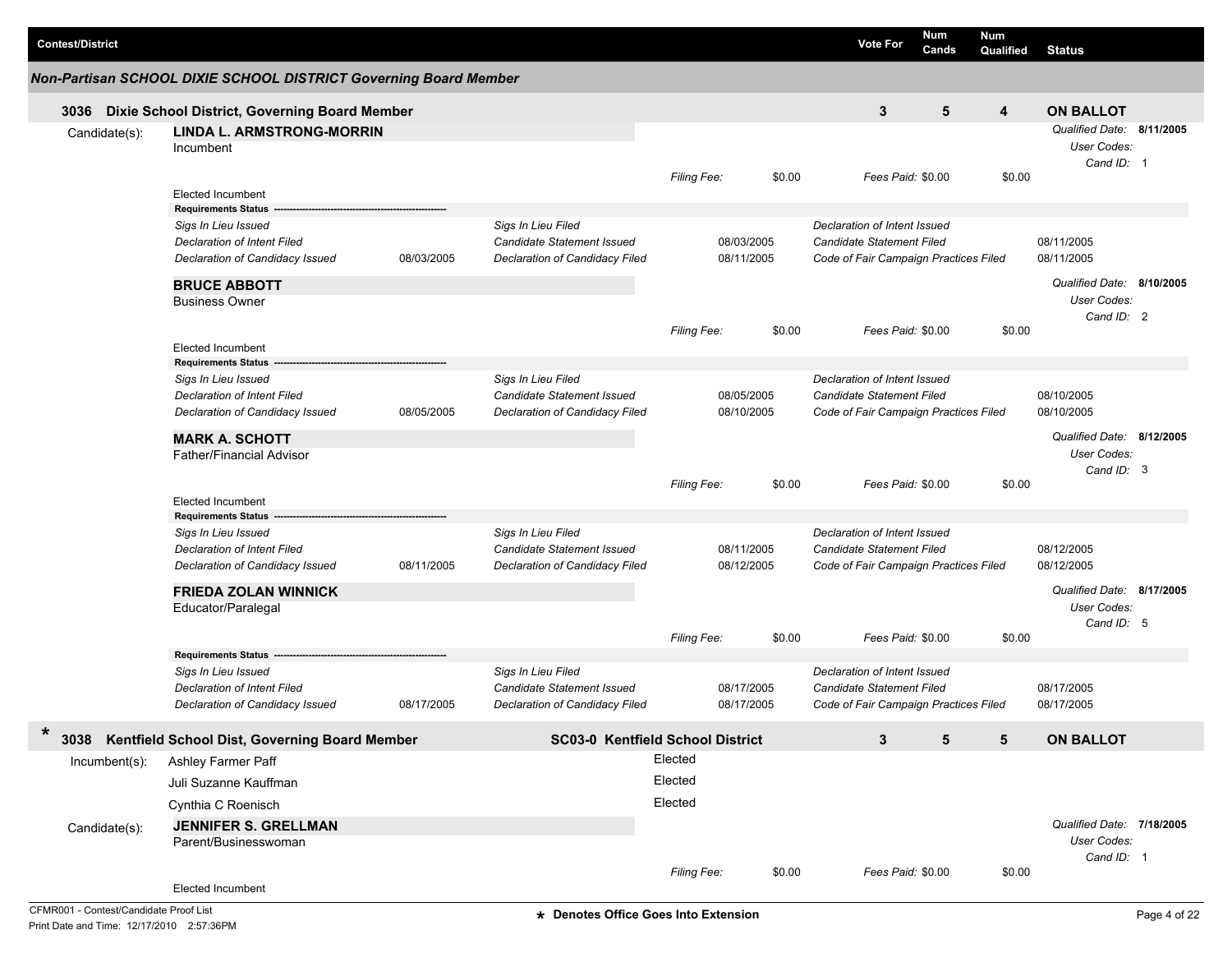|                          | Non-Partisan SCHOOL KENTFIELD SCHOOL DISTRICT Governing Board Member                         |            |                                                                                    |                          |        |                                                                                                    |                   | Cands | Qualified | <b>Status</b>                            |  |
|--------------------------|----------------------------------------------------------------------------------------------|------------|------------------------------------------------------------------------------------|--------------------------|--------|----------------------------------------------------------------------------------------------------|-------------------|-------|-----------|------------------------------------------|--|
| 3038                     | Kentfield School Dist, Governing Board Member                                                |            |                                                                                    |                          |        |                                                                                                    | 3                 | 5     | 5         | <b>ON BALLOT</b>                         |  |
|                          | Requirements Status ------                                                                   |            |                                                                                    |                          |        |                                                                                                    |                   |       |           |                                          |  |
|                          | Sigs In Lieu Issued<br><b>Declaration of Intent Filed</b><br>Declaration of Candidacy Issued | 07/18/2005 | Sigs In Lieu Filed<br>Candidate Statement Issued<br>Declaration of Candidacy Filed | 07/18/2005<br>07/18/2005 |        | Declaration of Intent Issued<br>Candidate Statement Filed<br>Code of Fair Campaign Practices Filed |                   |       |           | 07/18/2005<br>07/18/2005                 |  |
|                          | <b>ANDREW FELDER</b>                                                                         |            |                                                                                    |                          |        |                                                                                                    |                   |       |           | Qualified Date: 8/12/2005                |  |
|                          | <b>Businessman</b>                                                                           |            |                                                                                    | Filing Fee:              | \$0.00 |                                                                                                    | Fees Paid: \$0.00 |       | \$0.00    | User Codes:<br>Cand ID: 2                |  |
|                          | <b>Requirements Status</b>                                                                   |            |                                                                                    |                          |        |                                                                                                    |                   |       |           |                                          |  |
|                          | Sigs In Lieu Issued<br><b>Declaration of Intent Filed</b><br>Declaration of Candidacy Issued | 07/20/2005 | Sigs In Lieu Filed<br>Candidate Statement Issued<br>Declaration of Candidacy Filed | 07/20/2005<br>08/12/2005 |        | Declaration of Intent Issued<br>Candidate Statement Filed<br>Code of Fair Campaign Practices Filed |                   |       |           | 08/12/2005<br>08/12/2005                 |  |
|                          | <b>JULI KAUFFMAN</b><br>School Volunteer                                                     |            |                                                                                    |                          |        |                                                                                                    |                   |       |           | Qualified Date: 8/12/2005<br>User Codes: |  |
|                          |                                                                                              |            |                                                                                    | <b>Filing Fee:</b>       | \$0.00 |                                                                                                    | Fees Paid: \$0.00 |       | \$0.00    | Cand ID: 3                               |  |
|                          | <b>Elected Incumbent</b>                                                                     |            |                                                                                    |                          |        |                                                                                                    |                   |       |           |                                          |  |
|                          | <b>Requirements Status</b><br>Sigs In Lieu Issued                                            |            | Sigs In Lieu Filed                                                                 |                          |        | Declaration of Intent Issued                                                                       |                   |       |           |                                          |  |
|                          | <b>Declaration of Intent Filed</b><br>Declaration of Candidacy Issued                        | 07/21/2005 | Candidate Statement Issued<br>Declaration of Candidacy Filed                       | 07/21/2005<br>08/12/2005 |        | <b>Candidate Statement Filed</b><br>Code of Fair Campaign Practices Filed                          |                   |       |           | 08/12/2005<br>08/12/2005                 |  |
|                          | <b>CYNTHIA C. ROENISCH</b><br>Mother                                                         |            |                                                                                    |                          |        |                                                                                                    |                   |       |           | Qualified Date: 8/3/2005<br>User Codes:  |  |
|                          |                                                                                              |            |                                                                                    | <b>Filing Fee:</b>       | \$0.00 |                                                                                                    | Fees Paid: \$0.00 |       | \$0.00    | Cand ID: 4                               |  |
|                          | <b>Elected Incumbent</b><br><b>Requirements Status</b>                                       |            |                                                                                    |                          |        |                                                                                                    |                   |       |           |                                          |  |
|                          | Sigs In Lieu Issued                                                                          |            | Sigs In Lieu Filed                                                                 |                          |        | Declaration of Intent Issued                                                                       |                   |       |           |                                          |  |
|                          | <b>Declaration of Intent Filed</b><br>Declaration of Candidacy Issued                        | 07/29/2005 | Candidate Statement Issued<br>Declaration of Candidacy Filed                       | 07/29/2005<br>08/03/2005 |        | <b>Candidate Statement Filed</b><br>Code of Fair Campaign Practices Filed                          |                   |       |           | 08/03/2005<br>08/03/2005                 |  |
|                          | <b>ROSS MC KENNA</b><br>Realtor                                                              |            |                                                                                    |                          |        |                                                                                                    |                   |       |           | Qualified Date: 8/16/2005<br>User Codes: |  |
|                          |                                                                                              |            |                                                                                    | <b>Filing Fee:</b>       | \$0.00 |                                                                                                    | Fees Paid: \$0.00 |       | \$0.00    | Cand ID: 5                               |  |
|                          | Requirements Status --                                                                       |            |                                                                                    |                          |        |                                                                                                    |                   |       |           |                                          |  |
|                          | Sigs In Lieu Issued<br><b>Declaration of Intent Filed</b><br>Declaration of Candidacy Issued | 08/08/2005 | Sigs In Lieu Filed<br>Candidate Statement Issued<br>Declaration of Candidacy Filed | 08/08/2005<br>08/16/2005 |        | Declaration of Intent Issued<br>Candidate Statement Filed<br>Code of Fair Campaign Practices Filed |                   |       |           | 08/16/2005<br>08/16/2005                 |  |
|                          |                                                                                              |            |                                                                                    |                          |        |                                                                                                    |                   |       |           |                                          |  |
|                          |                                                                                              |            |                                                                                    |                          |        |                                                                                                    |                   |       |           |                                          |  |
|                          | <b>Lagunitas School Dist, Governing Board Member</b>                                         |            | SC05-0 Lagunitas School District                                                   | Elected                  |        |                                                                                                    | 3                 | 6     | 6         | <b>ON BALLOT</b>                         |  |
| 3042<br>$Incumbent(s)$ : | Stephanie A O Brien<br>Christopher John Sabec                                                |            |                                                                                    | Elected                  |        |                                                                                                    |                   |       |           |                                          |  |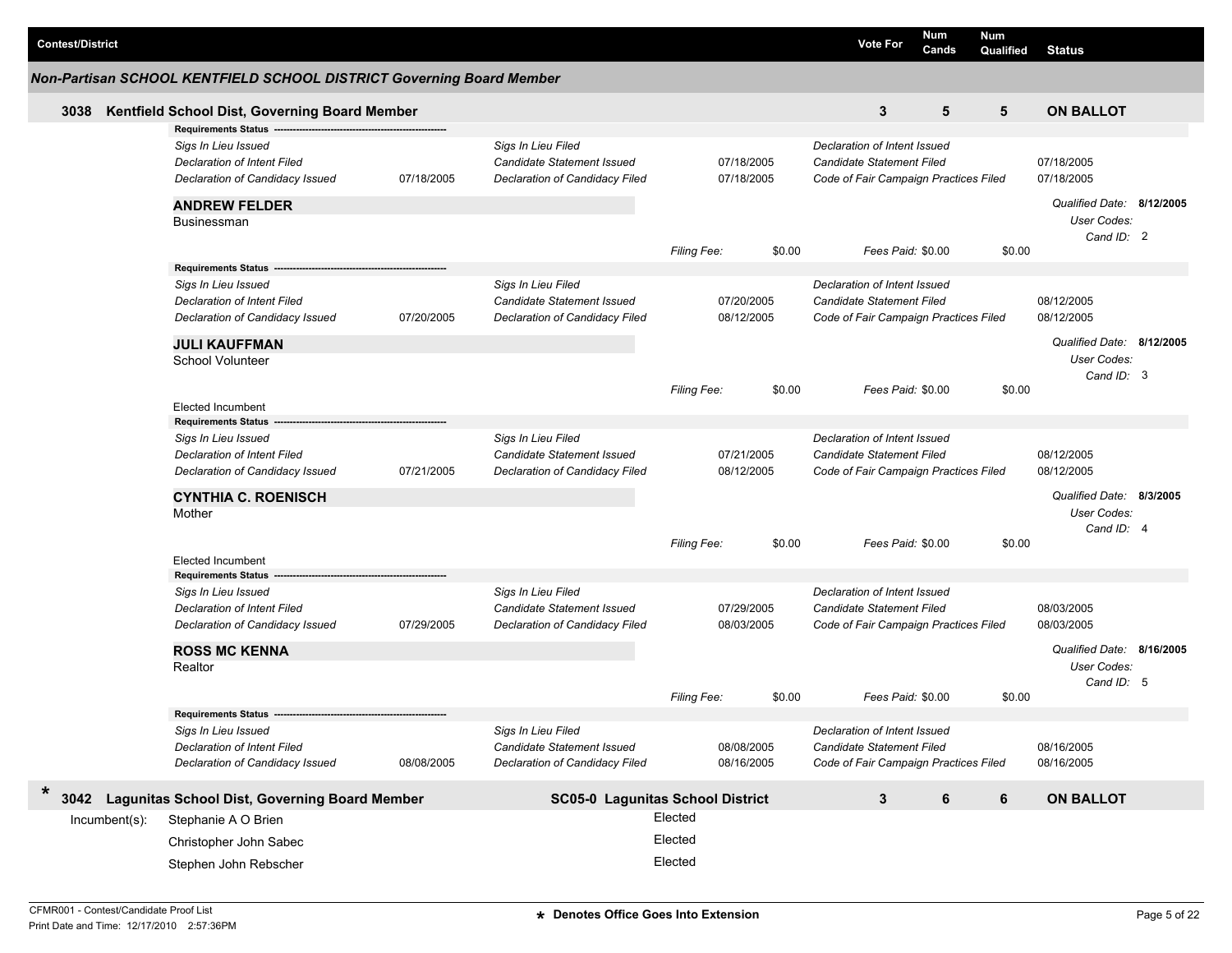| <b>Contest/District</b> |                                                                                                                            |                                                                                                         |                                                                                           |                          |        | <b>Vote For</b>                                                                                    | Num<br>Cands | Num<br>Qualified | <b>Status</b>                                          |  |
|-------------------------|----------------------------------------------------------------------------------------------------------------------------|---------------------------------------------------------------------------------------------------------|-------------------------------------------------------------------------------------------|--------------------------|--------|----------------------------------------------------------------------------------------------------|--------------|------------------|--------------------------------------------------------|--|
|                         | Non-Partisan SCHOOL LAGUNITAS SCHOOL DISTRICT Governing Brd Member                                                         |                                                                                                         |                                                                                           |                          |        |                                                                                                    |              |                  |                                                        |  |
|                         | 3042 Lagunitas School Dist, Governing Board Member                                                                         |                                                                                                         |                                                                                           |                          |        | 3                                                                                                  | 6            | 6                | <b>ON BALLOT</b>                                       |  |
| Candidate(s):           | <b>CARL STRASEN</b><br>Legal Assistant                                                                                     |                                                                                                         |                                                                                           | Filing Fee:              | \$0.00 | Fees Paid: \$0.00                                                                                  |              | \$0.00           | Qualified Date: 8/12/2005<br>User Codes:<br>Cand ID: 1 |  |
|                         | <b>Requirements Status</b><br>Sigs In Lieu Issued<br><b>Declaration of Intent Filed</b><br>Declaration of Candidacy Issued | 08/05/2005                                                                                              | Sigs In Lieu Filed<br><b>Candidate Statement Issued</b><br>Declaration of Candidacy Filed | 08/05/2005<br>08/12/2005 |        | Declaration of Intent Issued<br>Candidate Statement Filed<br>Code of Fair Campaign Practices Filed |              |                  | 08/12/2005<br>08/12/2005                               |  |
|                         | <b>KELLY O'CONNOR</b><br>Incumbent                                                                                         |                                                                                                         |                                                                                           | Filing Fee:              | \$0.00 | Fees Paid: \$0.00                                                                                  |              | \$0.00           | Qualified Date: 8/12/2005<br>User Codes:<br>Cand ID: 2 |  |
|                         | <b>Elected Incumbent</b>                                                                                                   |                                                                                                         |                                                                                           |                          |        |                                                                                                    |              |                  |                                                        |  |
|                         | <b>Requirements Status</b><br>Sigs In Lieu Issued<br>Declaration of Intent Filed<br>Declaration of Candidacy Issued        | Sigs In Lieu Filed<br><b>Candidate Statement Issued</b><br>08/11/2005<br>Declaration of Candidacy Filed |                                                                                           | 08/11/2005<br>08/12/2005 |        | Declaration of Intent Issued<br>Candidate Statement Filed<br>Code of Fair Campaign Practices Filed |              |                  | 08/12/2005<br>08/12/2005                               |  |
|                         | <b>SUSI GIACOMINI</b><br>Home Maker                                                                                        |                                                                                                         |                                                                                           | Filing Fee:<br>\$0.00    |        | Fees Paid: \$0.00                                                                                  |              | \$0.00           | Qualified Date: 8/12/2005<br>User Codes:<br>Cand ID: 3 |  |
|                         | <b>Elected Incumbent</b><br><b>Requirements Status</b>                                                                     |                                                                                                         |                                                                                           |                          |        |                                                                                                    |              |                  |                                                        |  |
|                         | Sigs In Lieu Issued<br>Declaration of Intent Filed<br>Declaration of Candidacy Issued                                      | 08/11/2005                                                                                              | Sigs In Lieu Filed<br>Candidate Statement Issued<br>Declaration of Candidacy Filed        | 08/11/2005<br>08/12/2005 |        | Declaration of Intent Issued<br>Candidate Statement Filed<br>Code of Fair Campaign Practices Filed |              |                  | 08/12/2005<br>08/12/2005                               |  |
|                         | <b>STEPHANIE A. O'BRIEN</b><br>Incumbent                                                                                   |                                                                                                         |                                                                                           |                          |        |                                                                                                    |              |                  | Qualified Date: 8/12/2005<br>User Codes:<br>Cand ID: 4 |  |
|                         | <b>Elected Incumbent</b>                                                                                                   |                                                                                                         |                                                                                           | Filing Fee:              | \$0.00 | Fees Paid: \$0.00                                                                                  |              | \$0.00           |                                                        |  |
|                         | <b>Requirements Status</b><br>Sigs In Lieu Issued<br><b>Declaration of Intent Filed</b><br>Declaration of Candidacy Issued | 08/11/2005                                                                                              | Sigs In Lieu Filed<br>Candidate Statement Issued<br>Declaration of Candidacy Filed        | 08/11/2005<br>08/12/2005 |        | Declaration of Intent Issued<br>Candidate Statement Filed<br>Code of Fair Campaign Practices Filed |              |                  | 08/12/2005<br>08/12/2005<br>Qualified Date: 8/17/2005  |  |
|                         | <b>CHRIS THEODORE KROTKY</b><br>Music Producer/Parent                                                                      |                                                                                                         |                                                                                           | Filing Fee:              | \$0.00 | Fees Paid: \$0.00                                                                                  |              | \$0.00           | User Codes:<br>Cand ID: 5                              |  |
|                         | Requirements Status ---<br>Sigs In Lieu Issued<br>Declaration of Intent Filed<br>Declaration of Candidacy Issued           | 08/17/2005                                                                                              | Sigs In Lieu Filed<br>Candidate Statement Issued<br>Declaration of Candidacy Filed        | 08/17/2005<br>08/17/2005 |        | Declaration of Intent Issued<br>Candidate Statement Filed<br>Code of Fair Campaign Practices Filed |              |                  | 08/17/2005<br>08/17/2005                               |  |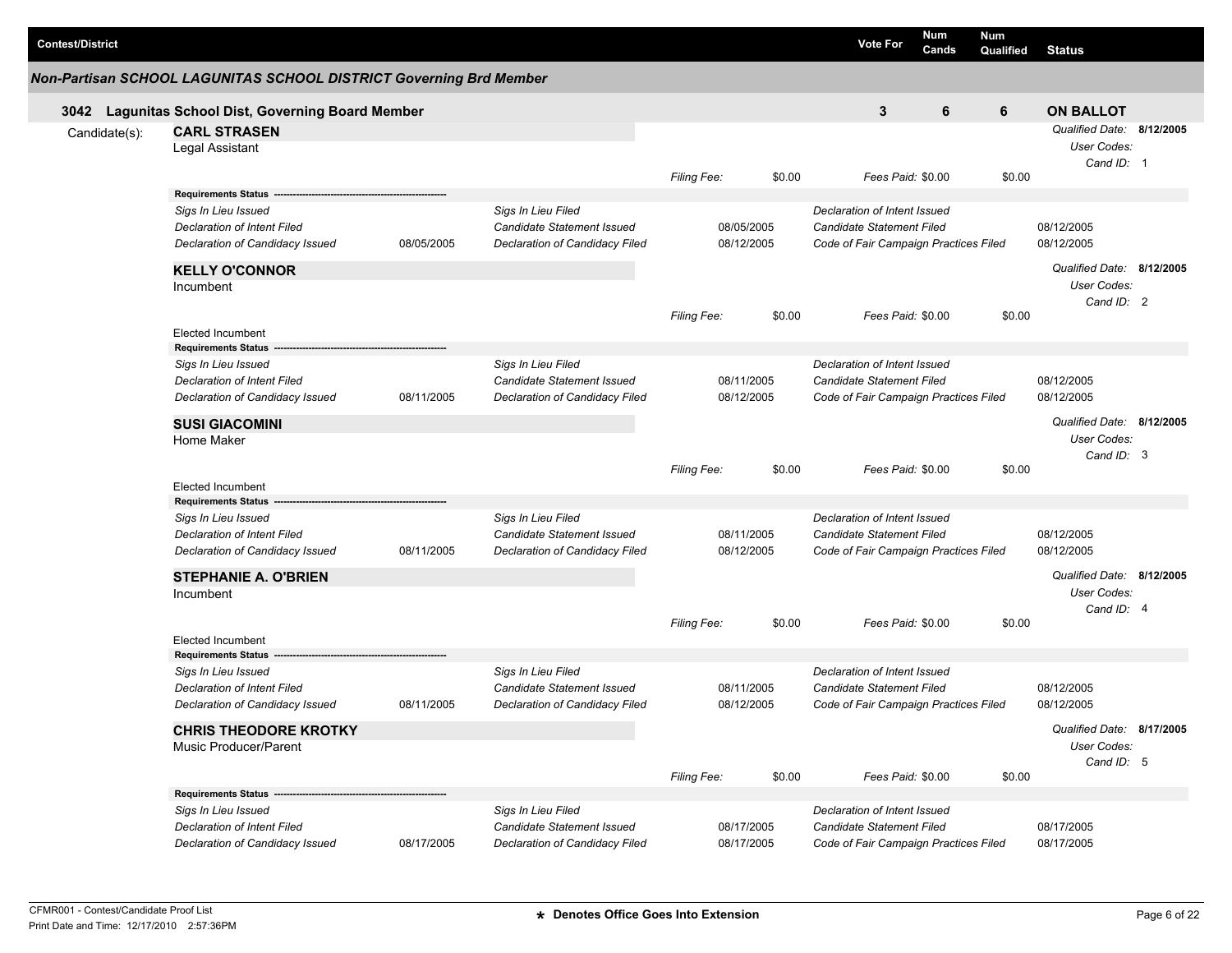|        | <b>Contest/District</b> |                  |                                                                    |            |                                   |                      |            |        | <b>Vote For</b>                       | <b>Num</b><br>Cands | <b>Num</b><br>Qualified | <b>Status</b>             |  |
|--------|-------------------------|------------------|--------------------------------------------------------------------|------------|-----------------------------------|----------------------|------------|--------|---------------------------------------|---------------------|-------------------------|---------------------------|--|
|        |                         |                  | Non-Partisan SCHOOL LAGUNITAS SCHOOL DISTRICT Governing Brd Member |            |                                   |                      |            |        |                                       |                     |                         |                           |  |
|        | 3042                    |                  | <b>Lagunitas School Dist, Governing Board Member</b>               |            |                                   |                      |            |        | 3                                     | 6                   | 6                       | <b>ON BALLOT</b>          |  |
|        |                         |                  | <b>ED BICE</b>                                                     |            |                                   |                      |            |        |                                       |                     |                         | Qualified Date: 8/17/2005 |  |
|        |                         |                  | Non-Profit Director/Parent                                         |            |                                   |                      |            |        |                                       |                     |                         | User Codes:<br>Cand ID: 6 |  |
|        |                         |                  |                                                                    |            |                                   | Filing Fee:          |            | \$0.00 | Fees Paid: \$0.00                     |                     | \$0.00                  |                           |  |
|        |                         |                  | <b>Requirements Status</b>                                         |            |                                   |                      |            |        |                                       |                     |                         |                           |  |
|        |                         |                  | Sigs In Lieu Issued                                                |            | Sigs In Lieu Filed                |                      |            |        | Declaration of Intent Issued          |                     |                         |                           |  |
|        |                         |                  | Declaration of Intent Filed                                        |            | <b>Candidate Statement Issued</b> |                      | 08/17/2005 |        | <b>Candidate Statement Filed</b>      |                     |                         | 08/17/2005                |  |
|        |                         |                  | Declaration of Candidacy Issued                                    | 08/17/2005 | Declaration of Candidacy Filed    |                      | 08/17/2005 |        | Code of Fair Campaign Practices Filed |                     |                         | 08/17/2005                |  |
| $\ast$ |                         |                  | 3044 Larkspur School District, Governing Board Member              |            | SC06-0 Larkspur School District   |                      |            |        | 3                                     | 4                   | 4                       | <b>ON BALLOT</b>          |  |
|        |                         | $Incumbent(s)$ : | Philip L Wade                                                      |            |                                   | Elected              |            |        |                                       |                     |                         |                           |  |
|        |                         |                  | Julia Antonia Ritter                                               |            |                                   | Appointed to Vacancy |            |        |                                       |                     |                         |                           |  |
|        |                         |                  | Dominique Jessica Halilej                                          |            |                                   | Elected              |            |        |                                       |                     |                         |                           |  |
|        |                         | Candidate(s):    | <b>BRUCE A. FRIEDRICKS</b>                                         |            |                                   |                      |            |        |                                       |                     |                         | Qualified Date: 7/18/2005 |  |
|        |                         |                  | <b>Business Development Director</b>                               |            |                                   |                      |            |        |                                       |                     |                         | User Codes:               |  |
|        |                         |                  |                                                                    |            |                                   |                      |            |        |                                       |                     |                         | Cand ID: 1                |  |
|        |                         |                  | <b>Elected Incumbent</b>                                           |            |                                   | Filing Fee:          |            | \$0.00 | Fees Paid: \$0.00                     |                     | \$0.00                  |                           |  |
|        |                         |                  | <b>Requirements Status</b>                                         |            |                                   |                      |            |        |                                       |                     |                         |                           |  |
|        |                         |                  | Sigs In Lieu Issued                                                |            | Sigs In Lieu Filed                |                      |            |        | Declaration of Intent Issued          |                     |                         |                           |  |
|        |                         |                  | Declaration of Intent Filed                                        |            | Candidate Statement Issued        |                      | 07/18/2005 |        | <b>Candidate Statement Filed</b>      |                     |                         | 07/18/2005                |  |
|        |                         |                  | Declaration of Candidacy Issued                                    | 07/18/2005 | Declaration of Candidacy Filed    |                      | 07/18/2005 |        | Code of Fair Campaign Practices Filed |                     |                         | 07/18/2005                |  |
|        |                         |                  | <b>MONICA E. BONNY</b>                                             |            |                                   |                      |            |        |                                       |                     |                         | Qualified Date: 8/5/2005  |  |
|        |                         |                  | Homemaker                                                          |            |                                   |                      |            |        |                                       |                     |                         | User Codes:               |  |
|        |                         |                  |                                                                    |            |                                   |                      |            |        |                                       |                     |                         | Cand ID: 2                |  |
|        |                         |                  | Elected Incumbent                                                  |            |                                   | <b>Filing Fee:</b>   |            | \$0.00 | Fees Paid: \$0.00                     |                     | \$0.00                  |                           |  |
|        |                         |                  | <b>Requirements Status</b>                                         |            |                                   |                      |            |        |                                       |                     |                         |                           |  |
|        |                         |                  | Sigs In Lieu Issued                                                |            | Sigs In Lieu Filed                |                      |            |        | Declaration of Intent Issued          |                     |                         |                           |  |
|        |                         |                  | Declaration of Intent Filed                                        |            | <b>Candidate Statement Issued</b> |                      | 07/18/2005 |        | <b>Candidate Statement Filed</b>      |                     |                         | 08/05/2005                |  |
|        |                         |                  | Declaration of Candidacy Issued                                    | 07/18/2005 | Declaration of Candidacy Filed    |                      | 08/05/2005 |        | Code of Fair Campaign Practices Filed |                     |                         | 08/05/2005                |  |
|        |                         |                  | <b>BERNT W. VON GLASENAPP</b>                                      |            |                                   |                      |            |        |                                       |                     |                         | Qualified Date: 8/10/2005 |  |
|        |                         |                  | Insurance Agent/Entrepreneur                                       |            |                                   |                      |            |        |                                       |                     |                         | User Codes:               |  |
|        |                         |                  |                                                                    |            |                                   |                      |            |        |                                       |                     |                         | Cand ID: 3                |  |
|        |                         |                  | Requirements Status --------                                       |            |                                   | Filing Fee:          |            | \$0.00 | Fees Paid: \$0.00                     |                     | \$0.00                  |                           |  |
|        |                         |                  | Sigs In Lieu Issued                                                |            | Sigs In Lieu Filed                |                      |            |        | Declaration of Intent Issued          |                     |                         |                           |  |
|        |                         |                  | Declaration of Intent Filed                                        |            | Candidate Statement Issued        |                      | 08/01/2005 |        | Candidate Statement Filed             |                     |                         | 08/10/2005                |  |
|        |                         |                  | Declaration of Candidacy Issued                                    | 08/01/2005 | Declaration of Candidacy Filed    |                      | 08/10/2005 |        | Code of Fair Campaign Practices Filed |                     |                         | 08/10/2005                |  |
|        |                         |                  | <b>SALLY STOCKS BLATT</b>                                          |            |                                   |                      |            |        |                                       |                     |                         | Qualified Date: 8/12/2005 |  |
|        |                         |                  | Incumbent                                                          |            |                                   |                      |            |        |                                       |                     |                         | User Codes:               |  |
|        |                         |                  |                                                                    |            |                                   |                      |            |        |                                       |                     |                         | Cand ID: 4                |  |
|        |                         |                  |                                                                    |            |                                   | Filing Fee:          |            | \$0.00 | Fees Paid: \$0.00                     |                     | \$0.00                  |                           |  |
|        |                         |                  | Elected Incumbent                                                  |            |                                   |                      |            |        |                                       |                     |                         |                           |  |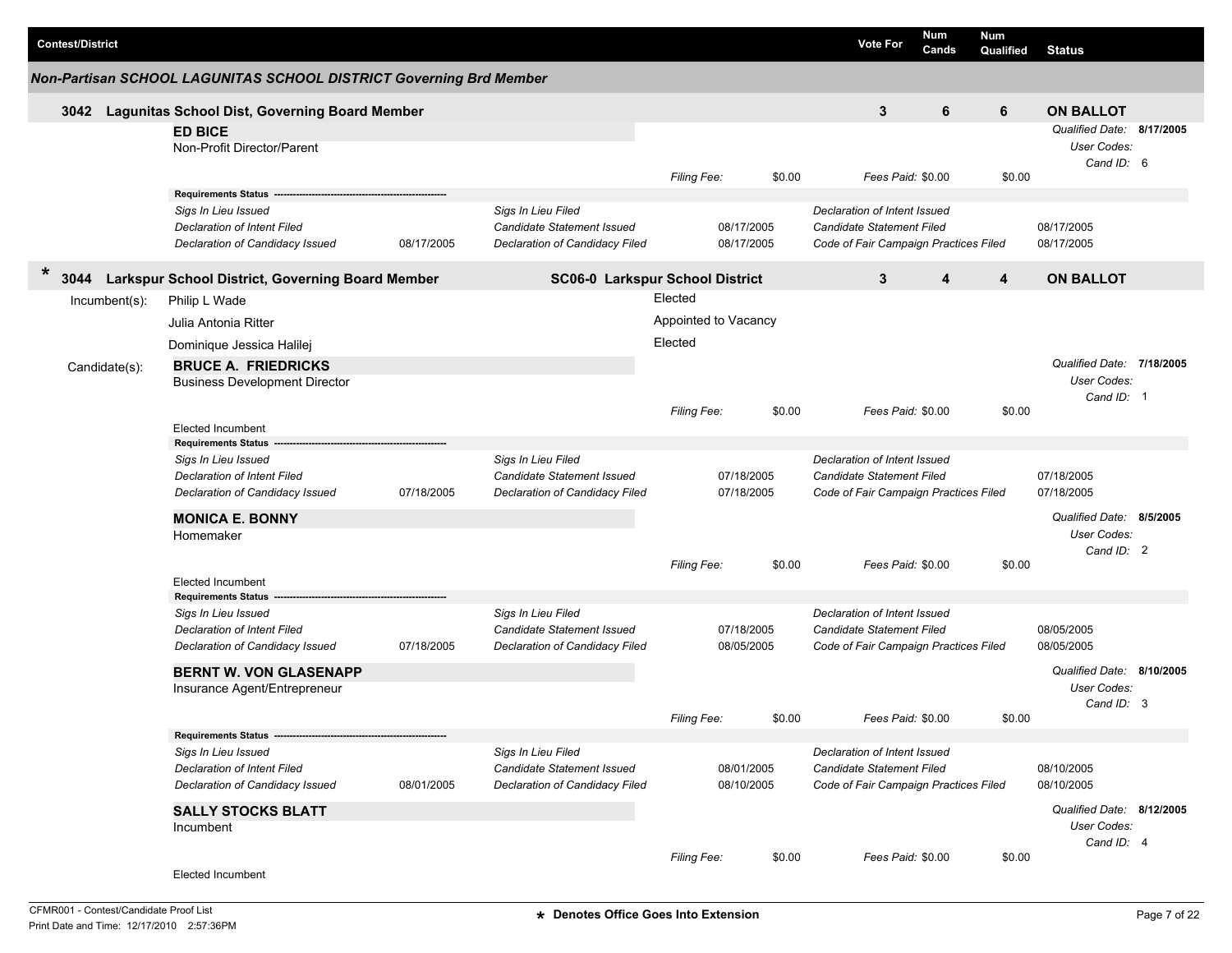| <b>Contest/District</b> |                                                                                                                     |            |                                                                                    |                    |                          |        | <b>Vote For</b>                                                                                           | Num<br>Cands | <b>Num</b><br>Qualified | <b>Status</b>                                          |  |
|-------------------------|---------------------------------------------------------------------------------------------------------------------|------------|------------------------------------------------------------------------------------|--------------------|--------------------------|--------|-----------------------------------------------------------------------------------------------------------|--------------|-------------------------|--------------------------------------------------------|--|
|                         | Non-Partisan SCHOOL LARKSPUR SCHOOL DISTRICT Governing Board Member                                                 |            |                                                                                    |                    |                          |        |                                                                                                           |              |                         |                                                        |  |
| 3044                    | Larkspur School District, Governing Board Member                                                                    |            |                                                                                    |                    |                          |        | 3                                                                                                         | 4            | 4                       | <b>ON BALLOT</b>                                       |  |
|                         | <b>Requirements Status</b><br>Sigs In Lieu Issued<br>Declaration of Intent Filed<br>Declaration of Candidacy Issued | 08/04/2005 | Sigs In Lieu Filed<br>Candidate Statement Issued<br>Declaration of Candidacy Filed |                    | 08/04/2005               |        | Declaration of Intent Issued<br><b>Candidate Statement Filed</b><br>Code of Fair Campaign Practices Filed |              |                         | 08/04/2005                                             |  |
| *<br>3052               | Reed Union School Dist, Governing Board Member                                                                      |            | <b>SC11-0 Reed Union School District</b>                                           |                    |                          |        | 3                                                                                                         | 6            | 4                       | <b>ON BALLOT</b>                                       |  |
| Incumbent(s):           | <b>Howard Marc Block</b>                                                                                            |            |                                                                                    | Elected            |                          |        |                                                                                                           |              |                         |                                                        |  |
|                         | <b>Robert William Scannell</b>                                                                                      |            |                                                                                    | Elected            |                          |        |                                                                                                           |              |                         |                                                        |  |
|                         | Nancy Walker O Neill                                                                                                |            |                                                                                    | Elected            |                          |        |                                                                                                           |              |                         |                                                        |  |
| Candidate(s):           | <b>VICKIE MAVROMIHALIS</b>                                                                                          |            |                                                                                    |                    |                          |        |                                                                                                           |              |                         | Qualified Date: 7/19/2005                              |  |
|                         | <b>Reed Union School District Trustee</b>                                                                           |            |                                                                                    |                    |                          |        |                                                                                                           |              |                         | User Codes:                                            |  |
|                         |                                                                                                                     |            |                                                                                    | <b>Filing Fee:</b> |                          | \$0.00 | Fees Paid: \$0.00                                                                                         |              | \$0.00                  | Cand ID: 1                                             |  |
|                         | <b>Elected Incumbent</b>                                                                                            |            |                                                                                    |                    |                          |        |                                                                                                           |              |                         |                                                        |  |
|                         | <b>Requirements Status</b>                                                                                          |            |                                                                                    |                    |                          |        | Declaration of Intent Issued                                                                              |              |                         |                                                        |  |
|                         | Sigs In Lieu Issued<br><b>Declaration of Intent Filed</b>                                                           |            | Sigs In Lieu Filed<br><b>Candidate Statement Issued</b>                            |                    | 07/18/2005               |        | Candidate Statement Filed                                                                                 |              |                         | 07/19/2005                                             |  |
|                         | Declaration of Candidacy Issued                                                                                     | 07/18/2005 | Declaration of Candidacy Filed                                                     |                    | 07/19/2005               |        | Code of Fair Campaign Practices Filed                                                                     |              |                         | 07/19/2005                                             |  |
|                         | <b>TERI JACKS</b><br><b>Reed Union School District Trustee</b>                                                      |            |                                                                                    |                    |                          |        |                                                                                                           |              |                         | Qualified Date: 7/21/2005<br>User Codes:<br>Cand ID: 2 |  |
|                         | <b>Elected Incumbent</b>                                                                                            |            |                                                                                    | <b>Filing Fee:</b> |                          | \$0.00 | Fees Paid: \$0.00                                                                                         |              | \$0.00                  |                                                        |  |
|                         | <b>Requirements Status</b>                                                                                          |            |                                                                                    |                    |                          |        |                                                                                                           |              |                         |                                                        |  |
|                         | Sigs In Lieu Issued                                                                                                 |            | Sigs In Lieu Filed                                                                 |                    |                          |        | Declaration of Intent Issued                                                                              |              |                         |                                                        |  |
|                         | Declaration of Intent Filed<br>Declaration of Candidacy Issued                                                      | 07/18/2005 | Candidate Statement Issued<br>Declaration of Candidacy Filed                       |                    | 07/18/2005<br>07/21/2005 |        | <b>Candidate Statement Filed</b><br>Code of Fair Campaign Practices Filed                                 |              |                         | 07/21/2005<br>07/21/2005                               |  |
|                         |                                                                                                                     |            |                                                                                    |                    |                          |        |                                                                                                           |              |                         | Qualified Date: 8/2/2005                               |  |
|                         | <b>MERRILL BOYCE</b><br>Incumbent                                                                                   |            |                                                                                    |                    |                          |        |                                                                                                           |              |                         | User Codes:                                            |  |
|                         |                                                                                                                     |            |                                                                                    |                    |                          |        |                                                                                                           |              |                         | Cand ID: 4                                             |  |
|                         | <b>Elected Incumbent</b>                                                                                            |            |                                                                                    | Filing Fee:        |                          | \$0.00 | Fees Paid: \$0.00                                                                                         |              | \$0.00                  |                                                        |  |
|                         | <b>Requirements Status</b>                                                                                          |            |                                                                                    |                    |                          |        |                                                                                                           |              |                         |                                                        |  |
|                         | Sigs In Lieu Issued                                                                                                 |            | Sigs In Lieu Filed                                                                 |                    |                          |        | Declaration of Intent Issued                                                                              |              |                         |                                                        |  |
|                         | Declaration of Intent Filed<br>Declaration of Candidacy Issued                                                      | 08/01/2005 | Candidate Statement Issued<br><b>Declaration of Candidacy Filed</b>                |                    | 08/01/2005<br>08/02/2005 |        | Candidate Statement Filed<br>Code of Fair Campaign Practices Filed                                        |              |                         | 08/02/2005<br>08/02/2005                               |  |
|                         |                                                                                                                     |            |                                                                                    |                    |                          |        |                                                                                                           |              |                         |                                                        |  |
|                         | <b>WILLIAM DAVID OSHER</b><br><b>Financial Adviser</b>                                                              |            |                                                                                    |                    |                          |        |                                                                                                           |              |                         | Qualified Date: 8/11/2005<br>User Codes:               |  |
|                         |                                                                                                                     |            |                                                                                    |                    |                          |        |                                                                                                           |              |                         | Cand ID: 6                                             |  |
|                         |                                                                                                                     |            |                                                                                    | <b>Filing Fee:</b> |                          | \$0.00 | Fees Paid: \$0.00                                                                                         |              | \$0.00                  |                                                        |  |
|                         | Sigs In Lieu Issued                                                                                                 |            | Sigs In Lieu Filed                                                                 |                    |                          |        | Declaration of Intent Issued                                                                              |              |                         |                                                        |  |
|                         | Declaration of Intent Filed                                                                                         |            | Candidate Statement Issued                                                         |                    | 08/08/2005               |        | <b>Candidate Statement Filed</b>                                                                          |              |                         | 08/11/2005                                             |  |
|                         | Declaration of Candidacy Issued                                                                                     | 08/08/2005 | Declaration of Candidacy Filed                                                     |                    | 08/11/2005               |        | Code of Fair Campaign Practices Filed                                                                     |              |                         | 08/11/2005                                             |  |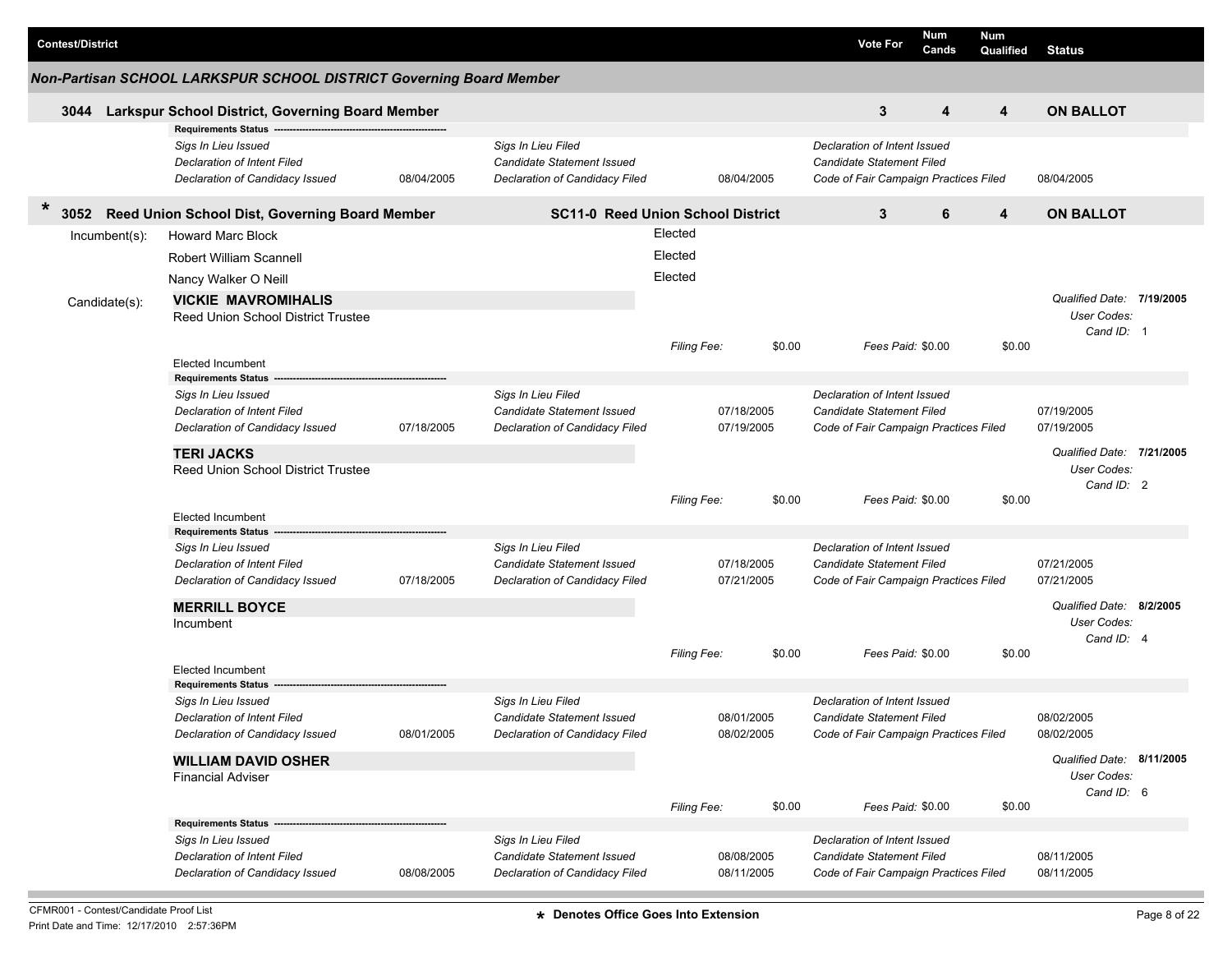| <b>Contest/District</b> |                                                        |            |                                                  |             |            |        | <b>Vote For</b>                                           | <b>Num</b><br>Cands | Num<br>Qualified | <b>Status</b>             |           |
|-------------------------|--------------------------------------------------------|------------|--------------------------------------------------|-------------|------------|--------|-----------------------------------------------------------|---------------------|------------------|---------------------------|-----------|
| $\ast$<br>3057          | Ross Valley School Dist, Governing Board Member        |            | SC13-0 Ross Valley School District               |             |            |        | $\overline{2}$                                            | 4                   | 4                | <b>ON BALLOT</b>          |           |
| Incumbent(s):           | Chris Carlucci                                         |            |                                                  | Elected     |            |        |                                                           |                     |                  |                           |           |
|                         | Heidi Kritscher Weller                                 |            |                                                  | Elected     |            |        |                                                           |                     |                  |                           |           |
| Candidate(s):           | <b>WADE STEVENSON</b>                                  |            |                                                  |             |            |        |                                                           |                     |                  | Qualified Date:           | 7/28/2005 |
|                         | Appointed Incumbent                                    |            |                                                  |             |            |        |                                                           |                     |                  | User Codes:               |           |
|                         |                                                        |            |                                                  | Filing Fee: |            | \$0.00 | Fees Paid: \$0.00                                         |                     | \$0.00           | Cand ID: 1                |           |
|                         | <b>Requirements Status -</b>                           |            |                                                  |             |            |        |                                                           |                     |                  |                           |           |
|                         | Sigs In Lieu Issued                                    |            | Sigs In Lieu Filed                               |             |            |        | Declaration of Intent Issued                              |                     |                  |                           |           |
|                         | <b>Declaration of Intent Filed</b>                     |            | <b>Candidate Statement Issued</b>                |             | 07/18/2005 |        | <b>Candidate Statement Filed</b>                          |                     |                  | 07/28/2005                |           |
|                         | Declaration of Candidacy Issued                        | 07/18/2005 | Declaration of Candidacy Filed                   |             | 07/28/2005 |        | Code of Fair Campaign Practices Filed                     |                     |                  | 07/28/2005                |           |
|                         | <b>W LEE POLLARD</b>                                   |            |                                                  |             |            |        |                                                           |                     |                  | Qualified Date: 8/10/2005 |           |
|                         | Incumbent                                              |            |                                                  |             |            |        |                                                           |                     |                  | User Codes:               |           |
|                         |                                                        |            |                                                  | Filing Fee: |            | \$0.00 | Fees Paid: \$0.00                                         |                     | \$0.00           | Cand ID: 2                |           |
|                         | <b>Requirements Status</b>                             |            |                                                  |             |            |        |                                                           |                     |                  |                           |           |
|                         | Sigs In Lieu Issued                                    |            | Sigs In Lieu Filed                               |             |            |        | Declaration of Intent Issued                              |                     |                  |                           |           |
|                         | <b>Declaration of Intent Filed</b>                     |            | Candidate Statement Issued                       |             | 07/21/2005 |        | Candidate Statement Filed                                 |                     |                  | 08/10/2005                |           |
|                         | Declaration of Candidacy Issued                        | 07/21/2005 | Declaration of Candidacy Filed                   |             | 08/10/2005 |        | Code of Fair Campaign Practices Filed                     |                     |                  | 08/10/2005                |           |
|                         | <b>GINA P. FEINER</b>                                  |            |                                                  |             |            |        |                                                           |                     |                  | Qualified Date: 7/29/2005 |           |
|                         | <b>Registered Nurse</b>                                |            |                                                  |             |            |        |                                                           |                     |                  | User Codes:               |           |
|                         |                                                        |            |                                                  | Filing Fee: |            | \$0.00 | Fees Paid: \$0.00                                         |                     | \$0.00           | Cand ID: 3                |           |
|                         | <b>Elected Incumbent</b>                               |            |                                                  |             |            |        |                                                           |                     |                  |                           |           |
|                         | <b>Requirements Status</b>                             |            |                                                  |             |            |        |                                                           |                     |                  |                           |           |
|                         | Sigs In Lieu Issued<br>Declaration of Intent Filed     |            | Sigs In Lieu Filed<br>Candidate Statement Issued |             | 07/25/2005 |        | Declaration of Intent Issued<br>Candidate Statement Filed |                     |                  | 07/29/2005                |           |
|                         | Declaration of Candidacy Issued                        | 07/25/2005 | Declaration of Candidacy Filed                   |             | 07/29/2005 |        | Code of Fair Campaign Practices Filed                     |                     |                  | 07/29/2005                |           |
|                         |                                                        |            |                                                  |             |            |        |                                                           |                     |                  | Qualified Date: 8/10/2005 |           |
|                         | <b>JEANNE THOMPSON</b><br><b>Retired Educator</b>      |            |                                                  |             |            |        |                                                           |                     |                  | User Codes:               |           |
|                         |                                                        |            |                                                  |             |            |        |                                                           |                     |                  | Cand ID: 4                |           |
|                         |                                                        |            |                                                  | Filing Fee: |            | \$0.00 | Fees Paid: \$0.00                                         |                     | \$0.00           |                           |           |
|                         | <b>Elected Incumbent</b><br><b>Requirements Status</b> |            |                                                  |             |            |        |                                                           |                     |                  |                           |           |
|                         | Sigs In Lieu Issued                                    |            | Sigs In Lieu Filed                               |             |            |        | Declaration of Intent Issued                              |                     |                  |                           |           |
|                         | <b>Declaration of Intent Filed</b>                     |            | Candidate Statement Issued                       |             | 08/09/2005 |        | <b>Candidate Statement Filed</b>                          |                     |                  | 08/10/2005                |           |
|                         | Declaration of Candidacy Issued                        | 08/09/2005 | Declaration of Candidacy Filed                   |             | 08/10/2005 |        | Code of Fair Campaign Practices Filed                     |                     |                  | 08/10/2005                |           |
| $\ast$                  | 5021 Member, Town Council, Town of Fairfax             |            | *504-0 Town Of Fairfax                           |             |            |        | 3                                                         | $\overline{7}$      | $\overline{7}$   | <b>ON BALLOT</b>          |           |
| $Incumbent(s)$ :        | David Jonathan Weinsoff                                |            |                                                  | Elected     |            |        |                                                           |                     |                  |                           |           |
|                         | John Addison Reed III                                  |            |                                                  | Elected     |            |        |                                                           |                     |                  |                           |           |
|                         | Pamela J Hartwell-Herrero                              |            |                                                  | Elected     |            |        |                                                           |                     |                  |                           |           |
| Candidate(s):           | <b>SUSAN BRANDBORG</b>                                 |            |                                                  |             |            |        |                                                           |                     |                  | Qualified Date: 8/15/2005 |           |
|                         | Incumbent                                              |            |                                                  |             |            |        |                                                           |                     |                  | User Codes:               |           |
|                         |                                                        |            |                                                  |             |            |        |                                                           |                     |                  | Cand ID: 1                |           |
|                         | Elected Incumbent                                      |            |                                                  | Filing Fee: |            | \$0.00 | Fees Paid: \$0.00                                         |                     | \$0.00           |                           |           |

I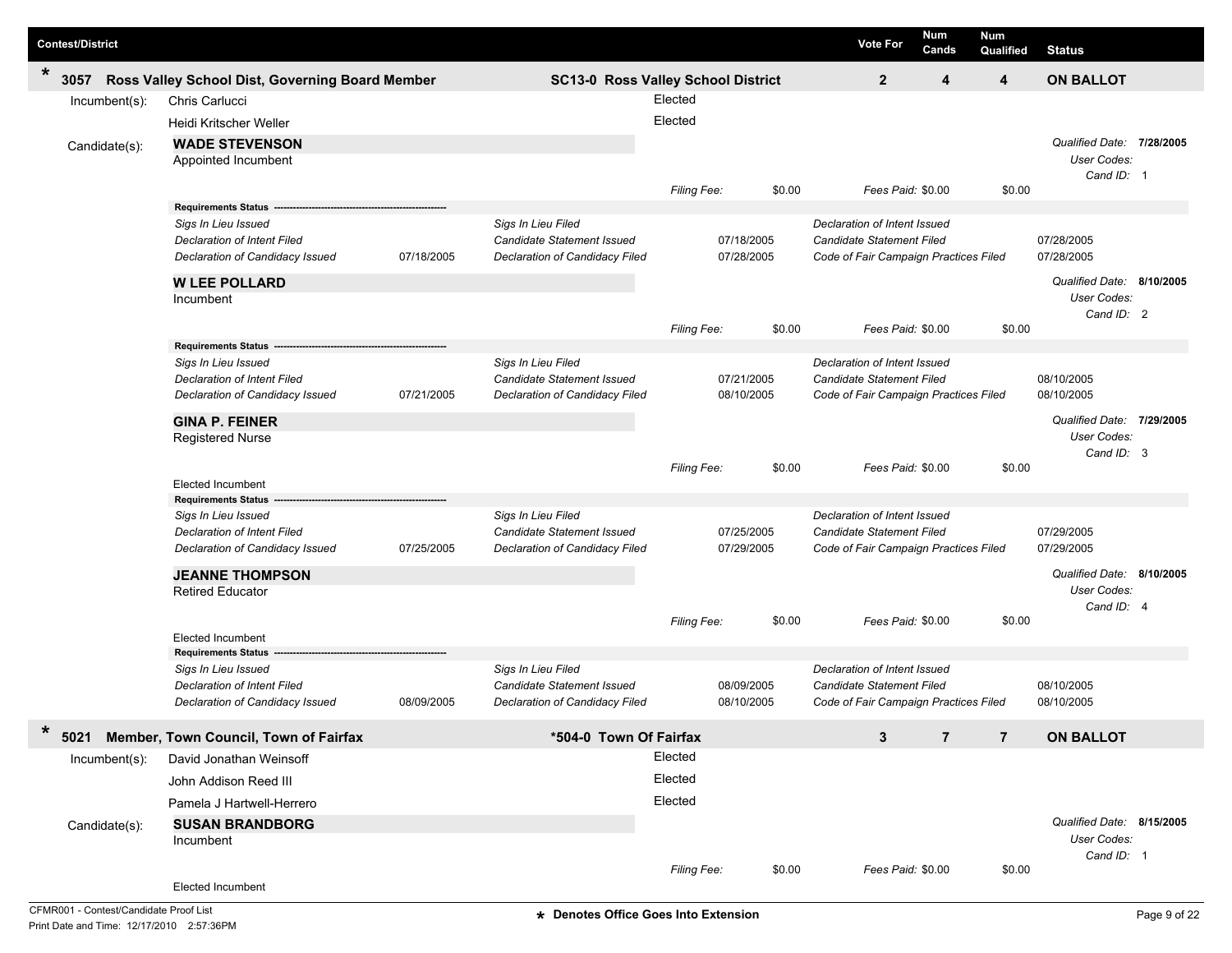| <b>Contest/District</b> |                                                             |            |                                |                    |            | <b>Vote For</b>                       | Num<br>Cands   | Num<br>Qualified | <b>Status</b>             |  |
|-------------------------|-------------------------------------------------------------|------------|--------------------------------|--------------------|------------|---------------------------------------|----------------|------------------|---------------------------|--|
|                         | Non-Partisan MUNICIPAL TOWN OF FAIRFAX Member, Town Council |            |                                |                    |            |                                       |                |                  |                           |  |
| 5021                    | Member, Town Council, Town of Fairfax                       |            |                                |                    |            | 3                                     | $\overline{7}$ | $\overline{7}$   | <b>ON BALLOT</b>          |  |
|                         | Requirements Status ----                                    |            |                                |                    |            |                                       |                |                  |                           |  |
|                         | Sigs In Lieu Issued                                         |            | Sigs In Lieu Filed             |                    |            | Declaration of Intent Issued          |                |                  |                           |  |
|                         | Declaration of Intent Filed                                 |            | Candidate Statement Issued     |                    | 07/18/2005 | Candidate Statement Filed             |                |                  | 08/12/2005                |  |
|                         | Declaration of Candidacy Issued                             | 07/18/2005 | Declaration of Candidacy Filed |                    | 08/12/2005 | Code of Fair Campaign Practices Filed |                |                  |                           |  |
|                         | <b>FRANK EGGER</b>                                          |            |                                |                    |            |                                       |                |                  | Qualified Date: 8/15/2005 |  |
|                         | <b>Fairfax Town Councilmember</b>                           |            |                                |                    |            |                                       |                |                  | User Codes:               |  |
|                         |                                                             |            |                                |                    |            |                                       |                |                  | Cand ID: 2                |  |
|                         |                                                             |            |                                | <b>Filing Fee:</b> | \$0.00     | Fees Paid: \$0.00                     |                | \$0.00           |                           |  |
|                         | Requirements Status ---                                     |            |                                |                    |            |                                       |                |                  |                           |  |
|                         | Sigs In Lieu Issued                                         |            | Sigs In Lieu Filed             |                    |            | Declaration of Intent Issued          |                |                  |                           |  |
|                         | <b>Declaration of Intent Filed</b>                          |            | Candidate Statement Issued     |                    | 07/18/2005 | Candidate Statement Filed             |                |                  | 08/12/2005                |  |
|                         | Declaration of Candidacy Issued                             | 07/18/2005 | Declaration of Candidacy Filed |                    | 08/12/2005 | Code of Fair Campaign Practices Filed |                |                  |                           |  |
|                         | <b>PENNY CLARK</b>                                          |            |                                |                    |            |                                       |                |                  | Qualified Date: 8/11/2005 |  |
|                         | Attorney                                                    |            |                                |                    |            |                                       |                |                  | User Codes:               |  |
|                         |                                                             |            |                                |                    |            |                                       |                |                  | Cand ID: 3                |  |
|                         |                                                             |            |                                | Filing Fee:        | \$0.00     | Fees Paid: \$0.00                     |                | \$0.00           |                           |  |
|                         | Requirements Status --                                      |            |                                |                    |            |                                       |                |                  |                           |  |
|                         | Sigs In Lieu Issued                                         |            | Sigs In Lieu Filed             |                    |            | Declaration of Intent Issued          |                |                  |                           |  |
|                         | Declaration of Intent Filed                                 |            | Candidate Statement Issued     |                    | 07/18/2005 | Candidate Statement Filed             |                |                  | 08/11/2005                |  |
|                         | Declaration of Candidacy Issued                             | 07/18/2005 | Declaration of Candidacy Filed |                    | 08/11/2005 | Code of Fair Campaign Practices Filed |                |                  |                           |  |
|                         | <b>WILLIAM B. MADSEN</b>                                    |            |                                |                    |            |                                       |                |                  | Qualified Date: 8/11/2005 |  |
|                         | Firefighter                                                 |            |                                |                    |            |                                       |                |                  | User Codes:               |  |
|                         |                                                             |            |                                |                    |            |                                       |                |                  | Cand ID: 5                |  |
|                         |                                                             |            |                                | <b>Filing Fee:</b> | \$0.00     | Fees Paid: \$0.00                     |                | \$0.00           |                           |  |
|                         | Requirements Status --                                      |            |                                |                    |            |                                       |                |                  |                           |  |
|                         | Sigs In Lieu Issued                                         |            | Sigs In Lieu Filed             |                    |            | Declaration of Intent Issued          |                |                  |                           |  |
|                         | <b>Declaration of Intent Filed</b>                          |            | Candidate Statement Issued     |                    | 07/19/2005 | Candidate Statement Filed             |                |                  | 08/11/2005                |  |
|                         | Declaration of Candidacy Issued                             | 07/19/2005 | Declaration of Candidacy Filed |                    | 08/11/2005 | Code of Fair Campaign Practices Filed |                |                  |                           |  |
|                         | <b>DAVID WEINSOFF</b>                                       |            |                                |                    |            |                                       |                |                  | Qualified Date: 8/9/2005  |  |
|                         | <b>Environmental Attorney</b>                               |            |                                |                    |            |                                       |                |                  | User Codes:               |  |
|                         |                                                             |            |                                |                    |            |                                       |                |                  | Cand ID: 6                |  |
|                         |                                                             |            |                                | <b>Filing Fee:</b> | \$0.00     | Fees Paid: \$0.00                     |                | \$0.00           |                           |  |
|                         | Elected Incumbent                                           |            |                                |                    |            |                                       |                |                  |                           |  |
|                         | Requirements Status -                                       |            |                                |                    |            |                                       |                |                  |                           |  |
|                         | Sigs In Lieu Issued                                         |            | Sigs In Lieu Filed             |                    |            | Declaration of Intent Issued          |                |                  |                           |  |
|                         | <b>Declaration of Intent Filed</b>                          |            | Candidate Statement Issued     |                    | 07/21/2005 | Candidate Statement Filed             |                |                  | 08/09/2005                |  |
|                         | Declaration of Candidacy Issued                             | 07/21/2005 | Declaration of Candidacy Filed |                    | 08/09/2005 | Code of Fair Campaign Practices Filed |                |                  |                           |  |
|                         | <b>MARY ANN MAGGIORE</b>                                    |            |                                |                    |            |                                       |                |                  | Qualified Date: 8/12/2005 |  |
|                         | Non-Profit Director/Educator                                |            |                                |                    |            |                                       |                |                  | User Codes:               |  |
|                         |                                                             |            |                                |                    |            |                                       |                |                  | Cand ID: 7                |  |
|                         |                                                             |            |                                | Filing Fee:        | \$0.00     | Fees Paid: \$0.00                     |                | \$0.00           |                           |  |
|                         | <b>Elected Incumbent</b>                                    |            |                                |                    |            |                                       |                |                  |                           |  |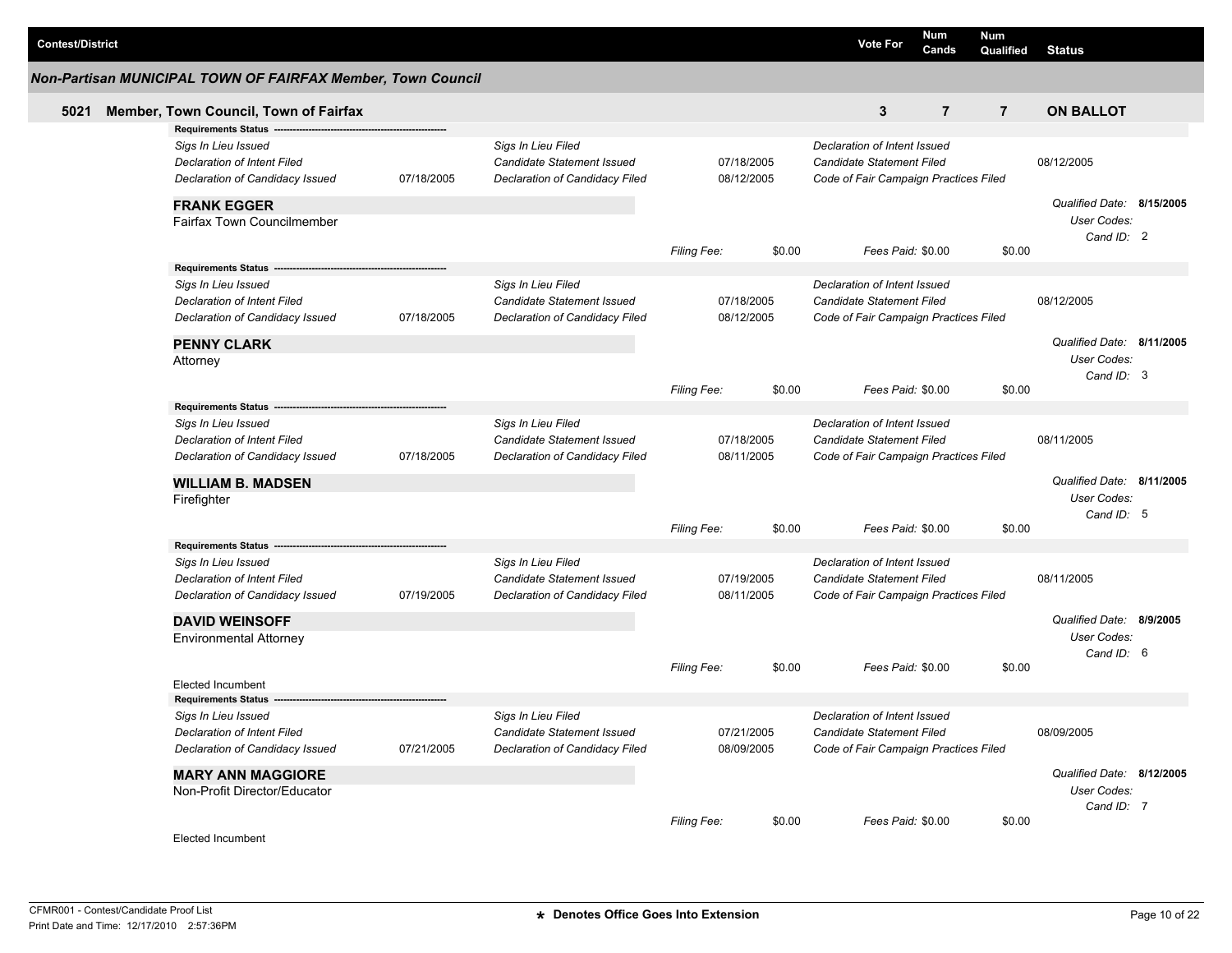| Non-Partisan MUNICIPAL TOWN OF FAIRFAX Member, Town Council<br>3<br>$\overline{7}$<br>$\overline{7}$<br><b>ON BALLOT</b><br>Member, Town Council, Town of Fairfax<br>5021<br><b>Requirements Status</b><br>Sigs In Lieu Filed<br>Sigs In Lieu Issued<br>Declaration of Intent Issued<br>Candidate Statement Issued<br>07/25/2005<br><b>Candidate Statement Filed</b><br>08/12/2005<br>Declaration of Intent Filed<br>07/25/2005<br>Declaration of Candidacy Filed<br>08/12/2005<br>Declaration of Candidacy Issued<br>Code of Fair Campaign Practices Filed<br>Qualified Date: 8/5/2005<br><b>MIKE GHIRINGHELLI</b><br>User Codes:<br><b>Business Owner</b><br>Cand ID: 8<br>\$0.00<br>Fees Paid: \$0.00<br>\$0.00<br><b>Filing Fee:</b><br><b>Requirements Status</b><br>Sigs In Lieu Filed<br>Sigs In Lieu Issued<br>Declaration of Intent Issued<br>Candidate Statement Issued<br>07/25/2005<br><b>Candidate Statement Filed</b><br>08/05/2005<br>Declaration of Intent Filed<br>Declaration of Candidacy Issued<br>07/25/2005<br>Declaration of Candidacy Filed<br>08/05/2005<br>Code of Fair Campaign Practices Filed<br>$\ast$<br>Member, City Council, City of Mill Valley<br>$\overline{2}$<br>3<br>5042<br>*506-0 City Of Mill Valley<br>3<br><b>ON BALLOT</b><br>Elected<br>Shawn Elliott Marshall<br>Incumbent(s):<br>Elected<br>Andrew Jay Berman<br>Qualified Date: 8/11/2005<br><b>ANDREW BERMAN</b><br>Candidate(s):<br>User Codes:<br>Father/Businessperson<br>Cand ID: 1<br>\$0.00<br>\$0.00<br>Fees Paid: \$0.00<br><b>Filing Fee:</b><br><b>Elected Incumbent</b><br><b>Requirements Status</b><br>Sigs In Lieu Filed<br>Declaration of Intent Issued<br>Sigs In Lieu Issued<br>Candidate Statement Issued<br>07/25/2005<br><b>Candidate Statement Filed</b><br>08/11/2005<br>Declaration of Intent Filed<br>07/25/2005<br>Declaration of Candidacy Filed<br>08/11/2005<br>Declaration of Candidacy Issued<br>Code of Fair Campaign Practices Filed<br>Qualified Date: 8/16/2005<br><b>KEN WACHTEL</b><br>User Codes:<br>Attorney<br>Cand ID: 2<br>\$0.00<br>Fees Paid: \$0.00<br>\$0.00<br>Filing Fee:<br><b>Requirements Status</b><br>Sigs In Lieu Filed<br>Declaration of Intent Issued<br>Sigs In Lieu Issued<br>Candidate Statement Issued<br>07/25/2005<br><b>Candidate Statement Filed</b><br>08/16/2005<br>Declaration of Intent Filed<br>07/25/2005<br>Declaration of Candidacy Filed<br>08/16/2005<br>Declaration of Candidacy Issued<br>Code of Fair Campaign Practices Filed<br>Qualified Date: 8/16/2005<br><b>SHAWN MARSHALL</b><br>Parks Commissioner/Businesswoman<br>User Codes:<br>Cand ID: 3<br>\$0.00<br>\$0.00<br>Filing Fee:<br>Fees Paid: \$0.00<br><b>Elected Incumbent</b><br><b>Requirements Status</b><br>Sigs In Lieu Filed<br>Declaration of Intent Issued<br>Sigs In Lieu Issued<br>08/16/2005<br>Candidate Statement Issued<br>07/21/2005<br>Candidate Statement Filed<br>Declaration of Intent Filed<br>Declaration of Candidacy Issued<br>07/21/2005<br>Declaration of Candidacy Filed<br>08/16/2005<br>Code of Fair Campaign Practices Filed<br>$\ast$<br>Member, City Council, City of Novato<br>*507-0 City Of Novato<br>$\overline{2}$<br>5<br>5<br>5052<br><b>ON BALLOT</b> | <b>Contest/District</b> |  |  |  | <b>Vote For</b> | Num<br>Cands | Num<br>Qualified | <b>Status</b> |  |
|---------------------------------------------------------------------------------------------------------------------------------------------------------------------------------------------------------------------------------------------------------------------------------------------------------------------------------------------------------------------------------------------------------------------------------------------------------------------------------------------------------------------------------------------------------------------------------------------------------------------------------------------------------------------------------------------------------------------------------------------------------------------------------------------------------------------------------------------------------------------------------------------------------------------------------------------------------------------------------------------------------------------------------------------------------------------------------------------------------------------------------------------------------------------------------------------------------------------------------------------------------------------------------------------------------------------------------------------------------------------------------------------------------------------------------------------------------------------------------------------------------------------------------------------------------------------------------------------------------------------------------------------------------------------------------------------------------------------------------------------------------------------------------------------------------------------------------------------------------------------------------------------------------------------------------------------------------------------------------------------------------------------------------------------------------------------------------------------------------------------------------------------------------------------------------------------------------------------------------------------------------------------------------------------------------------------------------------------------------------------------------------------------------------------------------------------------------------------------------------------------------------------------------------------------------------------------------------------------------------------------------------------------------------------------------------------------------------------------------------------------------------------------------------------------------------------------------------------------------------------------------------------------------------------------------------------------------------------------------------------------------------------------------------------------------------------------------------------------------------------------------------------------------------------------------------------------------------------------------------|-------------------------|--|--|--|-----------------|--------------|------------------|---------------|--|
|                                                                                                                                                                                                                                                                                                                                                                                                                                                                                                                                                                                                                                                                                                                                                                                                                                                                                                                                                                                                                                                                                                                                                                                                                                                                                                                                                                                                                                                                                                                                                                                                                                                                                                                                                                                                                                                                                                                                                                                                                                                                                                                                                                                                                                                                                                                                                                                                                                                                                                                                                                                                                                                                                                                                                                                                                                                                                                                                                                                                                                                                                                                                                                                                                                       |                         |  |  |  |                 |              |                  |               |  |
|                                                                                                                                                                                                                                                                                                                                                                                                                                                                                                                                                                                                                                                                                                                                                                                                                                                                                                                                                                                                                                                                                                                                                                                                                                                                                                                                                                                                                                                                                                                                                                                                                                                                                                                                                                                                                                                                                                                                                                                                                                                                                                                                                                                                                                                                                                                                                                                                                                                                                                                                                                                                                                                                                                                                                                                                                                                                                                                                                                                                                                                                                                                                                                                                                                       |                         |  |  |  |                 |              |                  |               |  |
|                                                                                                                                                                                                                                                                                                                                                                                                                                                                                                                                                                                                                                                                                                                                                                                                                                                                                                                                                                                                                                                                                                                                                                                                                                                                                                                                                                                                                                                                                                                                                                                                                                                                                                                                                                                                                                                                                                                                                                                                                                                                                                                                                                                                                                                                                                                                                                                                                                                                                                                                                                                                                                                                                                                                                                                                                                                                                                                                                                                                                                                                                                                                                                                                                                       |                         |  |  |  |                 |              |                  |               |  |
|                                                                                                                                                                                                                                                                                                                                                                                                                                                                                                                                                                                                                                                                                                                                                                                                                                                                                                                                                                                                                                                                                                                                                                                                                                                                                                                                                                                                                                                                                                                                                                                                                                                                                                                                                                                                                                                                                                                                                                                                                                                                                                                                                                                                                                                                                                                                                                                                                                                                                                                                                                                                                                                                                                                                                                                                                                                                                                                                                                                                                                                                                                                                                                                                                                       |                         |  |  |  |                 |              |                  |               |  |
|                                                                                                                                                                                                                                                                                                                                                                                                                                                                                                                                                                                                                                                                                                                                                                                                                                                                                                                                                                                                                                                                                                                                                                                                                                                                                                                                                                                                                                                                                                                                                                                                                                                                                                                                                                                                                                                                                                                                                                                                                                                                                                                                                                                                                                                                                                                                                                                                                                                                                                                                                                                                                                                                                                                                                                                                                                                                                                                                                                                                                                                                                                                                                                                                                                       |                         |  |  |  |                 |              |                  |               |  |
|                                                                                                                                                                                                                                                                                                                                                                                                                                                                                                                                                                                                                                                                                                                                                                                                                                                                                                                                                                                                                                                                                                                                                                                                                                                                                                                                                                                                                                                                                                                                                                                                                                                                                                                                                                                                                                                                                                                                                                                                                                                                                                                                                                                                                                                                                                                                                                                                                                                                                                                                                                                                                                                                                                                                                                                                                                                                                                                                                                                                                                                                                                                                                                                                                                       |                         |  |  |  |                 |              |                  |               |  |
|                                                                                                                                                                                                                                                                                                                                                                                                                                                                                                                                                                                                                                                                                                                                                                                                                                                                                                                                                                                                                                                                                                                                                                                                                                                                                                                                                                                                                                                                                                                                                                                                                                                                                                                                                                                                                                                                                                                                                                                                                                                                                                                                                                                                                                                                                                                                                                                                                                                                                                                                                                                                                                                                                                                                                                                                                                                                                                                                                                                                                                                                                                                                                                                                                                       |                         |  |  |  |                 |              |                  |               |  |
|                                                                                                                                                                                                                                                                                                                                                                                                                                                                                                                                                                                                                                                                                                                                                                                                                                                                                                                                                                                                                                                                                                                                                                                                                                                                                                                                                                                                                                                                                                                                                                                                                                                                                                                                                                                                                                                                                                                                                                                                                                                                                                                                                                                                                                                                                                                                                                                                                                                                                                                                                                                                                                                                                                                                                                                                                                                                                                                                                                                                                                                                                                                                                                                                                                       |                         |  |  |  |                 |              |                  |               |  |
|                                                                                                                                                                                                                                                                                                                                                                                                                                                                                                                                                                                                                                                                                                                                                                                                                                                                                                                                                                                                                                                                                                                                                                                                                                                                                                                                                                                                                                                                                                                                                                                                                                                                                                                                                                                                                                                                                                                                                                                                                                                                                                                                                                                                                                                                                                                                                                                                                                                                                                                                                                                                                                                                                                                                                                                                                                                                                                                                                                                                                                                                                                                                                                                                                                       |                         |  |  |  |                 |              |                  |               |  |
|                                                                                                                                                                                                                                                                                                                                                                                                                                                                                                                                                                                                                                                                                                                                                                                                                                                                                                                                                                                                                                                                                                                                                                                                                                                                                                                                                                                                                                                                                                                                                                                                                                                                                                                                                                                                                                                                                                                                                                                                                                                                                                                                                                                                                                                                                                                                                                                                                                                                                                                                                                                                                                                                                                                                                                                                                                                                                                                                                                                                                                                                                                                                                                                                                                       |                         |  |  |  |                 |              |                  |               |  |
|                                                                                                                                                                                                                                                                                                                                                                                                                                                                                                                                                                                                                                                                                                                                                                                                                                                                                                                                                                                                                                                                                                                                                                                                                                                                                                                                                                                                                                                                                                                                                                                                                                                                                                                                                                                                                                                                                                                                                                                                                                                                                                                                                                                                                                                                                                                                                                                                                                                                                                                                                                                                                                                                                                                                                                                                                                                                                                                                                                                                                                                                                                                                                                                                                                       |                         |  |  |  |                 |              |                  |               |  |
|                                                                                                                                                                                                                                                                                                                                                                                                                                                                                                                                                                                                                                                                                                                                                                                                                                                                                                                                                                                                                                                                                                                                                                                                                                                                                                                                                                                                                                                                                                                                                                                                                                                                                                                                                                                                                                                                                                                                                                                                                                                                                                                                                                                                                                                                                                                                                                                                                                                                                                                                                                                                                                                                                                                                                                                                                                                                                                                                                                                                                                                                                                                                                                                                                                       |                         |  |  |  |                 |              |                  |               |  |
|                                                                                                                                                                                                                                                                                                                                                                                                                                                                                                                                                                                                                                                                                                                                                                                                                                                                                                                                                                                                                                                                                                                                                                                                                                                                                                                                                                                                                                                                                                                                                                                                                                                                                                                                                                                                                                                                                                                                                                                                                                                                                                                                                                                                                                                                                                                                                                                                                                                                                                                                                                                                                                                                                                                                                                                                                                                                                                                                                                                                                                                                                                                                                                                                                                       |                         |  |  |  |                 |              |                  |               |  |
|                                                                                                                                                                                                                                                                                                                                                                                                                                                                                                                                                                                                                                                                                                                                                                                                                                                                                                                                                                                                                                                                                                                                                                                                                                                                                                                                                                                                                                                                                                                                                                                                                                                                                                                                                                                                                                                                                                                                                                                                                                                                                                                                                                                                                                                                                                                                                                                                                                                                                                                                                                                                                                                                                                                                                                                                                                                                                                                                                                                                                                                                                                                                                                                                                                       |                         |  |  |  |                 |              |                  |               |  |
|                                                                                                                                                                                                                                                                                                                                                                                                                                                                                                                                                                                                                                                                                                                                                                                                                                                                                                                                                                                                                                                                                                                                                                                                                                                                                                                                                                                                                                                                                                                                                                                                                                                                                                                                                                                                                                                                                                                                                                                                                                                                                                                                                                                                                                                                                                                                                                                                                                                                                                                                                                                                                                                                                                                                                                                                                                                                                                                                                                                                                                                                                                                                                                                                                                       |                         |  |  |  |                 |              |                  |               |  |
|                                                                                                                                                                                                                                                                                                                                                                                                                                                                                                                                                                                                                                                                                                                                                                                                                                                                                                                                                                                                                                                                                                                                                                                                                                                                                                                                                                                                                                                                                                                                                                                                                                                                                                                                                                                                                                                                                                                                                                                                                                                                                                                                                                                                                                                                                                                                                                                                                                                                                                                                                                                                                                                                                                                                                                                                                                                                                                                                                                                                                                                                                                                                                                                                                                       |                         |  |  |  |                 |              |                  |               |  |
|                                                                                                                                                                                                                                                                                                                                                                                                                                                                                                                                                                                                                                                                                                                                                                                                                                                                                                                                                                                                                                                                                                                                                                                                                                                                                                                                                                                                                                                                                                                                                                                                                                                                                                                                                                                                                                                                                                                                                                                                                                                                                                                                                                                                                                                                                                                                                                                                                                                                                                                                                                                                                                                                                                                                                                                                                                                                                                                                                                                                                                                                                                                                                                                                                                       |                         |  |  |  |                 |              |                  |               |  |
|                                                                                                                                                                                                                                                                                                                                                                                                                                                                                                                                                                                                                                                                                                                                                                                                                                                                                                                                                                                                                                                                                                                                                                                                                                                                                                                                                                                                                                                                                                                                                                                                                                                                                                                                                                                                                                                                                                                                                                                                                                                                                                                                                                                                                                                                                                                                                                                                                                                                                                                                                                                                                                                                                                                                                                                                                                                                                                                                                                                                                                                                                                                                                                                                                                       |                         |  |  |  |                 |              |                  |               |  |
|                                                                                                                                                                                                                                                                                                                                                                                                                                                                                                                                                                                                                                                                                                                                                                                                                                                                                                                                                                                                                                                                                                                                                                                                                                                                                                                                                                                                                                                                                                                                                                                                                                                                                                                                                                                                                                                                                                                                                                                                                                                                                                                                                                                                                                                                                                                                                                                                                                                                                                                                                                                                                                                                                                                                                                                                                                                                                                                                                                                                                                                                                                                                                                                                                                       |                         |  |  |  |                 |              |                  |               |  |
|                                                                                                                                                                                                                                                                                                                                                                                                                                                                                                                                                                                                                                                                                                                                                                                                                                                                                                                                                                                                                                                                                                                                                                                                                                                                                                                                                                                                                                                                                                                                                                                                                                                                                                                                                                                                                                                                                                                                                                                                                                                                                                                                                                                                                                                                                                                                                                                                                                                                                                                                                                                                                                                                                                                                                                                                                                                                                                                                                                                                                                                                                                                                                                                                                                       |                         |  |  |  |                 |              |                  |               |  |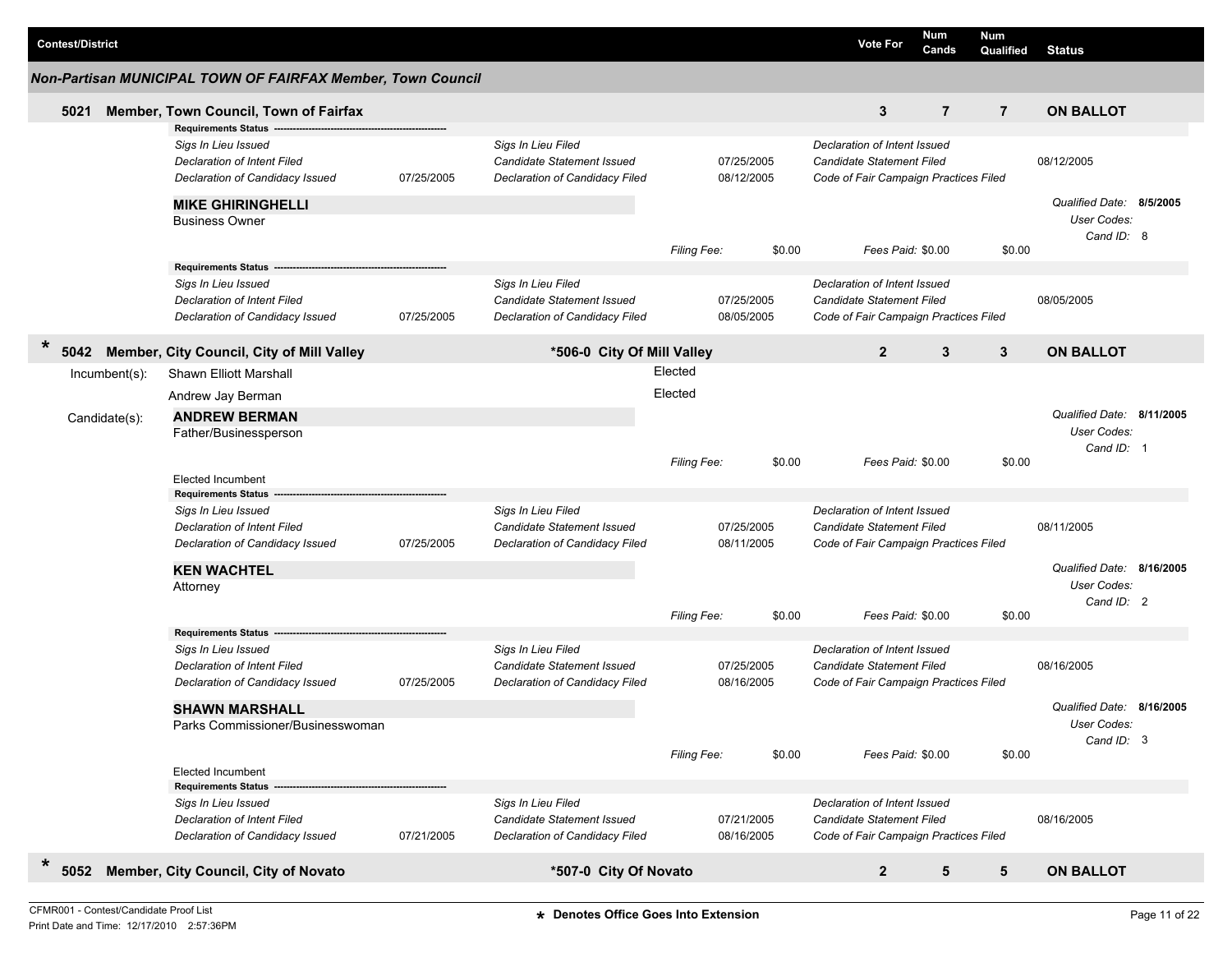| <b>Contest/District</b> |                  |                                           |            |                                   |             |            |         | <b>Vote For</b>                       | Num<br>Cands | <b>Num</b><br>Qualified | <b>Status</b>             |  |
|-------------------------|------------------|-------------------------------------------|------------|-----------------------------------|-------------|------------|---------|---------------------------------------|--------------|-------------------------|---------------------------|--|
| $\ast$<br>5052          |                  | Member, City Council, City of Novato      |            | *507-0 City Of Novato             |             |            |         | $\mathbf{2}$                          | 5            | 5                       | <b>ON BALLOT</b>          |  |
|                         | $Incumbent(s)$ : | Patricia Diane Eklund                     |            |                                   | Elected     |            |         |                                       |              |                         |                           |  |
|                         |                  | M Denise Athas                            |            |                                   | Elected     |            |         |                                       |              |                         |                           |  |
|                         | Candidate(s):    | <b>PAT EKLUND</b>                         |            |                                   |             |            |         |                                       |              |                         | Qualified Date: 7/19/2005 |  |
|                         |                  | Environmental Manager/Councilmember       |            |                                   |             |            |         |                                       |              |                         | User Codes:               |  |
|                         |                  |                                           |            |                                   | Filing Fee: |            | \$25.00 | Fees Paid: \$0.00                     |              | \$0.00                  | Cand ID: 1                |  |
|                         |                  | <b>Elected Incumbent</b>                  |            |                                   |             |            |         |                                       |              |                         |                           |  |
|                         |                  | <b>Requirements Status</b>                |            |                                   |             |            |         |                                       |              |                         |                           |  |
|                         |                  | Sigs In Lieu Issued                       |            | Sigs In Lieu Filed                |             |            |         | Declaration of Intent Issued          |              |                         |                           |  |
|                         |                  | Declaration of Intent Filed               |            | Candidate Statement Issued        |             | 07/18/2005 |         | <b>Candidate Statement Filed</b>      |              |                         | 07/19/2005                |  |
|                         |                  | Declaration of Candidacy Issued           | 07/18/2005 | Declaration of Candidacy Filed    |             | 07/19/2005 |         | Code of Fair Campaign Practices Filed |              |                         |                           |  |
|                         |                  | <b>ANNAN PATERSON</b>                     |            |                                   |             |            |         |                                       |              |                         | Qualified Date: 7/29/2005 |  |
|                         |                  | Educator                                  |            |                                   |             |            |         |                                       |              |                         | User Codes:<br>Cand ID: 2 |  |
|                         |                  |                                           |            |                                   | Filing Fee: |            | \$25.00 | Fees Paid: \$0.00                     |              | \$0.00                  |                           |  |
|                         |                  | <b>Requirements Status</b>                |            |                                   |             |            |         |                                       |              |                         |                           |  |
|                         |                  | Sigs In Lieu Issued                       |            | Sigs In Lieu Filed                |             |            |         | Declaration of Intent Issued          |              |                         |                           |  |
|                         |                  | Declaration of Intent Filed               |            | <b>Candidate Statement Issued</b> |             | 07/18/2005 |         | Candidate Statement Filed             |              |                         | 08/16/2005                |  |
|                         |                  | Declaration of Candidacy Issued           | 07/18/2005 | Declaration of Candidacy Filed    |             | 07/29/2005 |         | Code of Fair Campaign Practices Filed |              |                         |                           |  |
|                         |                  | <b>JIM LELAND</b>                         |            |                                   |             |            |         |                                       |              |                         | Qualified Date: 8/10/2005 |  |
|                         |                  | Project Manager/Realtor                   |            |                                   |             |            |         |                                       |              |                         | User Codes:               |  |
|                         |                  |                                           |            |                                   | Filing Fee: |            | \$25.00 | Fees Paid: \$0.00                     |              | \$0.00                  | Cand ID: 3                |  |
|                         |                  | <b>Elected Incumbent</b>                  |            |                                   |             |            |         |                                       |              |                         |                           |  |
|                         |                  | <b>Requirements Status</b>                |            |                                   |             |            |         |                                       |              |                         |                           |  |
|                         |                  | Sigs In Lieu Issued                       |            | Sigs In Lieu Filed                |             |            |         | Declaration of Intent Issued          |              |                         |                           |  |
|                         |                  | <b>Declaration of Intent Filed</b>        |            | <b>Candidate Statement Issued</b> |             | 07/18/2005 |         | Candidate Statement Filed             |              |                         | 08/10/2005                |  |
|                         |                  | Declaration of Candidacy Issued           | 07/18/2005 | Declaration of Candidacy Filed    |             | 08/10/2005 |         | Code of Fair Campaign Practices Filed |              |                         |                           |  |
|                         |                  | <b>ELEANOR SLUIS</b>                      |            |                                   |             |            |         |                                       |              |                         | Qualified Date: 8/16/2005 |  |
|                         |                  | <b>Retired Teacher</b>                    |            |                                   |             |            |         |                                       |              |                         | User Codes:<br>Cand ID: 4 |  |
|                         |                  |                                           |            |                                   | Filing Fee: |            | \$25.00 | Fees Paid: \$0.00                     |              | \$0.00                  |                           |  |
|                         |                  | <b>Requirements Status</b>                |            |                                   |             |            |         |                                       |              |                         |                           |  |
|                         |                  | Sigs In Lieu Issued                       |            | Sigs In Lieu Filed                |             |            |         | Declaration of Intent Issued          |              |                         |                           |  |
|                         |                  | <b>Declaration of Intent Filed</b>        |            | Candidate Statement Issued        |             | 08/01/2005 |         | Candidate Statement Filed             |              |                         | 08/15/2005                |  |
|                         |                  | Declaration of Candidacy Issued           | 08/01/2005 | Declaration of Candidacy Filed    |             | 08/15/2005 |         | Code of Fair Campaign Practices Filed |              |                         |                           |  |
|                         |                  | <b>GAIL MEYERS</b>                        |            |                                   |             |            |         |                                       |              |                         | Qualified Date: 8/16/2005 |  |
|                         |                  | Retired Bank Employee                     |            |                                   |             |            |         |                                       |              |                         | User Codes:<br>Cand ID: 5 |  |
|                         |                  |                                           |            |                                   | Filing Fee: |            | \$25.00 | Fees Paid: \$0.00                     |              | \$0.00                  |                           |  |
|                         |                  | <b>Requirements Status</b>                |            |                                   |             |            |         |                                       |              |                         |                           |  |
|                         |                  | Sigs In Lieu Issued                       |            | Sigs In Lieu Filed                |             |            |         | Declaration of Intent Issued          |              |                         |                           |  |
|                         |                  | Declaration of Intent Filed               |            | <b>Candidate Statement Issued</b> |             | 07/18/2005 |         | Candidate Statement Filed             |              |                         | 08/16/2005                |  |
|                         |                  | Declaration of Candidacy Issued           | 07/18/2005 | Declaration of Candidacy Filed    |             | 08/16/2005 |         | Code of Fair Campaign Practices Filed |              |                         |                           |  |
| *<br>5072               |                  | Member, Town Council, Town of San Anselmo |            | *501-0 Town Of San Anselmo        |             |            |         | 3                                     | 6            | 6                       | <b>ON BALLOT</b>          |  |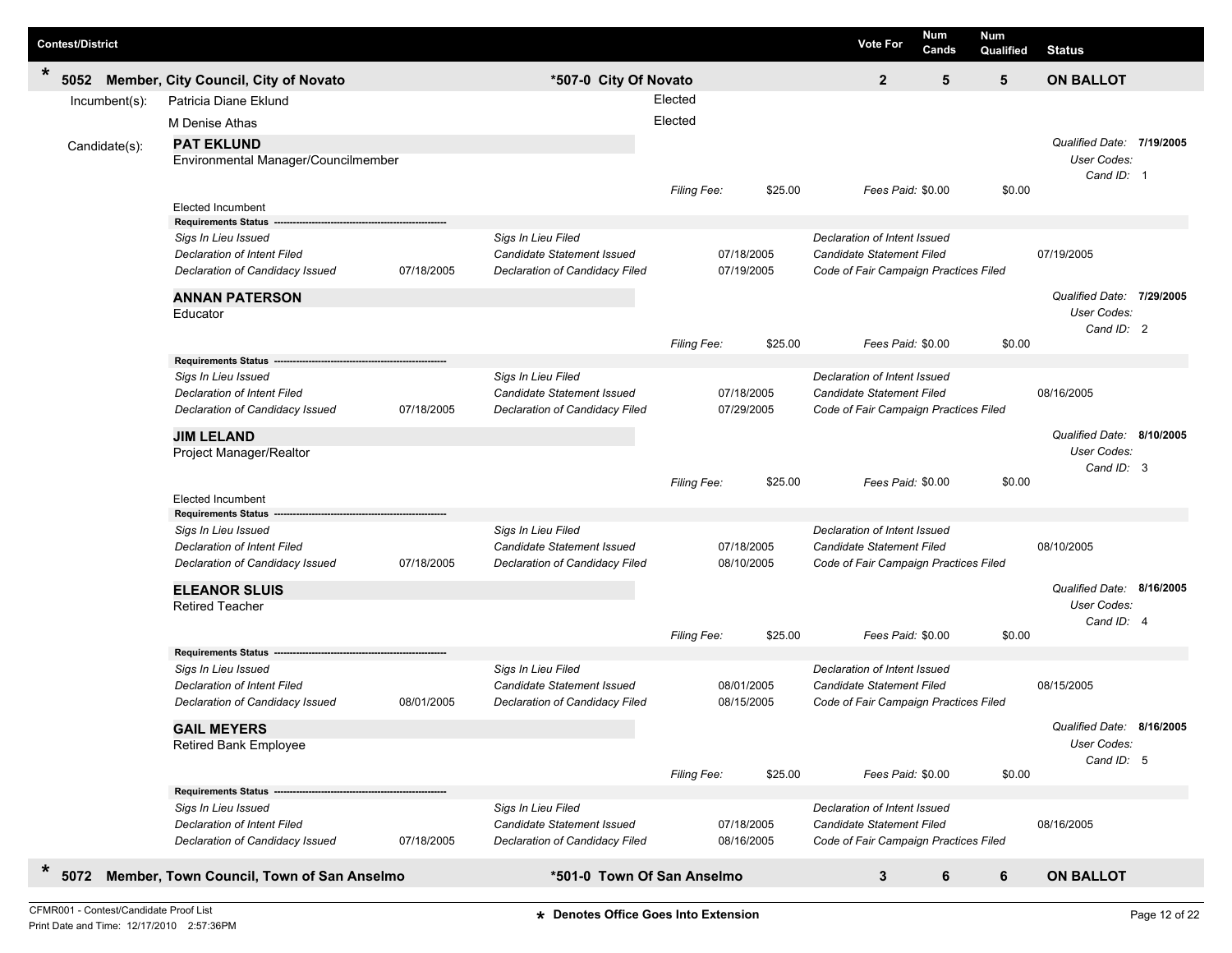| <b>Contest/District</b> |                                                           |            |                                                  |                    |            |         | <b>Vote For</b>                                                  | Num<br>Cands | Num<br>Qualified | <b>Status</b>                           |  |
|-------------------------|-----------------------------------------------------------|------------|--------------------------------------------------|--------------------|------------|---------|------------------------------------------------------------------|--------------|------------------|-----------------------------------------|--|
| $\ast$<br>5072          | Member, Town Council, Town of San Anselmo                 |            | *501-0 Town Of San Anselmo                       |                    |            |         | 3                                                                | 6            | 6                | <b>ON BALLOT</b>                        |  |
| Incumbent(s):           | Thomas Michael Mc Inerney                                 |            |                                                  | Elected            |            |         |                                                                  |              |                  |                                         |  |
|                         | Kathryn P Coleman                                         |            |                                                  | Elected            |            |         |                                                                  |              |                  |                                         |  |
|                         | Jeffrey D Kroot                                           |            |                                                  | Elected            |            |         |                                                                  |              |                  |                                         |  |
|                         |                                                           |            |                                                  |                    |            |         |                                                                  |              |                  |                                         |  |
| Candidate(s):           | <b>PETER A. BREEN</b><br><b>Incumbent</b>                 |            |                                                  |                    |            |         |                                                                  |              |                  | Qualified Date: 8/2/2005<br>User Codes: |  |
|                         |                                                           |            |                                                  |                    |            |         |                                                                  |              |                  | Cand ID: 1                              |  |
|                         |                                                           |            |                                                  | <b>Filing Fee:</b> |            | \$25.00 | Fees Paid: \$0.00                                                |              | \$0.00           |                                         |  |
|                         | <b>Elected Incumbent</b>                                  |            |                                                  |                    |            |         |                                                                  |              |                  |                                         |  |
|                         | <b>Requirements Status</b>                                |            |                                                  |                    |            |         |                                                                  |              |                  |                                         |  |
|                         | Sigs In Lieu Issued                                       |            | Sigs In Lieu Filed                               |                    |            |         | Declaration of Intent Issued                                     |              |                  |                                         |  |
|                         | <b>Declaration of Intent Filed</b>                        |            | Candidate Statement Issued                       |                    | 07/18/2005 |         | <b>Candidate Statement Filed</b>                                 |              |                  | 08/02/2005                              |  |
|                         | Declaration of Candidacy Issued                           | 07/18/2005 | Declaration of Candidacy Filed                   |                    | 08/02/2005 |         | Code of Fair Campaign Practices Filed                            |              |                  |                                         |  |
|                         | <b>IAN ROTH</b>                                           |            |                                                  |                    |            |         |                                                                  |              |                  | Qualified Date: 8/4/2005                |  |
|                         | <b>Public Sector Administrator</b>                        |            |                                                  |                    |            |         |                                                                  |              |                  | User Codes:                             |  |
|                         |                                                           |            |                                                  |                    |            |         |                                                                  |              |                  | Cand ID: 2                              |  |
|                         | <b>Elected Incumbent</b>                                  |            |                                                  | Filing Fee:        |            | \$25.00 | Fees Paid: \$0.00                                                |              | \$0.00           |                                         |  |
|                         | <b>Requirements Status</b>                                |            |                                                  |                    |            |         |                                                                  |              |                  |                                         |  |
|                         | Sigs In Lieu Issued                                       |            | Sigs In Lieu Filed                               |                    |            |         | Declaration of Intent Issued                                     |              |                  |                                         |  |
|                         | Declaration of Intent Filed                               |            | Candidate Statement Issued                       |                    | 07/26/2005 |         | <b>Candidate Statement Filed</b>                                 |              |                  | 08/04/2005                              |  |
|                         | Declaration of Candidacy Issued                           | 07/26/2005 | Declaration of Candidacy Filed                   |                    | 08/04/2005 |         | Code of Fair Campaign Practices Filed                            |              |                  |                                         |  |
|                         | <b>TED FREEMAN</b>                                        |            |                                                  |                    |            |         |                                                                  |              |                  | Qualified Date: 8/9/2005                |  |
|                         | Teacher                                                   |            |                                                  |                    |            |         |                                                                  |              |                  | User Codes:                             |  |
|                         |                                                           |            |                                                  |                    |            |         |                                                                  |              |                  | Cand ID: 3                              |  |
|                         |                                                           |            |                                                  | <b>Filing Fee:</b> |            | \$25.00 | Fees Paid: \$0.00                                                |              | \$0.00           |                                         |  |
|                         | <b>Elected Incumbent</b>                                  |            |                                                  |                    |            |         |                                                                  |              |                  |                                         |  |
|                         | <b>Requirements Status</b>                                |            |                                                  |                    |            |         |                                                                  |              |                  |                                         |  |
|                         | Sigs In Lieu Issued<br><b>Declaration of Intent Filed</b> |            | Sigs In Lieu Filed<br>Candidate Statement Issued |                    | 08/08/2005 |         | Declaration of Intent Issued<br><b>Candidate Statement Filed</b> |              |                  | 08/09/2005                              |  |
|                         | Declaration of Candidacy Issued                           | 08/08/2005 | Declaration of Candidacy Filed                   |                    | 08/09/2005 |         | Code of Fair Campaign Practices Filed                            |              |                  |                                         |  |
|                         |                                                           |            |                                                  |                    |            |         |                                                                  |              |                  |                                         |  |
|                         | <b>LUJZA MEHLING</b>                                      |            |                                                  |                    |            |         |                                                                  |              |                  | Qualified Date: 8/12/2005               |  |
|                         | Ultrasound Technician                                     |            |                                                  |                    |            |         |                                                                  |              |                  | User Codes:                             |  |
|                         |                                                           |            |                                                  | <b>Filing Fee:</b> |            | \$25.00 | Fees Paid: \$0.00                                                |              | \$0.00           | Cand ID: 4                              |  |
|                         | <b>Requirements Status</b>                                |            |                                                  |                    |            |         |                                                                  |              |                  |                                         |  |
|                         | Sigs In Lieu Issued                                       |            | Sigs In Lieu Filed                               |                    |            |         | Declaration of Intent Issued                                     |              |                  |                                         |  |
|                         | Declaration of Intent Filed                               |            | Candidate Statement Issued                       |                    | 08/11/2005 |         | Candidate Statement Filed                                        |              |                  | 08/12/2005                              |  |
|                         | Declaration of Candidacy Issued                           | 08/11/2005 | Declaration of Candidacy Filed                   |                    | 08/12/2005 |         | Code of Fair Campaign Practices Filed                            |              |                  |                                         |  |
|                         | <b>TOM FALLON</b>                                         |            |                                                  |                    |            |         |                                                                  |              |                  | Qualified Date: 8/15/2005               |  |
|                         | Engineer                                                  |            |                                                  |                    |            |         |                                                                  |              |                  | User Codes:                             |  |
|                         |                                                           |            |                                                  |                    |            |         |                                                                  |              |                  | Cand ID: 5                              |  |
|                         |                                                           |            |                                                  | Filing Fee:        |            | \$25.00 | Fees Paid: \$0.00                                                |              | \$0.00           |                                         |  |
|                         | <b>Requirements Status</b>                                |            |                                                  |                    |            |         |                                                                  |              |                  |                                         |  |
|                         | Sigs In Lieu Issued                                       |            | Sigs In Lieu Filed                               |                    |            |         | Declaration of Intent Issued                                     |              |                  |                                         |  |
|                         | Declaration of Intent Filed                               |            | Candidate Statement Issued                       |                    | 08/09/2005 |         | Candidate Statement Filed                                        |              |                  | 08/12/2005                              |  |
|                         | Declaration of Candidacy Issued                           | 08/09/2005 | Declaration of Candidacy Filed                   |                    | 08/12/2005 |         | Code of Fair Campaign Practices Filed                            |              |                  |                                         |  |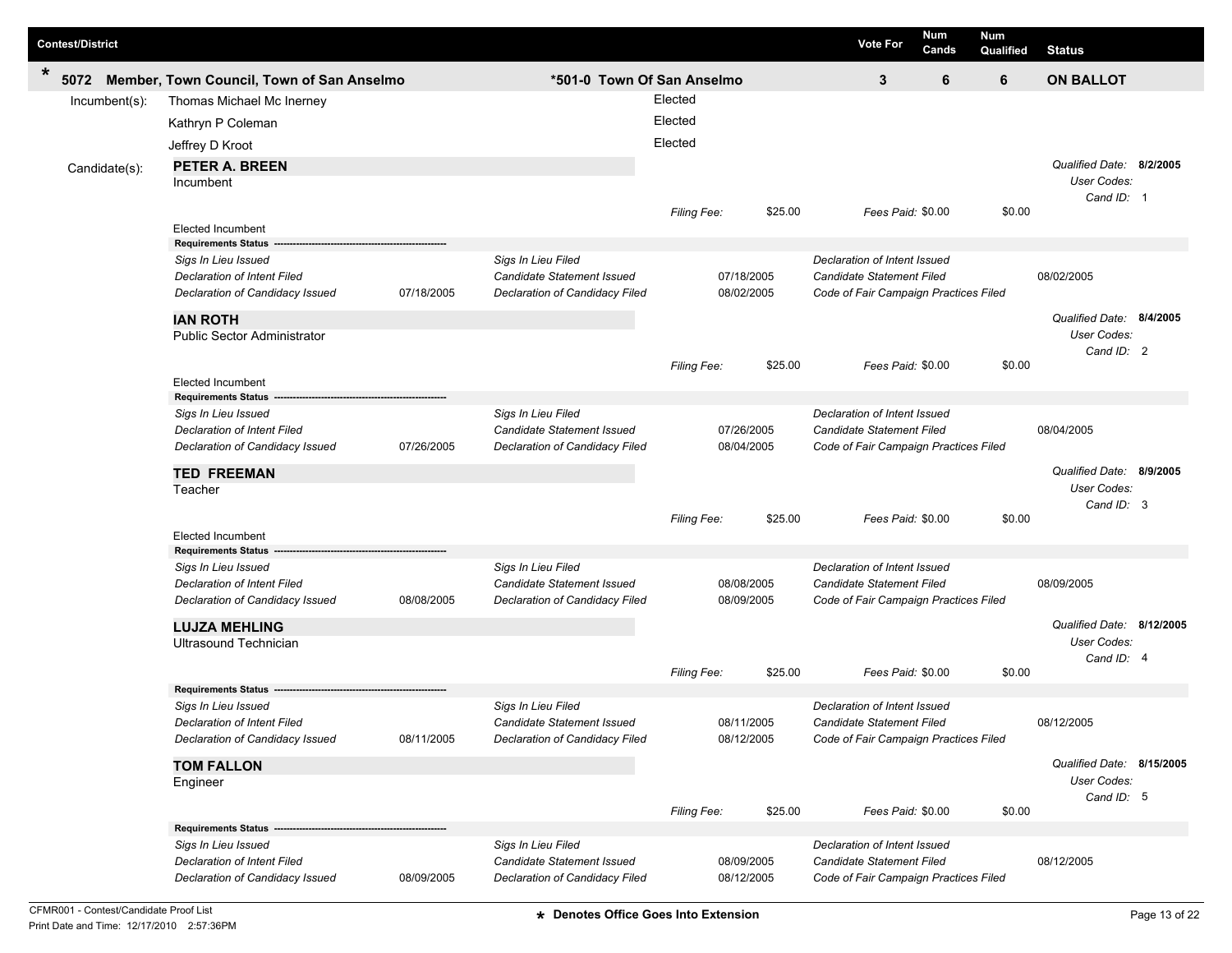| <b>Contest/District</b> |                                                                 |            |                                                              |                    |                          |         | <b>Vote For</b>                                                           | Num<br>Cands   | <b>Num</b><br>Qualified | <b>Status</b>             |  |
|-------------------------|-----------------------------------------------------------------|------------|--------------------------------------------------------------|--------------------|--------------------------|---------|---------------------------------------------------------------------------|----------------|-------------------------|---------------------------|--|
|                         | Non-Partisan MUNICIPAL TOWN OF SAN ANSELMO Member, Town Council |            |                                                              |                    |                          |         |                                                                           |                |                         |                           |  |
| 5072                    | Member, Town Council, Town of San Anselmo                       |            |                                                              |                    |                          |         | 3                                                                         | 6              | 6                       | <b>ON BALLOT</b>          |  |
|                         | <b>FORD GREENE</b>                                              |            |                                                              |                    |                          |         |                                                                           |                |                         | Qualified Date: 8/17/2005 |  |
|                         | <b>Civil Rights Attorney</b>                                    |            |                                                              |                    |                          |         |                                                                           |                |                         | User Codes:               |  |
|                         |                                                                 |            |                                                              |                    |                          |         |                                                                           |                |                         | Cand ID: 6                |  |
|                         |                                                                 |            |                                                              | Filing Fee:        |                          | \$25.00 | Fees Paid: \$0.00                                                         |                | \$0.00                  |                           |  |
|                         | <b>Requirements Status</b>                                      |            |                                                              |                    |                          |         |                                                                           |                |                         |                           |  |
|                         | Sigs In Lieu Issued                                             |            | Sigs In Lieu Filed                                           |                    |                          |         | Declaration of Intent Issued                                              |                |                         |                           |  |
|                         | Declaration of Intent Filed                                     |            | <b>Candidate Statement Issued</b>                            |                    |                          |         | <b>Candidate Statement Filed</b>                                          |                |                         | 08/17/2005                |  |
|                         | Declaration of Candidacy Issued                                 |            | Declaration of Candidacy Filed                               |                    | 08/17/2005               |         | Code of Fair Campaign Practices Filed                                     |                |                         |                           |  |
| $\ast$<br>5084          | Member, City Council, City of San Rafael                        |            | *511-0 City Of San Rafael                                    |                    |                          |         | $\overline{2}$                                                            | $\overline{2}$ | $\overline{2}$          | <b>ON BALLOT</b>          |  |
| $Incumbent(s)$ :        | <b>Barbara Heller</b>                                           |            |                                                              | Elected            |                          |         |                                                                           |                |                         |                           |  |
|                         | Marc Benjamin Levine                                            |            |                                                              | Elected            |                          |         |                                                                           |                |                         |                           |  |
| Candidate(s):           | <b>BARBARA HELLER</b>                                           |            |                                                              |                    |                          |         |                                                                           |                |                         | Qualified Date: 8/9/2005  |  |
|                         | San Rafael Councilmember                                        |            |                                                              |                    |                          |         |                                                                           |                |                         | User Codes:               |  |
|                         |                                                                 |            |                                                              |                    |                          |         |                                                                           |                |                         | Cand ID: 1                |  |
|                         | <b>Elected Incumbent</b>                                        |            |                                                              | Filing Fee:        |                          | \$0.00  | Fees Paid: \$0.00                                                         |                | \$0.00                  |                           |  |
|                         | <b>Requirements Status</b>                                      |            |                                                              |                    |                          |         |                                                                           |                |                         |                           |  |
|                         | Sigs In Lieu Issued                                             |            | Sigs In Lieu Filed                                           |                    |                          |         | Declaration of Intent Issued                                              |                |                         |                           |  |
|                         | Declaration of Intent Filed                                     |            | <b>Candidate Statement Issued</b>                            |                    | 07/18/2005               |         | <b>Candidate Statement Filed</b>                                          |                |                         | 08/09/2005                |  |
|                         | Declaration of Candidacy Issued                                 | 07/18/2005 | Declaration of Candidacy Filed                               |                    | 08/09/2005               |         | Code of Fair Campaign Practices Filed                                     |                |                         |                           |  |
|                         | <b>CYR MILLER</b>                                               |            |                                                              |                    |                          |         |                                                                           |                |                         | Qualified Date: 7/21/2005 |  |
|                         | Incumbent                                                       |            |                                                              |                    |                          |         |                                                                           |                |                         | User Codes:               |  |
|                         |                                                                 |            |                                                              |                    |                          |         |                                                                           |                |                         | Cand ID: 2                |  |
|                         |                                                                 |            |                                                              | <b>Filing Fee:</b> |                          | \$0.00  | Fees Paid: \$0.00                                                         |                | \$0.00                  |                           |  |
|                         | <b>Elected Incumbent</b>                                        |            |                                                              |                    |                          |         |                                                                           |                |                         |                           |  |
|                         | <b>Requirements Status</b>                                      |            |                                                              |                    |                          |         |                                                                           |                |                         |                           |  |
|                         | Sigs In Lieu Issued                                             |            | Sigs In Lieu Filed                                           |                    |                          |         | Declaration of Intent Issued                                              |                |                         |                           |  |
|                         | Declaration of Intent Filed<br>Declaration of Candidacy Issued  | 07/18/2005 | Candidate Statement Issued<br>Declaration of Candidacy Filed |                    | 07/18/2005<br>07/21/2005 |         | <b>Candidate Statement Filed</b><br>Code of Fair Campaign Practices Filed |                |                         | 07/21/2005                |  |
|                         |                                                                 |            |                                                              |                    |                          |         |                                                                           |                |                         |                           |  |
| *<br>5102               | Member, Town Council, Town of Tiburon                           |            | *510-0 Town Of Tiburon                                       |                    |                          |         | 3                                                                         | 4              | 4                       | <b>ON BALLOT</b>          |  |
| Incumbent(s):           | Alice Burnette Fredericks                                       |            |                                                              | Elected            |                          |         |                                                                           |                |                         |                           |  |
|                         | J Emmett O Donnell                                              |            |                                                              | Elected            |                          |         |                                                                           |                |                         |                           |  |
|                         | James S Fraser                                                  |            |                                                              | Elected            |                          |         |                                                                           |                |                         |                           |  |
| Candidate(s):           | <b>ALICE FREDERICKS</b>                                         |            |                                                              |                    |                          |         |                                                                           |                |                         | Qualified Date: 8/3/2005  |  |
|                         | <b>Tiburon Councilmember</b>                                    |            |                                                              |                    |                          |         |                                                                           |                |                         | User Codes:               |  |
|                         |                                                                 |            |                                                              |                    |                          |         |                                                                           |                |                         | Cand ID: 1                |  |
|                         | <b>Elected Incumbent</b>                                        |            |                                                              | Filing Fee:        |                          | \$0.00  | Fees Paid: \$0.00                                                         |                | \$0.00                  |                           |  |
|                         | <b>Requirements Status</b>                                      |            |                                                              |                    |                          |         |                                                                           |                |                         |                           |  |
|                         | Sigs In Lieu Issued                                             |            | Sigs In Lieu Filed                                           |                    |                          |         | Declaration of Intent Issued                                              |                |                         |                           |  |
|                         | Declaration of Intent Filed                                     |            | <b>Candidate Statement Issued</b>                            |                    | 07/19/2005               |         | <b>Candidate Statement Filed</b>                                          |                |                         | 08/03/2005                |  |
|                         | Declaration of Candidacy Issued                                 | 07/19/2005 | Declaration of Candidacy Filed                               |                    | 08/03/2005               |         | Code of Fair Campaign Practices Filed                                     |                |                         |                           |  |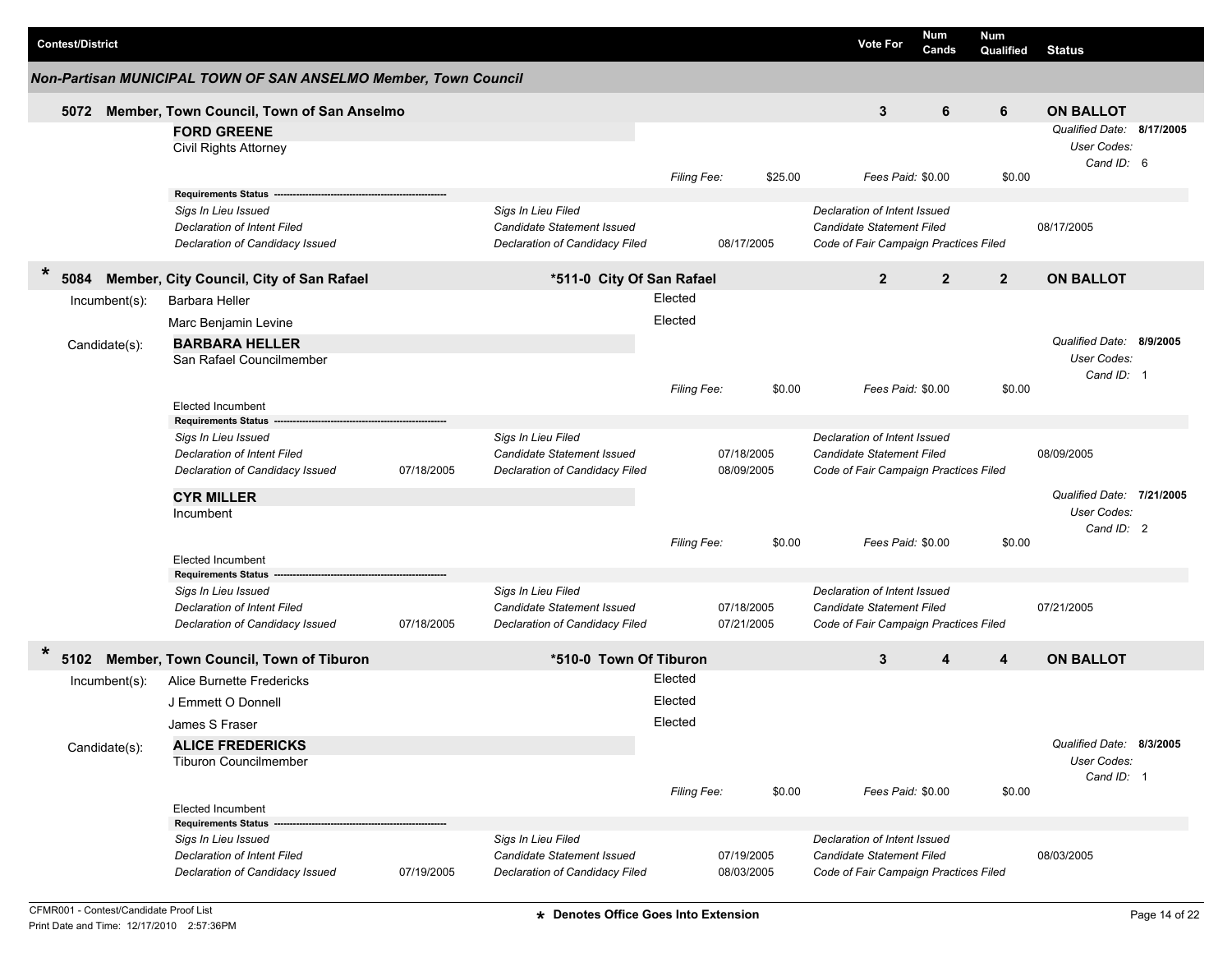| <b>Contest/District</b> |                  |                                                             |            |                                                        |                    |                      |        | <b>Vote For</b>                       | <b>Num</b><br>Cands | Num<br>Qualified | <b>Status</b>             |  |
|-------------------------|------------------|-------------------------------------------------------------|------------|--------------------------------------------------------|--------------------|----------------------|--------|---------------------------------------|---------------------|------------------|---------------------------|--|
|                         |                  | Non-Partisan MUNICIPAL TOWN OF TIBURON Member, Town Council |            |                                                        |                    |                      |        |                                       |                     |                  |                           |  |
| 5102                    |                  | Member, Town Council, Town of Tiburon                       |            |                                                        |                    |                      |        | 3                                     | $\boldsymbol{4}$    | 4                | <b>ON BALLOT</b>          |  |
|                         |                  | <b>MILES BERGER</b>                                         |            |                                                        |                    |                      |        |                                       |                     |                  | Qualified Date: 7/29/2005 |  |
|                         |                  | Architect/Mayor                                             |            |                                                        |                    |                      |        |                                       |                     |                  | User Codes:               |  |
|                         |                  |                                                             |            |                                                        |                    |                      | \$0.00 | Fees Paid: \$0.00                     |                     | \$0.00           | Cand ID: 2                |  |
|                         |                  | <b>Elected Incumbent</b>                                    |            |                                                        | Filing Fee:        |                      |        |                                       |                     |                  |                           |  |
|                         |                  | <b>Requirements Status</b>                                  |            |                                                        |                    |                      |        |                                       |                     |                  |                           |  |
|                         |                  | Sigs In Lieu Issued                                         |            | Sigs In Lieu Filed                                     |                    |                      |        | Declaration of Intent Issued          |                     |                  |                           |  |
|                         |                  | <b>Declaration of Intent Filed</b>                          |            | <b>Candidate Statement Issued</b>                      |                    | 07/21/2005           |        | <b>Candidate Statement Filed</b>      |                     |                  | 07/29/2005                |  |
|                         |                  | Declaration of Candidacy Issued                             | 07/21/2005 | Declaration of Candidacy Filed                         |                    | 07/29/2005           |        | Code of Fair Campaign Practices Filed |                     |                  |                           |  |
|                         |                  | <b>TOM GRAM</b>                                             |            |                                                        |                    |                      |        |                                       |                     |                  | Qualified Date: 8/9/2005  |  |
|                         |                  | Incumbent                                                   |            |                                                        |                    |                      |        |                                       |                     |                  | User Codes:               |  |
|                         |                  |                                                             |            |                                                        | <b>Filing Fee:</b> |                      | \$0.00 | Fees Paid: \$0.00                     |                     | \$0.00           | Cand ID: 3                |  |
|                         |                  | Elected Incumbent                                           |            |                                                        |                    |                      |        |                                       |                     |                  |                           |  |
|                         |                  | <b>Requirements Status</b>                                  |            |                                                        |                    |                      |        |                                       |                     |                  |                           |  |
|                         |                  | Sigs In Lieu Issued                                         |            | Sigs In Lieu Filed                                     |                    |                      |        | Declaration of Intent Issued          |                     |                  |                           |  |
|                         |                  | <b>Declaration of Intent Filed</b>                          |            | <b>Candidate Statement Issued</b>                      |                    | 07/25/2005           |        | <b>Candidate Statement Filed</b>      |                     |                  | 08/09/2005                |  |
|                         |                  | Declaration of Candidacy Issued                             | 07/25/2005 | Declaration of Candidacy Filed                         |                    | 08/09/2005           |        | Code of Fair Campaign Practices Filed |                     |                  |                           |  |
|                         |                  | <b>EMMETT O'DONNELL</b>                                     |            |                                                        |                    |                      |        |                                       |                     |                  | Qualified Date: 8/9/2005  |  |
|                         |                  | <b>Business Executive</b>                                   |            |                                                        |                    |                      |        |                                       |                     |                  | User Codes:               |  |
|                         |                  |                                                             |            |                                                        | Filing Fee:        |                      | \$0.00 | Fees Paid: \$0.00                     |                     | \$0.00           | Cand ID: 4                |  |
|                         |                  | <b>Requirements Status</b>                                  |            |                                                        |                    |                      |        |                                       |                     |                  |                           |  |
|                         |                  | Sigs In Lieu Issued                                         |            | Sigs In Lieu Filed                                     |                    |                      |        | Declaration of Intent Issued          |                     |                  |                           |  |
|                         |                  | Declaration of Intent Filed                                 |            | Candidate Statement Issued                             |                    | 07/27/2005           |        | Candidate Statement Filed             |                     |                  | 08/08/2005                |  |
|                         |                  | Declaration of Candidacy Issued                             | 07/27/2005 | Declaration of Candidacy Filed                         |                    | 08/08/2005           |        | Code of Fair Campaign Practices Filed |                     |                  |                           |  |
| $\star$<br>6003         |                  | <b>Director, Marin City Csd</b>                             |            | <b>CSD02-0 Marin City Community Services Districal</b> |                    |                      |        | -3                                    | 4                   | 4                | <b>ON BALLOT</b>          |  |
|                         | $Incumbent(s)$ : | Ross Alan Weinstein                                         |            |                                                        |                    | Appointed to Vacancy |        |                                       |                     |                  |                           |  |
|                         |                  | La Tanya Justine Wiggins                                    |            |                                                        | Elected            |                      |        |                                       |                     |                  |                           |  |
|                         |                  | Nancy Jo Johnson                                            |            |                                                        | Elected            |                      |        |                                       |                     |                  |                           |  |
|                         |                  | <b>TERRIE HARRIS-GREEN</b>                                  |            |                                                        |                    |                      |        |                                       |                     |                  | Qualified Date: 8/12/2005 |  |
|                         | Candidate(s):    | Incumbent                                                   |            |                                                        |                    |                      |        |                                       |                     |                  | User Codes:               |  |
|                         |                  |                                                             |            |                                                        |                    |                      |        |                                       |                     |                  | Cand ID: 1                |  |
|                         |                  |                                                             |            |                                                        | Filing Fee:        |                      | \$0.00 | Fees Paid: \$0.00                     |                     | \$0.00           |                           |  |
|                         |                  | Elected Incumbent                                           |            |                                                        |                    |                      |        |                                       |                     |                  |                           |  |
|                         |                  | <b>Requirements Status</b><br>Sigs In Lieu Issued           |            | Sigs In Lieu Filed                                     |                    |                      |        | Declaration of Intent Issued          |                     |                  |                           |  |
|                         |                  | Declaration of Intent Filed                                 |            | <b>Candidate Statement Issued</b>                      |                    | 07/27/2005           |        | Candidate Statement Filed             |                     |                  | 08/12/2005                |  |
|                         |                  | Declaration of Candidacy Issued                             | 07/27/2005 | Declaration of Candidacy Filed                         |                    | 08/12/2005           |        | Code of Fair Campaign Practices Filed |                     |                  | 08/12/2005                |  |
|                         |                  | <b>ROBERT E. FISHER</b>                                     |            |                                                        |                    |                      |        |                                       |                     |                  | Qualified Date: 8/12/2005 |  |
|                         |                  | <b>Retired Engineer</b>                                     |            |                                                        |                    |                      |        |                                       |                     |                  | User Codes:               |  |
|                         |                  |                                                             |            |                                                        |                    |                      |        |                                       |                     |                  | Cand ID: 2                |  |
|                         |                  |                                                             |            |                                                        | Filing Fee:        |                      | \$0.00 | Fees Paid: \$0.00                     |                     | \$0.00           |                           |  |
|                         |                  | Elected Incumbent                                           |            |                                                        |                    |                      |        |                                       |                     |                  |                           |  |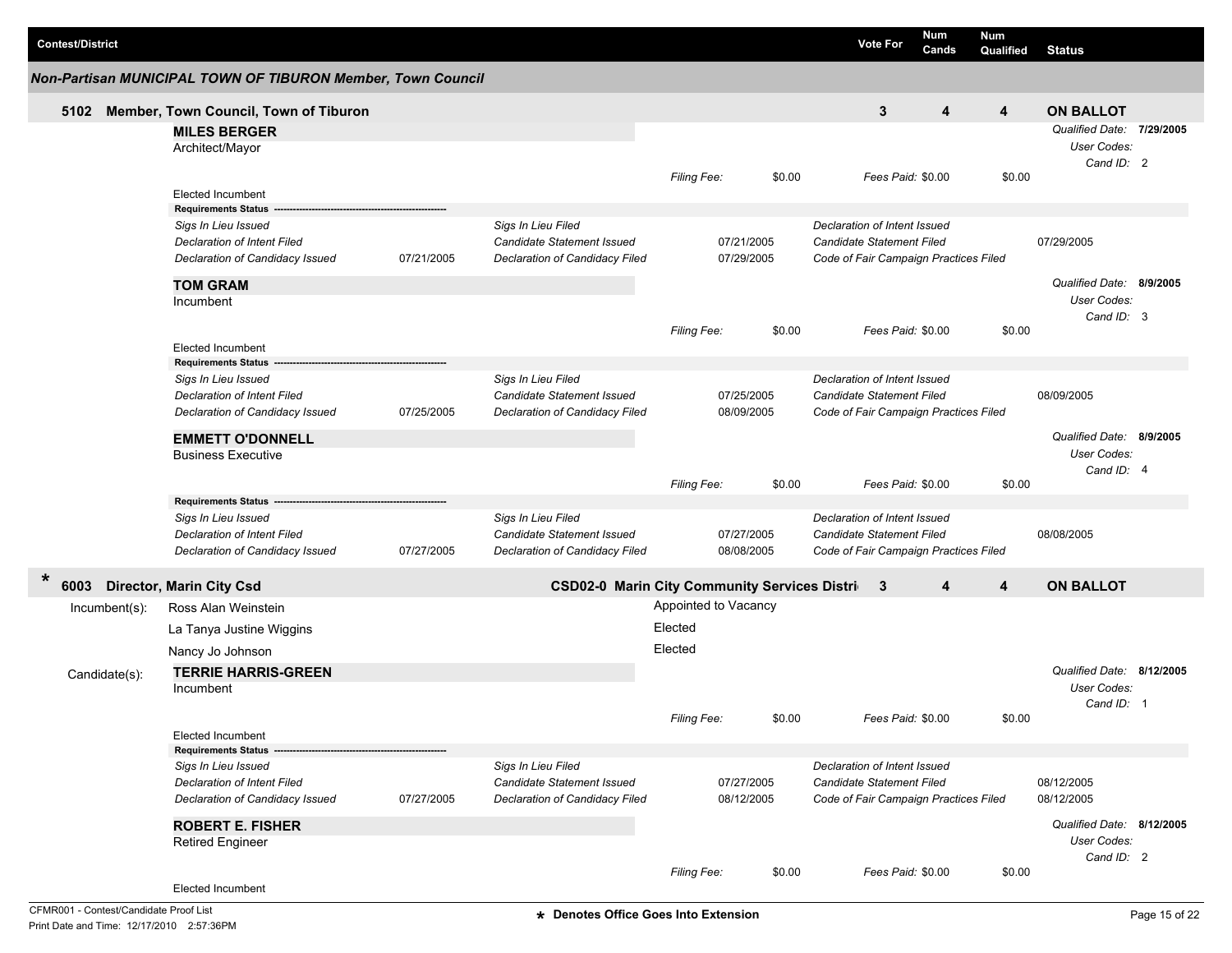| <b>Contest/District</b> |                  |                                                                                                                                                         |            |                                                                                           |                        |                          | <b>Vote For</b>                                                                                           | Num<br>Cands                          | <b>Num</b><br>Qualified | <b>Status</b>                                          |  |
|-------------------------|------------------|---------------------------------------------------------------------------------------------------------------------------------------------------------|------------|-------------------------------------------------------------------------------------------|------------------------|--------------------------|-----------------------------------------------------------------------------------------------------------|---------------------------------------|-------------------------|--------------------------------------------------------|--|
|                         |                  | <b>Non-Partisan DISTRICT MARIN CITY COMMUNITY SERVICES DISTRICT Director</b>                                                                            |            |                                                                                           |                        |                          |                                                                                                           |                                       |                         |                                                        |  |
| 6003                    |                  | Director, Marin City Csd                                                                                                                                |            |                                                                                           |                        |                          | 3                                                                                                         | 4                                     | $\overline{\mathbf{4}}$ | <b>ON BALLOT</b>                                       |  |
|                         |                  | <b>Requirements Status</b><br>Sigs In Lieu Issued<br><b>Declaration of Intent Filed</b><br>Declaration of Candidacy Issued                              | 08/12/2005 | Sigs In Lieu Filed<br><b>Candidate Statement Issued</b><br>Declaration of Candidacy Filed |                        | 08/12/2005               | Declaration of Intent Issued<br>Candidate Statement Filed                                                 | Code of Fair Campaign Practices Filed |                         | 08/12/2005                                             |  |
|                         |                  | <b>MELVIN ATKINS</b><br>Incumbent                                                                                                                       |            |                                                                                           | Filing Fee:            | \$0.00                   |                                                                                                           | Fees Paid: \$0.00                     | \$0.00                  | Qualified Date: 8/12/2005<br>User Codes:<br>Cand ID: 3 |  |
|                         |                  | <b>Elected Incumbent</b>                                                                                                                                |            |                                                                                           |                        |                          |                                                                                                           |                                       |                         |                                                        |  |
|                         |                  | <b>Requirements Status</b><br>Sigs In Lieu Issued<br><b>Declaration of Intent Filed</b><br>Declaration of Candidacy Issued<br><b>KAREN ELAINE ASHBY</b> | 08/12/2005 | Sigs In Lieu Filed<br><b>Candidate Statement Issued</b><br>Declaration of Candidacy Filed |                        | 08/12/2005               | Declaration of Intent Issued<br>Candidate Statement Filed<br>Code of Fair Campaign Practices Filed        |                                       |                         | 08/12/2005<br>Qualified Date: 8/12/2005                |  |
|                         |                  | <b>Community Volunteer</b>                                                                                                                              |            |                                                                                           | Filing Fee:            | \$0.00                   |                                                                                                           | Fees Paid: \$0.00                     | \$0.00                  | User Codes:<br>Cand ID: 4                              |  |
|                         |                  | <b>Requirements Status</b><br>Sigs In Lieu Issued<br>Declaration of Intent Filed<br>Declaration of Candidacy Issued                                     | 08/12/2005 | Sigs In Lieu Filed<br>Candidate Statement Issued<br>Declaration of Candidacy Filed        |                        | 08/12/2005               | Declaration of Intent Issued<br>Candidate Statement Filed<br>Code of Fair Campaign Practices Filed        |                                       |                         | 08/12/2005                                             |  |
| $\ast$<br>6006          |                  | <b>Director, Marinwood Csd</b>                                                                                                                          |            | <b>CSD03-0 Marinwood Community Services Distr 2</b>                                       |                        |                          |                                                                                                           | $\overline{4}$                        | 3                       | <b>ON BALLOT</b>                                       |  |
|                         | $Incumbent(s)$ : | <b>Bruce A Anderson</b>                                                                                                                                 |            |                                                                                           | Elected                |                          |                                                                                                           |                                       |                         |                                                        |  |
|                         | Candidate(s):    | Leah Elizabeth Green<br><b>KATIE ROACH</b><br>Teacher                                                                                                   |            |                                                                                           | Elected<br>Filing Fee: | \$0.00                   |                                                                                                           | Fees Paid: \$0.00                     | \$0.00                  | Qualified Date: 8/11/2005<br>User Codes:<br>Cand ID: 1 |  |
|                         |                  | <b>Requirements Status</b>                                                                                                                              |            |                                                                                           |                        |                          |                                                                                                           |                                       |                         |                                                        |  |
|                         |                  | Sigs In Lieu Issued<br><b>Declaration of Intent Filed</b><br>Declaration of Candidacy Issued                                                            | 07/20/2005 | Sigs In Lieu Filed<br>Candidate Statement Issued<br>Declaration of Candidacy Filed        |                        | 07/20/2005<br>08/11/2005 | Declaration of Intent Issued<br><b>Candidate Statement Filed</b>                                          | Code of Fair Campaign Practices Filed |                         | 08/11/2005<br>08/11/2005                               |  |
|                         |                  | <b>DAVE MITCHELL</b><br>Incumbent                                                                                                                       |            |                                                                                           | Filing Fee:            | \$0.00                   |                                                                                                           | Fees Paid: \$0.00                     | \$0.00                  | Qualified Date: 7/27/2005<br>User Codes:<br>Cand ID: 2 |  |
|                         |                  | <b>Elected Incumbent</b><br><b>Requirements Status</b>                                                                                                  |            |                                                                                           |                        |                          |                                                                                                           |                                       |                         |                                                        |  |
|                         |                  | Sigs In Lieu Issued<br><b>Declaration of Intent Filed</b><br>Declaration of Candidacy Issued                                                            | 07/21/2005 | Sigs In Lieu Filed<br>Candidate Statement Issued<br>Declaration of Candidacy Filed        |                        | 07/21/2005<br>07/27/2005 | Declaration of Intent Issued<br><b>Candidate Statement Filed</b><br>Code of Fair Campaign Practices Filed |                                       |                         | 07/27/2005<br>07/27/2005                               |  |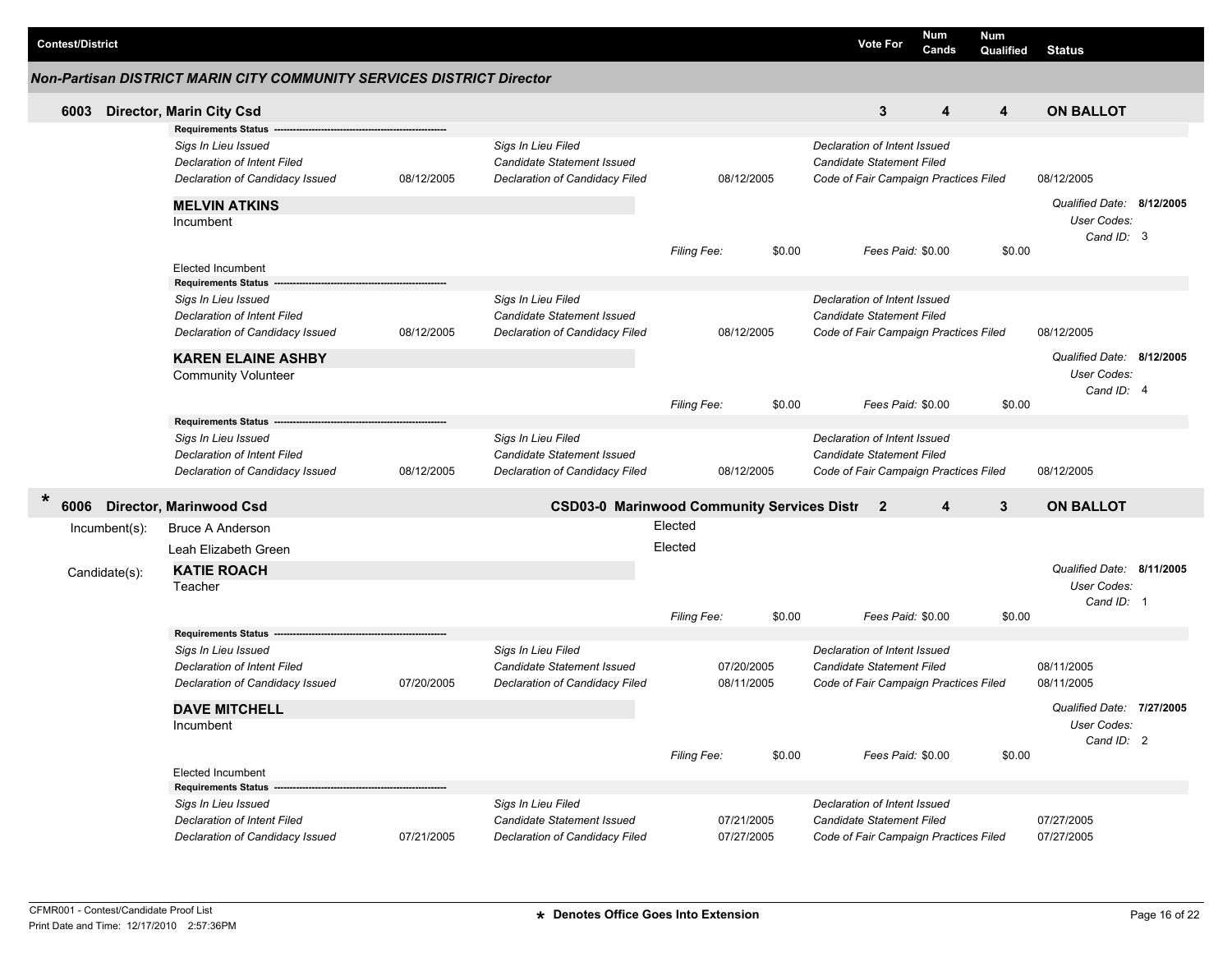| <b>Contest/District</b> |                                                                                              |            |                                                                                    |                      |                          | <b>Vote For</b>                                                                                           | <b>Num</b><br>Cands | <b>Num</b><br>Qualified | Status                                                 |  |
|-------------------------|----------------------------------------------------------------------------------------------|------------|------------------------------------------------------------------------------------|----------------------|--------------------------|-----------------------------------------------------------------------------------------------------------|---------------------|-------------------------|--------------------------------------------------------|--|
|                         | <b>Non-Partisan DISTRICT MARINWOOD COMMUNITY SERVICES DISTRICT Director</b>                  |            |                                                                                    |                      |                          |                                                                                                           |                     |                         |                                                        |  |
| 6006                    | <b>Director, Marinwood Csd</b>                                                               |            |                                                                                    |                      |                          | $\overline{2}$                                                                                            | 4                   | 3                       | <b>ON BALLOT</b>                                       |  |
|                         | <b>BRUCE A. ANDERSON</b><br>Appointed Incumbent                                              |            |                                                                                    |                      |                          |                                                                                                           |                     |                         | Qualified Date: 8/8/2005<br>User Codes:<br>Cand ID: 3  |  |
|                         | <b>Elected Incumbent</b><br><b>Requirements Status</b>                                       |            |                                                                                    | Filing Fee:          | \$0.00                   |                                                                                                           | Fees Paid: \$0.00   | \$0.00                  |                                                        |  |
|                         | Sigs In Lieu Issued                                                                          |            | Sigs In Lieu Filed                                                                 |                      |                          | Declaration of Intent Issued                                                                              |                     |                         |                                                        |  |
|                         | Declaration of Intent Filed<br>Declaration of Candidacy Issued                               | 07/26/2005 | Candidate Statement Issued<br>Declaration of Candidacy Filed                       |                      | 07/26/2005<br>08/09/2005 | Candidate Statement Filed<br>Code of Fair Campaign Practices Filed                                        |                     |                         | 08/09/2005<br>08/09/2005                               |  |
| 6010                    | <b>Director, Tamalpais Csd</b>                                                               |            | <b>CSD06-0 Tamalpais Community Services Distri</b>                                 |                      |                          | $\mathbf{2}$                                                                                              | 4                   | 4                       | <b>ON BALLOT</b>                                       |  |
| $Incumbent(s)$ :        | James Alan Jacobs                                                                            |            |                                                                                    | Elected              |                          |                                                                                                           |                     |                         |                                                        |  |
|                         | Jeffrey Arthur Brown                                                                         |            |                                                                                    | Appointed to Vacancy |                          |                                                                                                           |                     |                         |                                                        |  |
| Candidate(s):           | <b>JIM JACOBS</b><br>Appointed Incumbent                                                     |            |                                                                                    |                      |                          |                                                                                                           |                     |                         | Qualified Date: 7/18/2005<br>User Codes:<br>Cand ID: 1 |  |
|                         | <b>Elected Incumbent</b><br><b>Requirements Status</b>                                       |            |                                                                                    | <b>Filing Fee:</b>   | \$0.00                   |                                                                                                           | Fees Paid: \$0.00   | \$0.00                  |                                                        |  |
|                         | Sigs In Lieu Issued<br><b>Declaration of Intent Filed</b><br>Declaration of Candidacy Issued | 07/18/2005 | Sigs In Lieu Filed<br>Candidate Statement Issued<br>Declaration of Candidacy Filed |                      | 07/18/2005<br>07/18/2005 | Declaration of Intent Issued<br><b>Candidate Statement Filed</b><br>Code of Fair Campaign Practices Filed |                     |                         | 07/18/2005<br>07/18/2005                               |  |
|                         | <b>RICK D. JOHNSON</b><br>Appointed Incumbent                                                |            |                                                                                    |                      |                          |                                                                                                           |                     |                         | Qualified Date: 7/20/2005<br>User Codes:<br>Cand ID: 2 |  |
|                         | Elected Incumbent                                                                            |            |                                                                                    | Filing Fee:          | \$0.00                   |                                                                                                           | Fees Paid: \$0.00   | \$0.00                  |                                                        |  |
|                         | <b>Requirements Status</b>                                                                   |            |                                                                                    |                      |                          |                                                                                                           |                     |                         |                                                        |  |
|                         | Sigs In Lieu Issued<br><b>Declaration of Intent Filed</b><br>Declaration of Candidacy Issued | 07/20/2005 | Sigs In Lieu Filed<br>Candidate Statement Issued<br>Declaration of Candidacy Filed |                      | 07/20/2005<br>07/20/2005 | Declaration of Intent Issued<br>Candidate Statement Filed<br>Code of Fair Campaign Practices Filed        |                     |                         | 07/20/2005<br>07/20/2005                               |  |
|                         | <b>CLAYTON SMITH</b>                                                                         |            |                                                                                    |                      |                          |                                                                                                           |                     |                         | Qualified Date: 8/12/2005                              |  |
|                         | No Ballot Designation                                                                        |            |                                                                                    |                      |                          |                                                                                                           |                     |                         | User Codes:<br>Cand ID: 3                              |  |
|                         |                                                                                              |            |                                                                                    | <b>Filing Fee:</b>   | \$0.00                   |                                                                                                           | Fees Paid: \$0.00   | \$0.00                  |                                                        |  |
|                         | Requirements Status -------------                                                            |            |                                                                                    |                      |                          |                                                                                                           |                     |                         |                                                        |  |
|                         | Sigs In Lieu Issued<br>Declaration of Intent Filed<br>Declaration of Candidacy Issued        | 08/11/2005 | Sigs In Lieu Filed<br>Candidate Statement Issued<br>Declaration of Candidacy Filed |                      | 08/11/2005<br>08/12/2005 | Declaration of Intent Issued<br>Candidate Statement Filed<br>Code of Fair Campaign Practices Filed        |                     |                         | 08/12/2005<br>08/12/2005                               |  |
|                         | <b>THOMAS J. HASSON</b><br><b>WRITE-IN CANDIDATE</b>                                         |            |                                                                                    |                      |                          |                                                                                                           |                     |                         | Qualified Date: 10/25/2005<br>User Codes:              |  |
|                         |                                                                                              |            |                                                                                    | Filing Fee:          | \$0.00                   |                                                                                                           | Fees Paid: \$0.00   | \$0.00                  | Cand ID: 4                                             |  |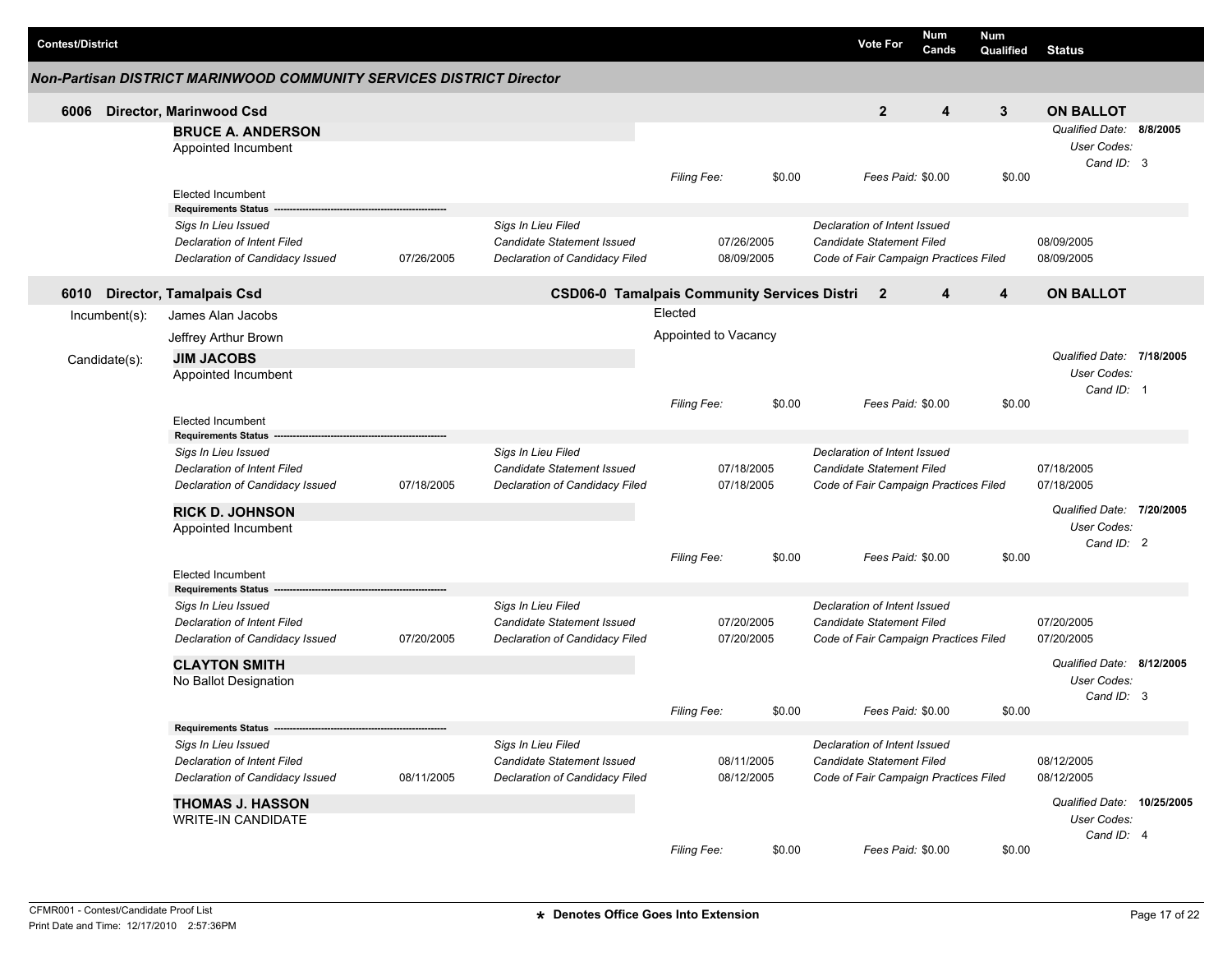| <b>Contest/District</b> |                                                                                       |            |                                                                                    |                    |            | <b>Vote For</b>                                                                                           | Num<br>Cands | Num<br>Qualified | <b>Status</b>                                          |  |
|-------------------------|---------------------------------------------------------------------------------------|------------|------------------------------------------------------------------------------------|--------------------|------------|-----------------------------------------------------------------------------------------------------------|--------------|------------------|--------------------------------------------------------|--|
|                         | Non-Partisan DISTRICT TAMALPAIS COMMUNITY SERVICES DISTRICT Director                  |            |                                                                                    |                    |            |                                                                                                           |              |                  |                                                        |  |
| 6010                    | <b>Director, Tamalpais Csd</b>                                                        |            |                                                                                    |                    |            | $\mathbf{2}$                                                                                              | 4            | 4                | <b>ON BALLOT</b>                                       |  |
|                         | <b>Requirements Status</b>                                                            |            |                                                                                    |                    |            |                                                                                                           |              |                  |                                                        |  |
|                         | Sigs In Lieu Issued<br>Declaration of Intent Filed<br>Declaration of Candidacy Issued | 10/18/2005 | Sigs In Lieu Filed<br>Candidate Statement Issued<br>Declaration of Candidacy Filed |                    | 10/25/2005 | Declaration of Intent Issued<br><b>Candidate Statement Filed</b><br>Code of Fair Campaign Practices Filed |              |                  | 10/25/2005                                             |  |
| $\ast$<br>6017          | Director, Kentfield Fpd                                                               |            | <b>FI03-0 Kentfield Fire District</b>                                              |                    |            | 3                                                                                                         | 5            | 5                | <b>ON BALLOT</b>                                       |  |
| $Incumbent(s)$ :        | Steven Ronald Gerbsman                                                                |            |                                                                                    | Elected            |            |                                                                                                           |              |                  |                                                        |  |
|                         | Ronald Thomas Naso                                                                    |            |                                                                                    | Elected            |            |                                                                                                           |              |                  |                                                        |  |
|                         | Ralph Charles Mc Leran                                                                |            |                                                                                    | Elected            |            |                                                                                                           |              |                  |                                                        |  |
| Candidate(s):           | <b>RALPH CHARLES MC LERAN</b><br>Appointed Incumbent                                  |            |                                                                                    |                    |            |                                                                                                           |              |                  | Qualified Date: 8/10/2005<br>User Codes:<br>Cand ID: 1 |  |
|                         |                                                                                       |            |                                                                                    | <b>Filing Fee:</b> | \$0.00     | Fees Paid: \$0.00                                                                                         |              | \$0.00           |                                                        |  |
|                         | <b>Elected Incumbent</b>                                                              |            |                                                                                    |                    |            |                                                                                                           |              |                  |                                                        |  |
|                         | <b>Requirements Status</b><br>Sigs In Lieu Issued                                     |            | Sigs In Lieu Filed                                                                 |                    |            | Declaration of Intent Issued                                                                              |              |                  |                                                        |  |
|                         | Declaration of Intent Filed                                                           |            | Candidate Statement Issued                                                         |                    | 07/22/2005 | <b>Candidate Statement Filed</b>                                                                          |              |                  | 08/10/2005                                             |  |
|                         | Declaration of Candidacy Issued                                                       | 07/22/2005 | Declaration of Candidacy Filed                                                     |                    | 08/10/2005 | Code of Fair Campaign Practices Filed                                                                     |              |                  | 08/10/2005                                             |  |
|                         | <b>JAMES D. MOORE</b><br>Fire Captain                                                 |            |                                                                                    |                    |            |                                                                                                           |              |                  | Qualified Date: 8/5/2005<br>User Codes:<br>Cand ID: 2  |  |
|                         |                                                                                       |            |                                                                                    | <b>Filing Fee:</b> | \$0.00     | Fees Paid: \$0.00                                                                                         |              | \$0.00           |                                                        |  |
|                         | <b>Elected Incumbent</b>                                                              |            |                                                                                    |                    |            |                                                                                                           |              |                  |                                                        |  |
|                         | <b>Requirements Status</b>                                                            |            |                                                                                    |                    |            |                                                                                                           |              |                  |                                                        |  |
|                         | Sigs In Lieu Issued<br>Declaration of Intent Filed                                    |            | Sigs In Lieu Filed<br>Candidate Statement Issued                                   |                    | 07/25/2005 | Declaration of Intent Issued<br><b>Candidate Statement Filed</b>                                          |              |                  | 08/05/2005                                             |  |
|                         | Declaration of Candidacy Issued                                                       | 07/25/2005 | Declaration of Candidacy Filed                                                     |                    | 08/05/2005 | Code of Fair Campaign Practices Filed                                                                     |              |                  | 08/05/2005                                             |  |
|                         | <b>GERALD F. DOHERTY</b>                                                              |            |                                                                                    |                    |            |                                                                                                           |              |                  | Qualified Date: 7/26/2005                              |  |
|                         | Incumbent                                                                             |            |                                                                                    |                    |            |                                                                                                           |              |                  | User Codes:                                            |  |
|                         |                                                                                       |            |                                                                                    | <b>Filing Fee:</b> | \$0.00     | Fees Paid: \$0.00                                                                                         |              | \$0.00           | Cand ID: 3                                             |  |
|                         | <b>Requirements Status</b>                                                            |            |                                                                                    |                    |            |                                                                                                           |              |                  |                                                        |  |
|                         | Sigs In Lieu Issued                                                                   |            | Sigs In Lieu Filed                                                                 |                    |            | Declaration of Intent Issued                                                                              |              |                  |                                                        |  |
|                         | Declaration of Intent Filed                                                           |            | Candidate Statement Issued                                                         |                    |            | <b>Candidate Statement Filed</b>                                                                          |              |                  |                                                        |  |
|                         | Declaration of Candidacy Issued                                                       | 07/26/2005 | Declaration of Candidacy Filed                                                     |                    | 07/26/2005 | Code of Fair Campaign Practices Filed                                                                     |              |                  | 07/26/2005                                             |  |
|                         | <b>PATRICK J. COSTELLO</b>                                                            |            |                                                                                    |                    |            |                                                                                                           |              |                  | Qualified Date: 7/28/2005                              |  |
|                         | Incumbent                                                                             |            |                                                                                    |                    |            |                                                                                                           |              |                  | User Codes:                                            |  |
|                         |                                                                                       |            |                                                                                    | Filing Fee:        | \$0.00     | Fees Paid: \$0.00                                                                                         |              | \$0.00           | Cand ID: 4                                             |  |
|                         | Requirements Status --                                                                |            |                                                                                    |                    |            |                                                                                                           |              |                  |                                                        |  |
|                         | Sigs In Lieu Issued                                                                   |            | Sigs In Lieu Filed                                                                 |                    |            | Declaration of Intent Issued                                                                              |              |                  |                                                        |  |
|                         | Declaration of Intent Filed                                                           |            | Candidate Statement Issued                                                         |                    |            | Candidate Statement Filed                                                                                 |              |                  |                                                        |  |
|                         | Declaration of Candidacy Issued                                                       | 07/28/2005 | Declaration of Candidacy Filed                                                     |                    | 07/28/2005 | Code of Fair Campaign Practices Filed                                                                     |              |                  | 07/28/2005                                             |  |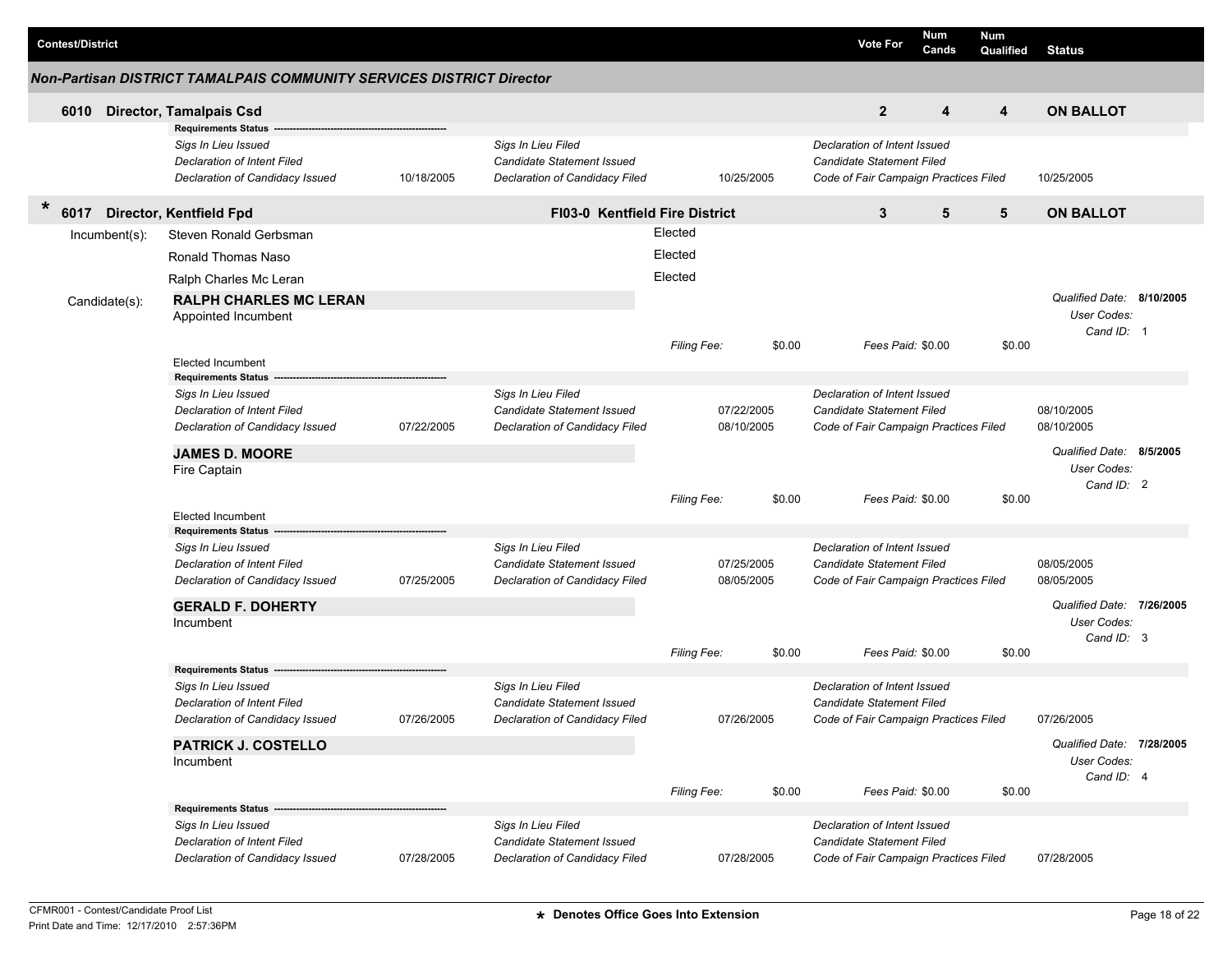|        | <b>Contest/District</b> |               |                                                                                                                     |            |                                                                                    |                    |                          |        | <b>Vote For</b>                                                                                    | Num<br>Cands      | <b>Num</b><br>Qualified | <b>Status</b>                                          |  |
|--------|-------------------------|---------------|---------------------------------------------------------------------------------------------------------------------|------------|------------------------------------------------------------------------------------|--------------------|--------------------------|--------|----------------------------------------------------------------------------------------------------|-------------------|-------------------------|--------------------------------------------------------|--|
|        |                         |               | <b>Non-Partisan DISTRICT KENTFIELD FIRE PROTECTION DISTRICT Director</b>                                            |            |                                                                                    |                    |                          |        |                                                                                                    |                   |                         |                                                        |  |
|        | 6017                    |               | Director, Kentfield Fpd                                                                                             |            |                                                                                    |                    |                          |        | 3                                                                                                  | $5\phantom{.0}$   | $5\phantom{.0}$         | <b>ON BALLOT</b>                                       |  |
|        |                         |               | <b>RON NASO</b><br><b>Broadcast Journalist</b>                                                                      |            |                                                                                    |                    |                          |        |                                                                                                    |                   |                         | Qualified Date: 8/11/2005<br>User Codes:<br>Cand ID: 5 |  |
|        |                         |               | <b>Elected Incumbent</b><br><b>Requirements Status</b>                                                              |            |                                                                                    | Filing Fee:        |                          | \$0.00 |                                                                                                    | Fees Paid: \$0.00 | \$0.00                  |                                                        |  |
|        |                         |               | Sigs In Lieu Issued<br><b>Declaration of Intent Filed</b><br>Declaration of Candidacy Issued                        | 08/08/2005 | Sigs In Lieu Filed<br>Candidate Statement Issued<br>Declaration of Candidacy Filed |                    | 08/08/2005<br>08/11/2005 |        | Declaration of Intent Issued<br>Candidate Statement Filed<br>Code of Fair Campaign Practices Filed |                   |                         | 08/11/2005<br>08/11/2005                               |  |
| $\ast$ | 6031                    |               | <b>Director, Bolinas Community Pud</b>                                                                              |            | PUD01-0 Bolinas Community Public Utility Dist                                      |                    |                          |        | 3                                                                                                  | 4                 | 4                       | <b>ON BALLOT</b>                                       |  |
|        |                         | Incumbent(s): | Barbara Beth Kimball                                                                                                |            |                                                                                    | Elected            |                          |        |                                                                                                    |                   |                         |                                                        |  |
|        |                         |               | Jack Siedman                                                                                                        |            |                                                                                    | Elected            |                          |        |                                                                                                    |                   |                         |                                                        |  |
|        |                         |               | Kimberly Jeanne Bender                                                                                              |            |                                                                                    | Elected            |                          |        |                                                                                                    |                   |                         |                                                        |  |
|        |                         | Candidate(s): | <b>STACEY ANNE HENDERSON</b><br><b>Community Volunteer</b>                                                          |            |                                                                                    |                    |                          |        |                                                                                                    |                   |                         | Qualified Date: 8/12/2005<br>User Codes:<br>Cand ID: 1 |  |
|        |                         |               |                                                                                                                     |            |                                                                                    | Filing Fee:        |                          | \$0.00 |                                                                                                    | Fees Paid: \$0.00 | \$0.00                  |                                                        |  |
|        |                         |               | <b>Requirements Status</b><br>Sigs In Lieu Issued<br>Declaration of Intent Filed<br>Declaration of Candidacy Issued | 08/01/2005 | Sigs In Lieu Filed<br>Candidate Statement Issued<br>Declaration of Candidacy Filed |                    | 08/01/2005<br>08/12/2005 |        | Declaration of Intent Issued<br>Candidate Statement Filed<br>Code of Fair Campaign Practices Filed |                   |                         | 08/12/2005<br>08/12/2005                               |  |
|        |                         |               | <b>JACK SIEDMAN</b>                                                                                                 |            |                                                                                    |                    |                          |        |                                                                                                    |                   |                         | Qualified Date: 8/1/2005                               |  |
|        |                         |               | Incumbent                                                                                                           |            |                                                                                    | <b>Filing Fee:</b> |                          | \$0.00 |                                                                                                    | Fees Paid: \$0.00 | \$0.00                  | User Codes:<br>Cand ID: 2                              |  |
|        |                         |               | <b>Elected Incumbent</b><br><b>Requirements Status</b>                                                              |            |                                                                                    |                    |                          |        |                                                                                                    |                   |                         |                                                        |  |
|        |                         |               | Sigs In Lieu Issued<br>Declaration of Intent Filed<br>Declaration of Candidacy Issued                               | 08/01/2005 | Sigs In Lieu Filed<br>Candidate Statement Issued<br>Declaration of Candidacy Filed |                    | 08/01/2005               |        | Declaration of Intent Issued<br>Candidate Statement Filed<br>Code of Fair Campaign Practices Filed |                   |                         | 08/01/2005                                             |  |
|        |                         |               | <b>BOBBI KIMBALL</b><br>Appointed Incumbent                                                                         |            |                                                                                    |                    |                          |        |                                                                                                    |                   |                         | Qualified Date: 8/4/2005<br>User Codes:<br>Cand ID: 3  |  |
|        |                         |               | Elected Incumbent                                                                                                   |            |                                                                                    | Filing Fee:        |                          | \$0.00 | Fees Paid: \$0.00                                                                                  |                   | \$0.00                  |                                                        |  |
|        |                         |               | <b>Requirements Status</b>                                                                                          |            |                                                                                    |                    |                          |        |                                                                                                    |                   |                         |                                                        |  |
|        |                         |               | Sigs In Lieu Issued<br>Declaration of Intent Filed<br>Declaration of Candidacy Issued                               | 08/04/2005 | Sigs In Lieu Filed<br>Candidate Statement Issued<br>Declaration of Candidacy Filed |                    | 08/04/2005               |        | Declaration of Intent Issued<br>Candidate Statement Filed<br>Code of Fair Campaign Practices Filed |                   |                         | 08/04/2005                                             |  |
|        |                         |               | <b>JACK BOWEN MC CLELLAN</b>                                                                                        |            |                                                                                    |                    |                          |        |                                                                                                    |                   |                         | Qualified Date: 8/9/2005                               |  |
|        |                         |               | Incumbent                                                                                                           |            |                                                                                    |                    |                          |        |                                                                                                    |                   |                         | User Codes:<br>Cand ID: 4                              |  |
|        |                         |               | <b>Elected Incumbent</b>                                                                                            |            |                                                                                    | Filing Fee:        |                          | \$0.00 | Fees Paid: \$0.00                                                                                  |                   | \$0.00                  |                                                        |  |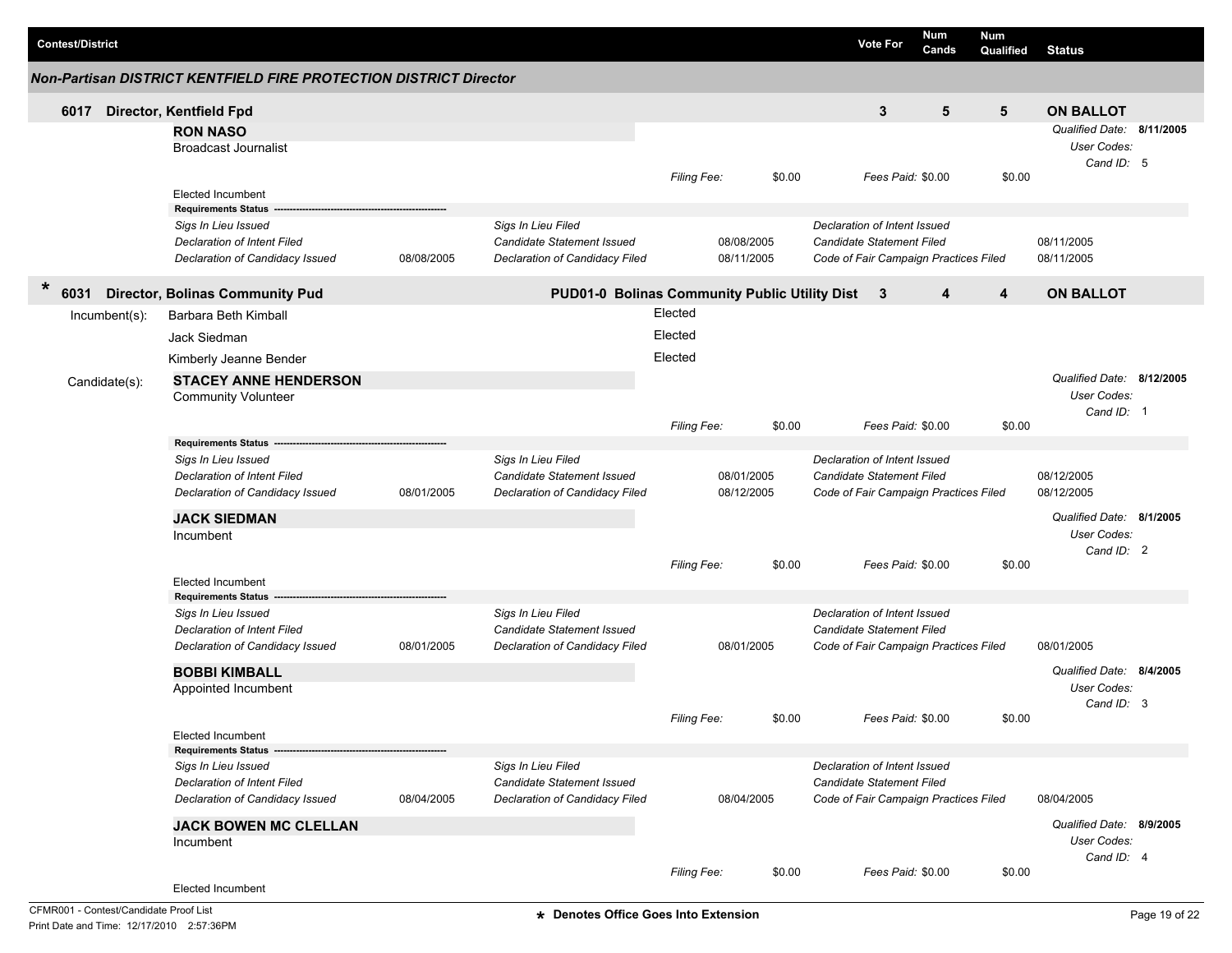|   | <b>Contest/District</b> |                                                                                                                     |            |                                                                                    |                    |            |        | <b>Vote For</b>                                                                                           | Num<br>Cands | <b>Num</b><br>Qualified | <b>Status</b>              |  |
|---|-------------------------|---------------------------------------------------------------------------------------------------------------------|------------|------------------------------------------------------------------------------------|--------------------|------------|--------|-----------------------------------------------------------------------------------------------------------|--------------|-------------------------|----------------------------|--|
|   |                         | <b>Non-Partisan DISTRICT BOLINAS COMMUNITY PUBLIC UTILITY DISTRICT Director</b>                                     |            |                                                                                    |                    |            |        |                                                                                                           |              |                         |                            |  |
|   | 6031                    | <b>Director, Bolinas Community Pud</b>                                                                              |            |                                                                                    |                    |            |        | 3                                                                                                         | 4            | 4                       | <b>ON BALLOT</b>           |  |
|   |                         | <b>Requirements Status</b><br>Sigs In Lieu Issued<br>Declaration of Intent Filed<br>Declaration of Candidacy Issued | 08/08/2005 | Sigs In Lieu Filed<br>Candidate Statement Issued<br>Declaration of Candidacy Filed |                    | 08/08/2005 |        | Declaration of Intent Issued<br><b>Candidate Statement Filed</b><br>Code of Fair Campaign Practices Filed |              |                         | 08/08/2005                 |  |
| * | 6047                    | Director, Las Gallinas Vy Sanitary                                                                                  |            | SA07-0 Las Gallinas Valley Sanitary District                                       |                    |            |        | 3                                                                                                         | 4            | 4                       | <b>ON BALLOT</b>           |  |
|   | Incumbent(s):           | Lawrence H Loder                                                                                                    |            |                                                                                    | Elected            |            |        |                                                                                                           |              |                         |                            |  |
|   |                         | <b>Russell R Greenfield</b>                                                                                         |            |                                                                                    | Elected            |            |        |                                                                                                           |              |                         |                            |  |
|   |                         | Megan Mary Clark                                                                                                    |            |                                                                                    | Elected            |            |        |                                                                                                           |              |                         |                            |  |
|   | Candidate(s):           | <b>SESTO F. LUCCHI</b>                                                                                              |            |                                                                                    |                    |            |        |                                                                                                           |              |                         | Qualified Date: 8/11/2005  |  |
|   |                         | <b>Utility Engineer</b>                                                                                             |            |                                                                                    |                    |            |        |                                                                                                           |              |                         | User Codes:                |  |
|   |                         |                                                                                                                     |            |                                                                                    | <b>Filing Fee:</b> |            | \$0.00 | Fees Paid: \$0.00                                                                                         |              | \$0.00                  | Cand ID: 5                 |  |
|   |                         | Requirements Status -                                                                                               |            |                                                                                    |                    |            |        |                                                                                                           |              |                         |                            |  |
|   |                         | Sigs In Lieu Issued                                                                                                 |            | Sias In Lieu Filed                                                                 |                    |            |        | Declaration of Intent Issued                                                                              |              |                         |                            |  |
|   |                         | Declaration of Intent Filed                                                                                         |            | Candidate Statement Issued                                                         |                    |            |        | <b>Candidate Statement Filed</b>                                                                          |              |                         |                            |  |
|   |                         | Declaration of Candidacy Issued                                                                                     | 08/11/2005 | Declaration of Candidacy Filed                                                     |                    | 08/11/2005 |        | Code of Fair Campaign Practices Filed                                                                     |              |                         | 08/11/2005                 |  |
|   |                         | <b>LAWRENCE H. LODER</b>                                                                                            |            |                                                                                    |                    |            |        |                                                                                                           |              |                         | Qualified Date: 8/11/2005  |  |
|   |                         | <b>Engineering Consultant</b>                                                                                       |            |                                                                                    |                    |            |        |                                                                                                           |              |                         | User Codes:<br>Cand ID: 94 |  |
|   |                         |                                                                                                                     |            |                                                                                    | <b>Filing Fee:</b> |            | \$0.00 | Fees Paid: \$0.00                                                                                         |              | \$0.00                  |                            |  |
|   |                         | <b>Elected Incumbent</b>                                                                                            |            |                                                                                    |                    |            |        |                                                                                                           |              |                         |                            |  |
|   |                         | <b>Requirements Status</b>                                                                                          |            |                                                                                    |                    |            |        |                                                                                                           |              |                         |                            |  |
|   |                         | Sigs In Lieu Issued<br>Declaration of Intent Filed                                                                  |            | Sigs In Lieu Filed<br>Candidate Statement Issued                                   |                    | 08/08/2005 |        | Declaration of Intent Issued<br><b>Candidate Statement Filed</b>                                          |              |                         | 08/11/2005                 |  |
|   |                         | Declaration of Candidacy Issued                                                                                     | 08/08/2005 | Declaration of Candidacy Filed                                                     |                    | 08/11/2005 |        | Code of Fair Campaign Practices Filed                                                                     |              |                         | 08/11/2005                 |  |
|   |                         | <b>MEGAN CLARK</b>                                                                                                  |            |                                                                                    |                    |            |        |                                                                                                           |              |                         | Qualified Date: 8/12/2005  |  |
|   |                         | Incumbent                                                                                                           |            |                                                                                    |                    |            |        |                                                                                                           |              |                         | User Codes:                |  |
|   |                         |                                                                                                                     |            |                                                                                    |                    |            |        |                                                                                                           |              |                         | Cand ID: 96                |  |
|   |                         | <b>Elected Incumbent</b>                                                                                            |            |                                                                                    | <b>Filing Fee:</b> |            | \$0.00 | Fees Paid: \$0.00                                                                                         |              | \$0.00                  |                            |  |
|   |                         | <b>Requirements Status</b>                                                                                          |            |                                                                                    |                    |            |        |                                                                                                           |              |                         |                            |  |
|   |                         | Sigs In Lieu Issued                                                                                                 |            | Sigs In Lieu Filed                                                                 |                    |            |        | Declaration of Intent Issued                                                                              |              |                         |                            |  |
|   |                         | <b>Declaration of Intent Filed</b>                                                                                  |            | <b>Candidate Statement Issued</b>                                                  |                    | 08/11/2005 |        | Candidate Statement Filed                                                                                 |              |                         | 08/12/2005                 |  |
|   |                         | Declaration of Candidacy Issued                                                                                     | 08/11/2005 | Declaration of Candidacy Filed                                                     |                    | 08/12/2005 |        | Code of Fair Campaign Practices Filed                                                                     |              |                         | 08/12/2005                 |  |
|   |                         | <b>RUSSELL R. GREENFIELD</b>                                                                                        |            |                                                                                    |                    |            |        |                                                                                                           |              |                         | Qualified Date: 8/12/2005  |  |
|   |                         | Incumbent                                                                                                           |            |                                                                                    |                    |            |        |                                                                                                           |              |                         | User Codes:<br>Cand ID: 97 |  |
|   |                         |                                                                                                                     |            |                                                                                    | Filing Fee:        |            | \$0.00 | Fees Paid: \$0.00                                                                                         |              | \$0.00                  |                            |  |
|   |                         | <b>Elected Incumbent</b>                                                                                            |            |                                                                                    |                    |            |        |                                                                                                           |              |                         |                            |  |
|   |                         | <b>Requirements Status</b><br>Sigs In Lieu Issued                                                                   |            | Sigs In Lieu Filed                                                                 |                    |            |        | Declaration of Intent Issued                                                                              |              |                         |                            |  |
|   |                         | Declaration of Intent Filed                                                                                         |            | Candidate Statement Issued                                                         |                    | 08/12/2005 |        | <b>Candidate Statement Filed</b>                                                                          |              |                         | 08/12/2005                 |  |
|   |                         | Declaration of Candidacy Issued                                                                                     | 08/12/2005 | Declaration of Candidacy Filed                                                     |                    | 08/12/2005 |        | Code of Fair Campaign Practices Filed                                                                     |              |                         | 08/12/2005                 |  |
|   |                         |                                                                                                                     |            |                                                                                    |                    |            |        |                                                                                                           |              |                         |                            |  |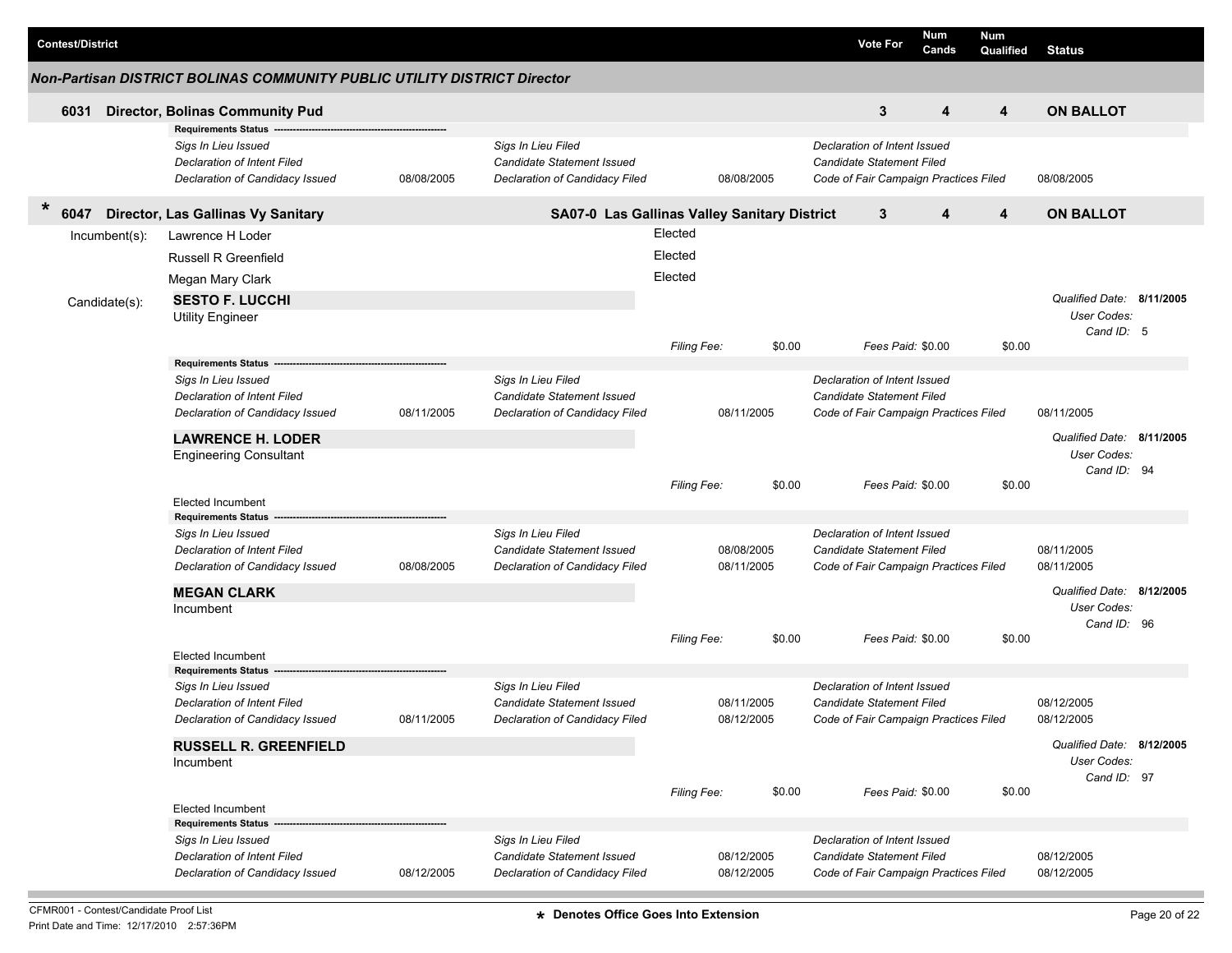| <b>Contest/District</b> |               |                                                                |            |                                                              |             |                          |        | <b>Vote For</b>                                                  | Num<br>Cands | <b>Num</b><br>Qualified | <b>Status</b>                                          |  |
|-------------------------|---------------|----------------------------------------------------------------|------------|--------------------------------------------------------------|-------------|--------------------------|--------|------------------------------------------------------------------|--------------|-------------------------|--------------------------------------------------------|--|
| *<br>6049               |               | <b>Director, Novato Sanitary District</b>                      |            | SA03-0 Novato Sanitary District                              |             |                          |        | 3                                                                | 4            | 4                       | <b>ON BALLOT</b>                                       |  |
|                         | Incumbent(s): | William Charles Long                                           |            |                                                              | Elected     |                          |        |                                                                  |              |                         |                                                        |  |
|                         |               | Dennis John Welsh                                              |            |                                                              | Elected     |                          |        |                                                                  |              |                         |                                                        |  |
|                         |               | Michael Di Giorgio                                             |            |                                                              | Elected     |                          |        |                                                                  |              |                         |                                                        |  |
|                         | Candidate(s): | <b>RON VELA</b><br>Finance Manager                             |            |                                                              |             |                          |        |                                                                  |              |                         | Qualified Date: 7/26/2005<br>User Codes:<br>Cand ID: 1 |  |
|                         |               | <b>Requirements Status</b>                                     |            |                                                              | Filing Fee: |                          | \$0.00 | Fees Paid: \$0.00                                                |              | \$0.00                  |                                                        |  |
|                         |               | Sigs In Lieu Issued                                            |            | Sigs In Lieu Filed                                           |             |                          |        | Declaration of Intent Issued                                     |              |                         |                                                        |  |
|                         |               | <b>Declaration of Intent Filed</b>                             |            | Candidate Statement Issued                                   |             | 07/18/2005               |        | <b>Candidate Statement Filed</b>                                 |              |                         | 07/26/2005                                             |  |
|                         |               | Declaration of Candidacy Issued                                | 07/18/2005 | Declaration of Candidacy Filed                               |             | 07/26/2005               |        | Code of Fair Campaign Practices Filed                            |              |                         | 07/26/2005                                             |  |
|                         |               | <b>ARTHUR T. KNUTSON</b><br>Incumbent                          |            |                                                              |             |                          |        |                                                                  |              |                         | Qualified Date: 8/10/2005<br>User Codes:<br>Cand ID: 2 |  |
|                         |               | <b>Elected Incumbent</b>                                       |            |                                                              | Filing Fee: |                          | \$0.00 | Fees Paid: \$0.00                                                |              | \$0.00                  |                                                        |  |
|                         |               | <b>Requirements Status</b><br>Sigs In Lieu Issued              |            | Sigs In Lieu Filed                                           |             |                          |        | Declaration of Intent Issued                                     |              |                         |                                                        |  |
|                         |               | <b>Declaration of Intent Filed</b>                             |            | Candidate Statement Issued                                   |             | 07/18/2005               |        | <b>Candidate Statement Filed</b>                                 |              |                         | 08/10/2005                                             |  |
|                         |               | Declaration of Candidacy Issued                                | 07/18/2005 | Declaration of Candidacy Filed                               |             | 08/10/2005               |        | Code of Fair Campaign Practices Filed                            |              |                         | 08/10/2005                                             |  |
|                         |               | <b>BILL LONG</b>                                               |            |                                                              |             |                          |        |                                                                  |              |                         | Qualified Date: 8/11/2005                              |  |
|                         |               | Incumbent                                                      |            |                                                              |             |                          |        |                                                                  |              |                         | User Codes:                                            |  |
|                         |               |                                                                |            |                                                              | Filing Fee: |                          | \$0.00 | Fees Paid: \$0.00                                                |              | \$0.00                  | Cand ID: 3                                             |  |
|                         |               | <b>Elected Incumbent</b>                                       |            |                                                              |             |                          |        |                                                                  |              |                         |                                                        |  |
|                         |               | <b>Requirements Status</b>                                     |            |                                                              |             |                          |        |                                                                  |              |                         |                                                        |  |
|                         |               | Sigs In Lieu Issued                                            |            | Sigs In Lieu Filed                                           |             |                          |        | Declaration of Intent Issued<br><b>Candidate Statement Filed</b> |              |                         | 08/11/2005                                             |  |
|                         |               | Declaration of Intent Filed<br>Declaration of Candidacy Issued | 07/18/2005 | Candidate Statement Issued<br>Declaration of Candidacy Filed |             | 07/18/2005<br>08/11/2005 |        | Code of Fair Campaign Practices Filed                            |              |                         | 08/11/2005                                             |  |
|                         |               |                                                                |            |                                                              |             |                          |        |                                                                  |              |                         |                                                        |  |
|                         |               | <b>MICHAEL DI GIORGIO</b>                                      |            |                                                              |             |                          |        |                                                                  |              |                         | Qualified Date: 8/17/2005<br>User Codes:               |  |
|                         |               | <b>Businessman</b>                                             |            |                                                              |             |                          |        |                                                                  |              |                         | Cand ID: 4                                             |  |
|                         |               |                                                                |            |                                                              | Filing Fee: |                          | \$0.00 | Fees Paid: \$0.00                                                |              | \$0.00                  |                                                        |  |
|                         |               | <b>Elected Incumbent</b><br><b>Requirements Status</b>         |            |                                                              |             |                          |        |                                                                  |              |                         |                                                        |  |
|                         |               | Sigs In Lieu Issued                                            |            | Sigs In Lieu Filed                                           |             |                          |        | Declaration of Intent Issued                                     |              |                         |                                                        |  |
|                         |               | Declaration of Intent Filed                                    |            | Candidate Statement Issued                                   |             | 08/08/2005               |        | Candidate Statement Filed                                        |              |                         | 08/17/2005                                             |  |
|                         |               | Declaration of Candidacy Issued                                | 08/08/2005 | Declaration of Candidacy Filed                               |             | 08/17/2005               |        | Code of Fair Campaign Practices Filed                            |              |                         | 08/17/2005                                             |  |
|                         |               | 6053 Director, Sausalito-Marin City San                        |            | SA09-0 Sausalito-Marin City Sanitary District                |             |                          |        | $\mathbf{3}$                                                     | 4            | 4                       | <b>ON BALLOT</b>                                       |  |
|                         | Incumbent(s): | No office holder                                               |            |                                                              | Elected     |                          |        |                                                                  |              |                         |                                                        |  |
|                         |               | Raymond George Gergus                                          |            |                                                              | Elected     |                          |        |                                                                  |              |                         |                                                        |  |
|                         |               | Annette T Arnott                                               |            |                                                              | Elected     |                          |        |                                                                  |              |                         |                                                        |  |

Г